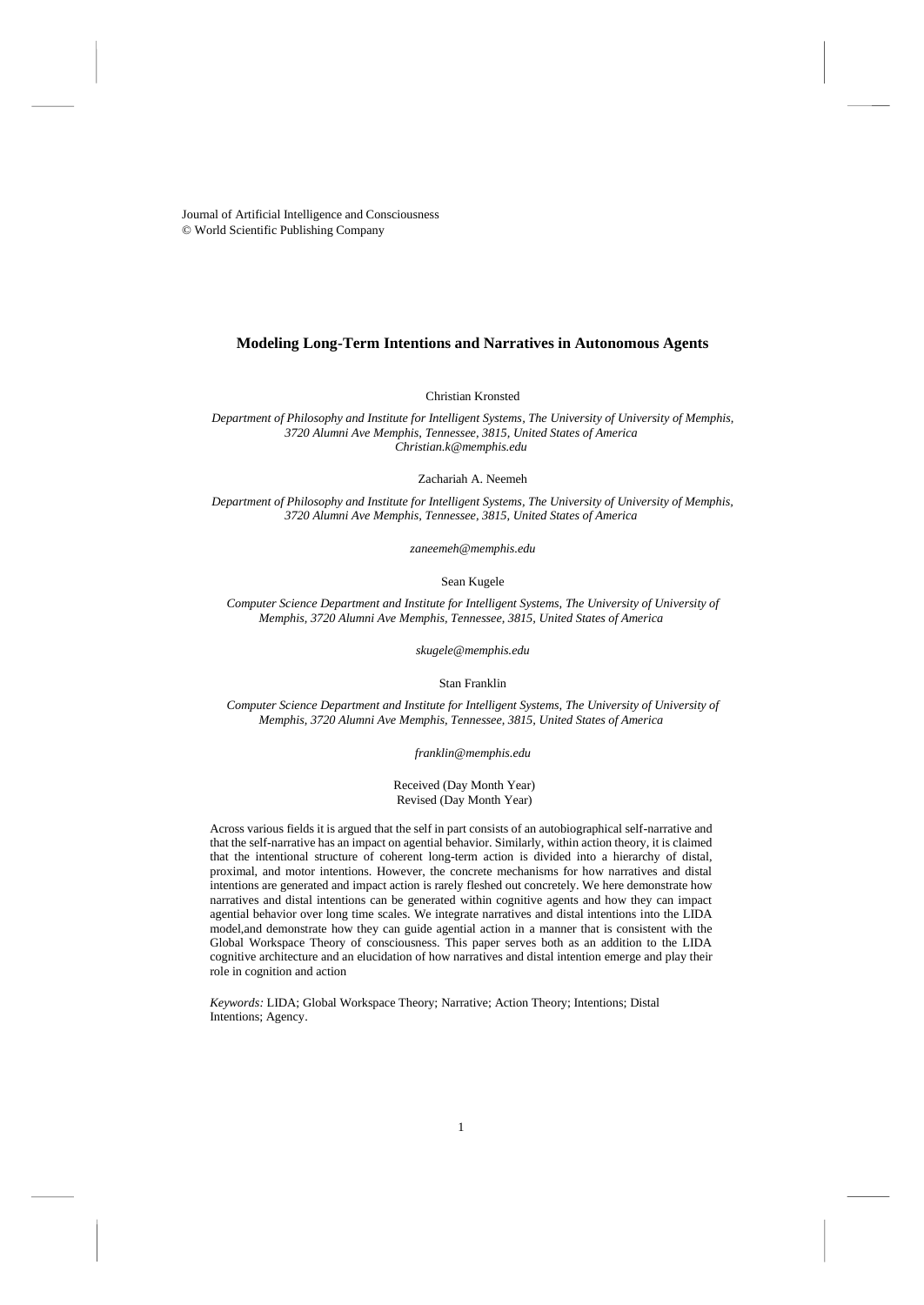Journal of Artificial Intelligence and Consciousness © World Scientific Publishing Company

#### 1. **Introduction**

What separates agential action from mere behavior? When examined over a short period of time, autonomous agents and non-autonomous agents often produce behaviors that are similar in execution and outcome. For example, we can imagine an autonomous agent and a non-autonomous agent that can both pick up objects and put them in a trash can. However, a key difference emerges between the two since the actions of autonomous agents stem from an *agenda*. In order to carry out their agenda, autonomous agents must have a control structure that perpetually helps them answer the question: what do I do next? [Franklin, 1995, p. 16]. While fairly simplistic agents can act in accordance with their agenda on a moment-to-moment basis, more complex agents such as human beings have agendas that include aims that can only be fulfilled over time: what in the action theory literature has been dubbed our distal intentions [Mylopoulos & Pacherie, 2018a; Pacherie, 2006, 2008]. Saving for a house or training to become a great poet requires ordering one's actions in a fashion that is aimed at the distal future. For complex agents, agential action is characterized by setting and pursuing distal intentions<sup>a</sup>. This means that complex autonomous agency is characterized in part by the ability to construct, follow, and adhere to long-term goals.

While very simple autonomous agents might not need distal intentions to pursue their agenda, complicated agents such as human beings may need nested structures of intentions. If such structures were not in place, we would have to renegotiate our major life choices and aims on a daily or even moment-to-moment basis. Distal intentions are forward looking intentions that contain a self-commitment. It is precisely because they contain such selfcommitment that distal intentions have inertia – they are not easily changed or broken [Bratman, 1987]. While it is true that agents sometimes set distal intentions without committing to them, genuine distal intentions do structure behavior. For example, a person's hedonistic love of Philly cheesesteaks would simply win every time they are hungry if they were not able to construct and adhere to intentions such as "I want to get a six-pack," or "I want to compete in the fall triathlon." To avoid hedonistic behavior, autonomous agency and coherent action require the setting and following of distal intentions. Importantly, deliberate action is not just about juggling values from momentto-moment, but also about adhering to one's own long-term goals.

Furthermore, much research has shown that in human agents, autonomy, the self, and personal identity are intimately tied to a self-narrative. We humans continually create, update, and follow narratives about ourselves with which to make sense of the world and our own actions [Bruner, 1991, 2004; Dings, 2019; Hutto, 2008; MacIntyre, 2013; Ryan *et al.*, 2019; Schechtman, 1996, 2014]. Our self-narratives and our intentions exist in a multicausal relationship to guide and structure our lives and our actions. Without intentions

<sup>&</sup>lt;sup>a</sup> In this paper, we use the word intention as it is used in the philosophical literature on action theory. In common English, the word 'intention' implies commitment. As we will see, in the technical, philosophical sense, there is a difference between intentions and intentions that have been committed to.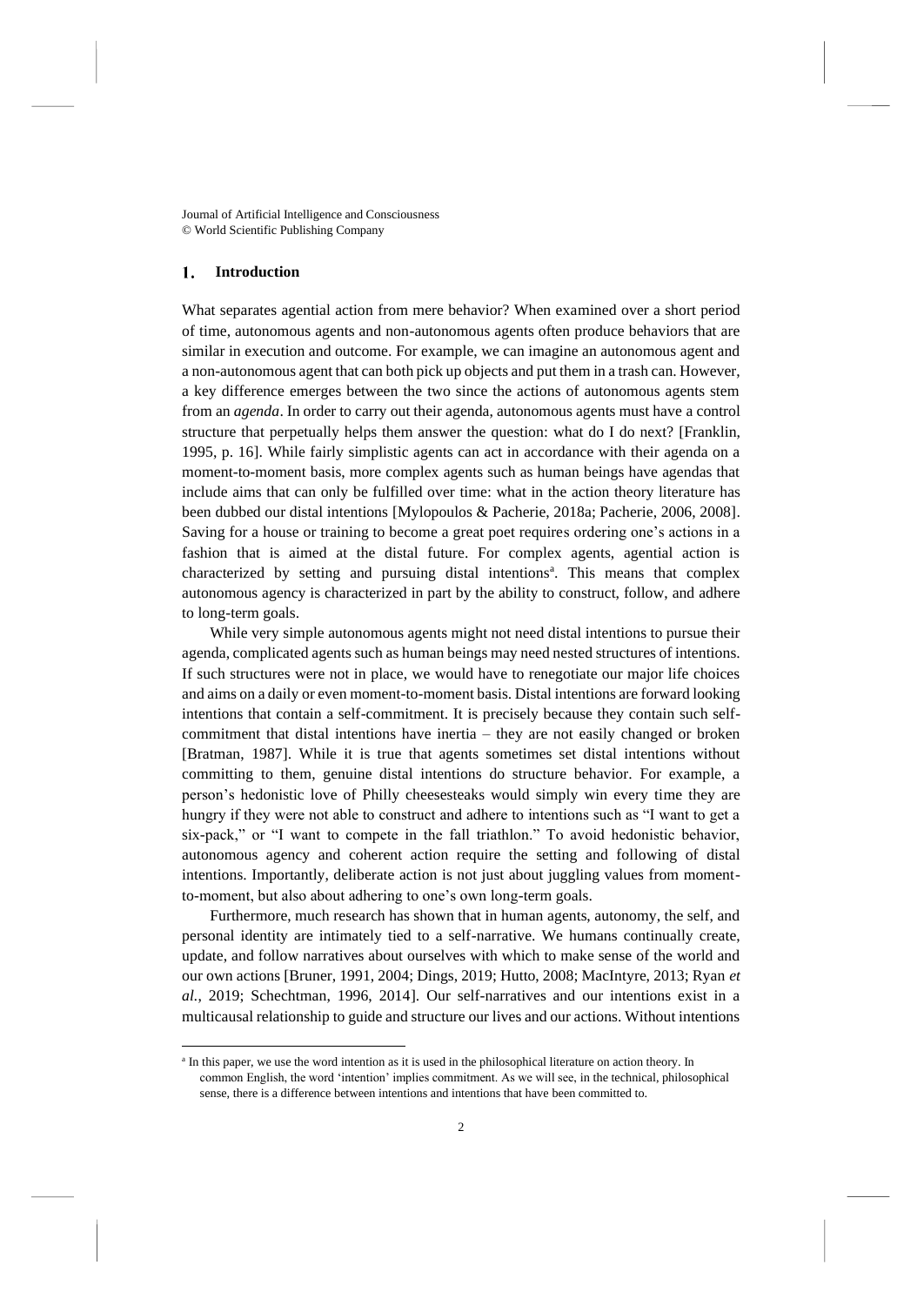and self-narratives, many instances of volitional decision-making would end in stifled indecision. For complex agents such as ourselves, there is a causal relationship between the stories we create about ourselves and our conduct in the world. The kinds of stories relevant to our discussion in this paper are causal stories, namely stories that order typically temporally-distant events into a causal order. Self-narratives not only provide a sense of who the agent is, but do so by organizing important life events into a causal order.

While action theory can be traced back to the very early beginnings of recorded philosophy, very few action philosophers have said much about how the structure of intentional action is immersed into the structure of functional consciousness. Authors such as Anscombe [1979], Davidson [1985], Goldman [1970], Mele [1992], and Bratman [1987, 2004] have provided cognitive accounts of how action is structured and carried out, but these ignore the functional roles of consciousness and the cognitive cycle. How does the intention-action framework fit in with the cognitive structure of consciousness?

Further, while various disciplines are rife with discussion regarding the role of selfnarratives in identity and cognition, these debates tend to happen at a fairly abstract level of explanation. In fact, very few have provided concrete explanations for how selfnarratives are generated, stored, utilized, and impact agential behavior. Thus, this paper is not only an addition to the LIDA model, it also fills a gap by providing a very concrete model for how narratives and intentions support cognition.

In this paper, we apply the three tiered structure of intention, distal, proximal, and motor intention [Mylopoulos & Pacherie, 2018b; Pacherie, 2006, 2008] and narrative identity [Schechtman, 2014] to the study of functional consciousness through the LIDA model [Franklin *et al.*, 2016]. We show how the LIDA model can provide a systems-level account of narrative identity and the intentions that structure action through the cognitive cycle. While we will touch upon proximal and motor intentions, most of this paper will focus on narratives and distal intentions. Further, it is important to note for those readers not familiar with the philosophical debates on "intention", that the notions of "intentions" and "intending" are much broader than how they are used in quotidian language. Intentional action refers to the embodied and cognitive processes that make agential action structured as opposed to random or reactive movements. So far, the LIDA model literature has mostly addressed processes occurring over a single cognitive cycle. This paper will provide an addition to the LIDA model that begins to sketch how LIDA agents act coherently over multiple cognitive cycles.

The LIDA model is an embodied approach to the system-level modeling of cognition. The LIDA model should, in principle, be able to satisfy both more radical embodied approaches to cognition as well as more traditional cognitivist approaches. The point here is that the LIDA model does not make any commitments to how the underlying mechanism of phenomenal consciousness is produced in brains, computers, or elsewhere.<sup>b</sup> While the LIDA model aims to be compatible with neuroscience, it makes no claims about its physical implementation in brains. That being said, LIDA agents are still conceptualized

<sup>b</sup> See Franklin et al. [2013] for a list of LIDA commitments.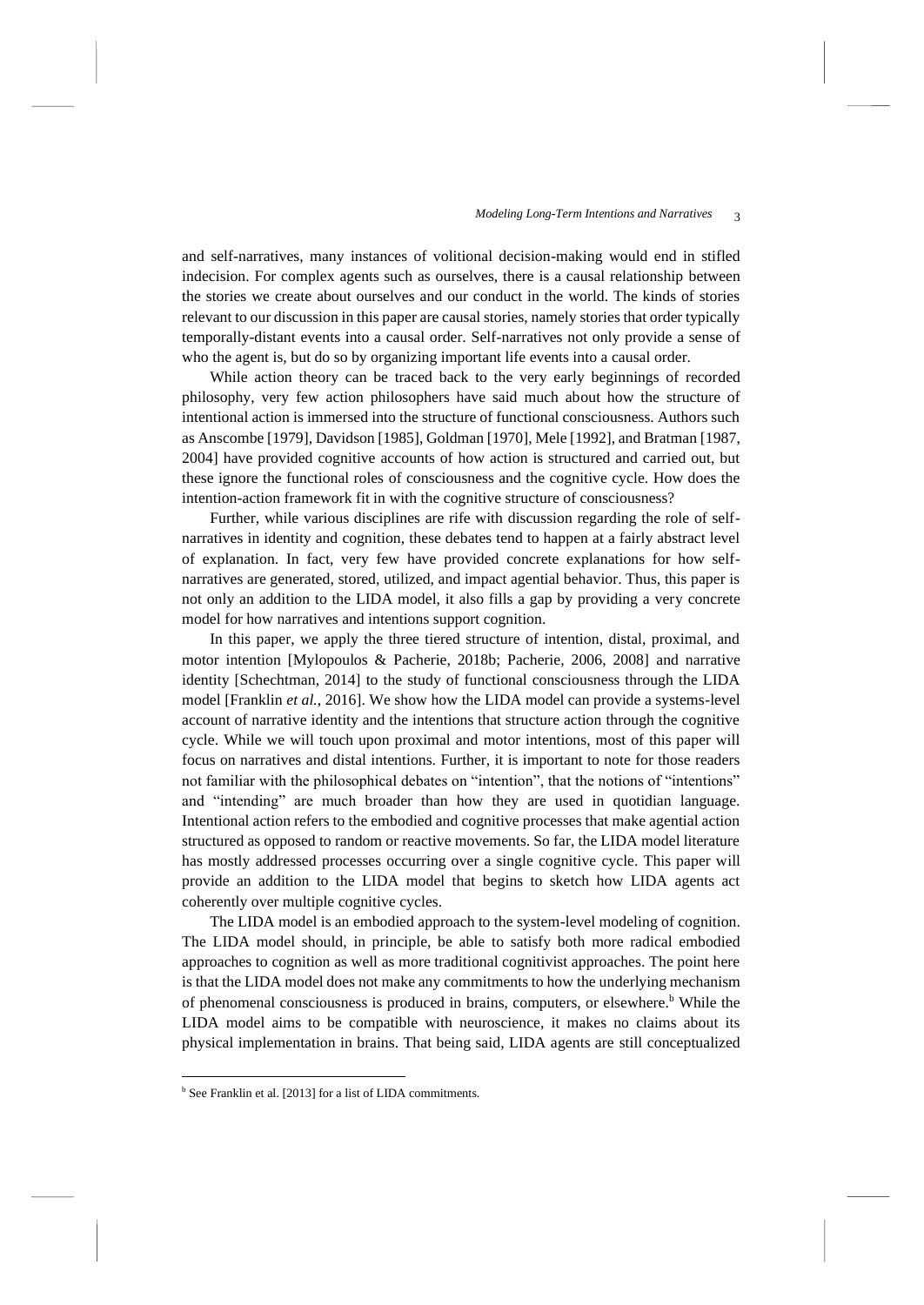as embodied, embedded in their environments, and always in the business of figuring out what to do next. To answer the question "what do I do next", intentions, distal intentions, and self-narratives are all connected through the cognitive cycle, to produce coherent agential actions over long time scales.

In the past, the LIDA model has used the terminology of 'options' and 'goals' to capture the intentional nature of action. In this paper, to remain consistent with the literature on agential action in cognitive science and action theory, we use the term 'intention.' For the reader already familiar with the LIDA model, an intention is a goal. Additionally, and importantly for this paper, a *distal intention* is an agent's goal that cannot be immediately fulfilled. Generally speaking, we use the words 'goal' and 'intention' synonymously.

#### $\overline{2}$ . **What is LIDA?**

The LIDA model is a systems-level cognitive architecture developed to model minds, whether human, animal, or artificial. LIDA is composed of multiple, mostly asynchronous modules, but makes no commitments to the modularity of underlying brain structures. Rather, LIDA explains, at the systems-level (or what some philosophers call 'mid-level' explanation), the structures at work in cognition and consciousness, and their interactions through each cognitive cycle.

One of the core notions is that "minds" are control structures for autonomous agents [Franklin, 1995; Franklin & Graesser, 1997]. Minds can be implemented in biological bodies, artificial bodies, or computers. The form of body does not matter, as long as the mind functions as a control structure allowing the agent to pursue its agenda. Minds are always in the business of answering the perpetual question "what should I do next?" The answer to such a question highly depends on the agent's constitution  $-e.g.,$  is it embodied, what kind of environment is it embedded within, and what is its overarching agenda? The LIDA model can account for some agents whether they are embodied or non-embodied agents (for example, biological agents such as humans, animals or robots, versus software agents that do not have a body in the conventional sense). For an account of how software agents can be embodied see [Franklin, 1997]. Regardless, as long as we are dealing with an autonomous agent, the mind of the agent cannot be divorced from its agenda.

Furthermore, the LIDA model is committed to action and cognition being smoothly integrated. Cognition happens through rolling, overlapping cycles in which the agent samples and acts on its environment. While most modules operate asynchronously, the broadcasts coming from the Global Workspace unfold in serial order to guarantee the coherent unfolding of *consciousness*. Additionally, Action Selection also operates synchronously and guarantees the coherent choice of *actions*. The sequential order of broadcasts aids the agent in selecting and executing actions that fit with the causal unfolding of events outside the agent. While most modules continually carry out their own,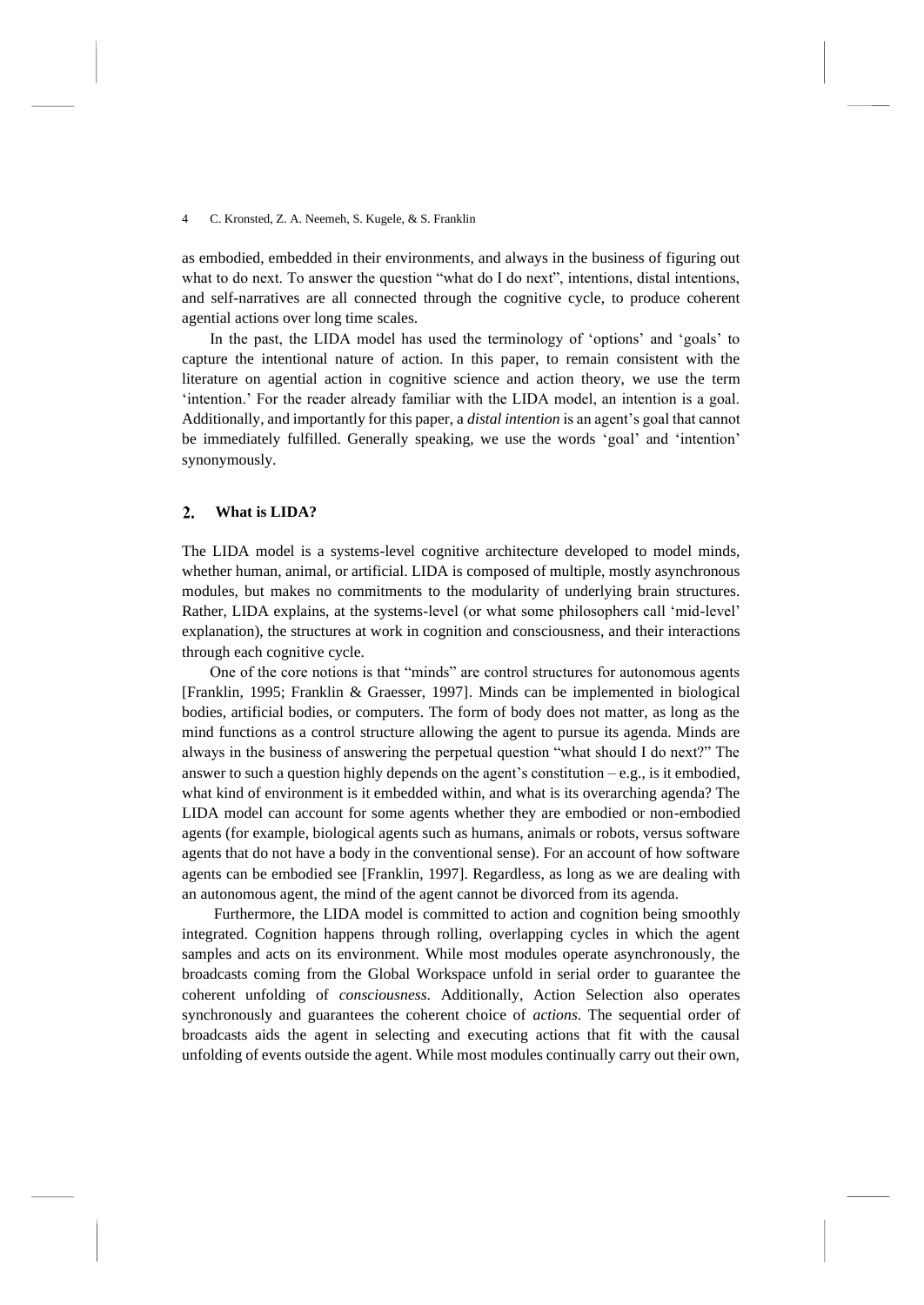independent functions, the sequential order of the broadcasts ensures that agents will act cohesively.

Importantly, the LIDA model is based on the Global Workspace Theory of consciousness [Baars, 1988, 1997, 2019]. Consciousness is included in ongoing cognitive cycles, in which each cycle is one cognitive moment or atom. Cognition consist of cycles of recurring events, wherein the rapid nature of the cycles create the fluidity of conscious experience (at an estimated ~10Hz in humans) [Madl *et al.*, 2011]. Each cycle is a very rapid cognitive moment in which the agent perceives the environment, attends to that environment, and finally chooses an action (for humans, all within roughly 200-500 milliseconds). The cognitive cycle is divided into three overarching phases: an understanding phase, an attending phase, and an action selection/learning phase. In LIDA learning (updating of the modules) can take place across most modules with each and every cognitive cycle [Kugele & Franklin, forthcoming].

At the beginning of each cognitive cycle, the agent's Current Situational Model (CSM) in the pre-conscious Workspace is updated [\(Fig.](#page-5-0) 1). Special-purpose processors called 'attention codelets' will monitor the CSM for relevant structures, and bring those structures to the Global Workspace. Each attention codelet has its own particular concern. That is, each scans the CSM for structures that best match its specific, narrow concerns. The bestmatching structures are brought from the CSM to the Global Workspace where they compete to become the content of the conscious broadcast.

Coalitions are formed containing attention codelets and various structures. When attention codelets find structures of interest to them in the CSM, they can bring those structures to the coalition-forming process. Here the structures are formed into full coalitions with a combined total activation, and can now compete for consciousness as one object within the Global Workspace. Whatever coalition is the most salient (i.e., has the most activation) wins the competition for consciousness, and its content is broadcast globally across the model to almost every module. Often, it is the brightest, loudest, or most urgent structure that wins the competition for conscious broadcast. With each broadcast, all memory modules can be updated, that is they can *learn*. After most broadcasts, *an action selection process is initiated.* Perception and action are intimately connected because almost every cognitive cycle leads to some action even if that action is minute or internal.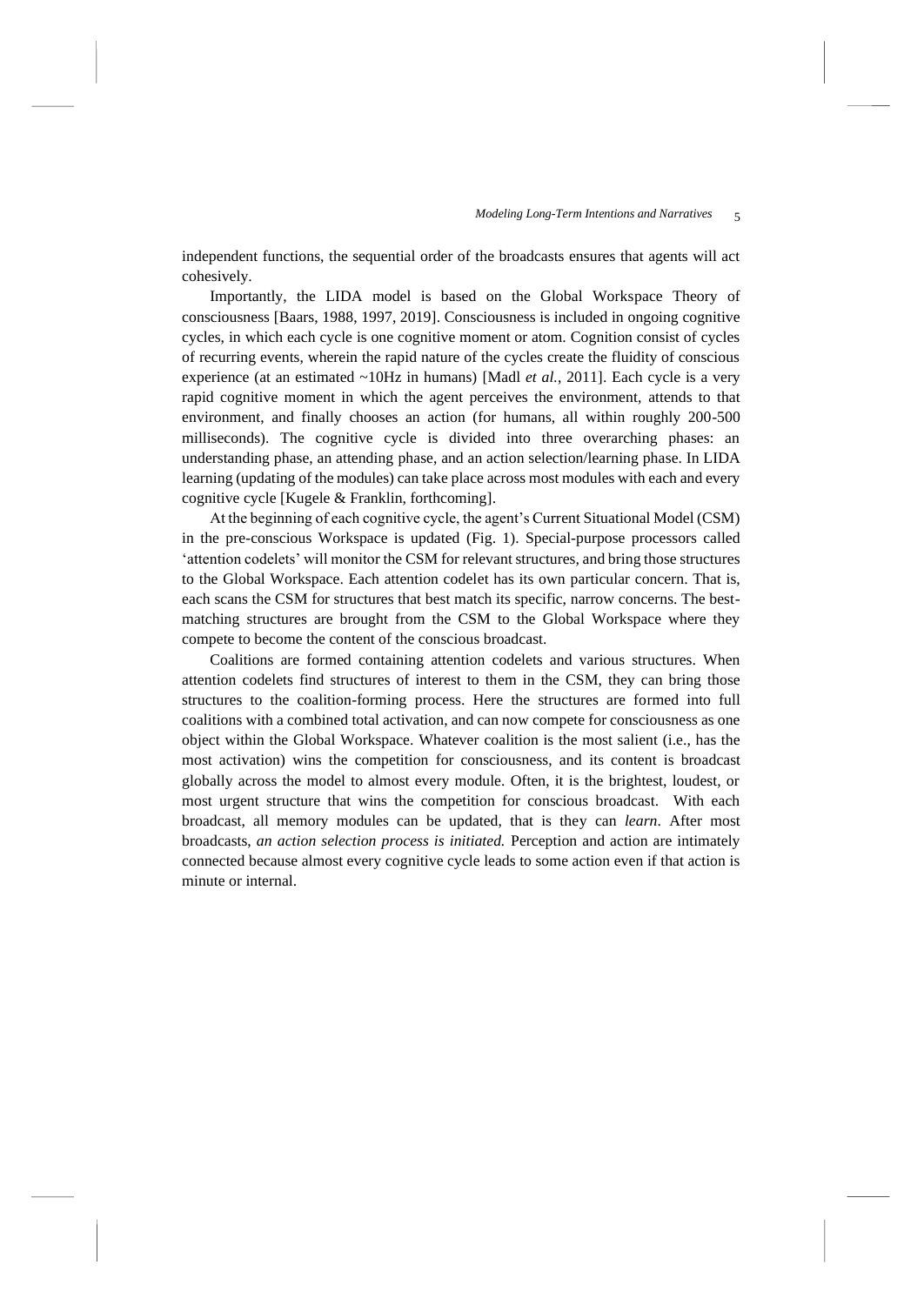For an overview of the LIDA model see [Fig.](#page-5-0) 1. The cognitive cycle begins to the left with incoming internal and external sensory stimuli, and proceeds roughly clockwise around the model.



Fig. 1. Overview of the LIDA Model

### <span id="page-5-0"></span> $3.$ **The Narrative Self and Action Selection**

Several authors have suggested that what characterizes the self is the agent's ability to create, from its own experiences, a coherent life narrative. Simultaneously, cognitive science, phenomenology, psychology, anthropology, and numerous other fields have suggested and specified various *aspects of the self* (e.g., sense of agency, sense of ownership, preconscious self, minimal self, bodily self, habitual self, and many more)*.*  Rather than arguing that the narrative self is *the* true self, we argue that what we call *the self* is the interplay between many dynamically interacting parts, or what Gallagher [2013] has called a 'pattern theory of the self.' The pattern theory of the self has previously been incorporated into the LIDA model, including the autobiographical self and the narrative self [Ryan *et al.*, 2019]. The important point here is that several factors shape the way agents experience themselves as a self, from the constitution of our bodies, the structure of perception, the structure of our memory systems, to the cultural niches we live in. One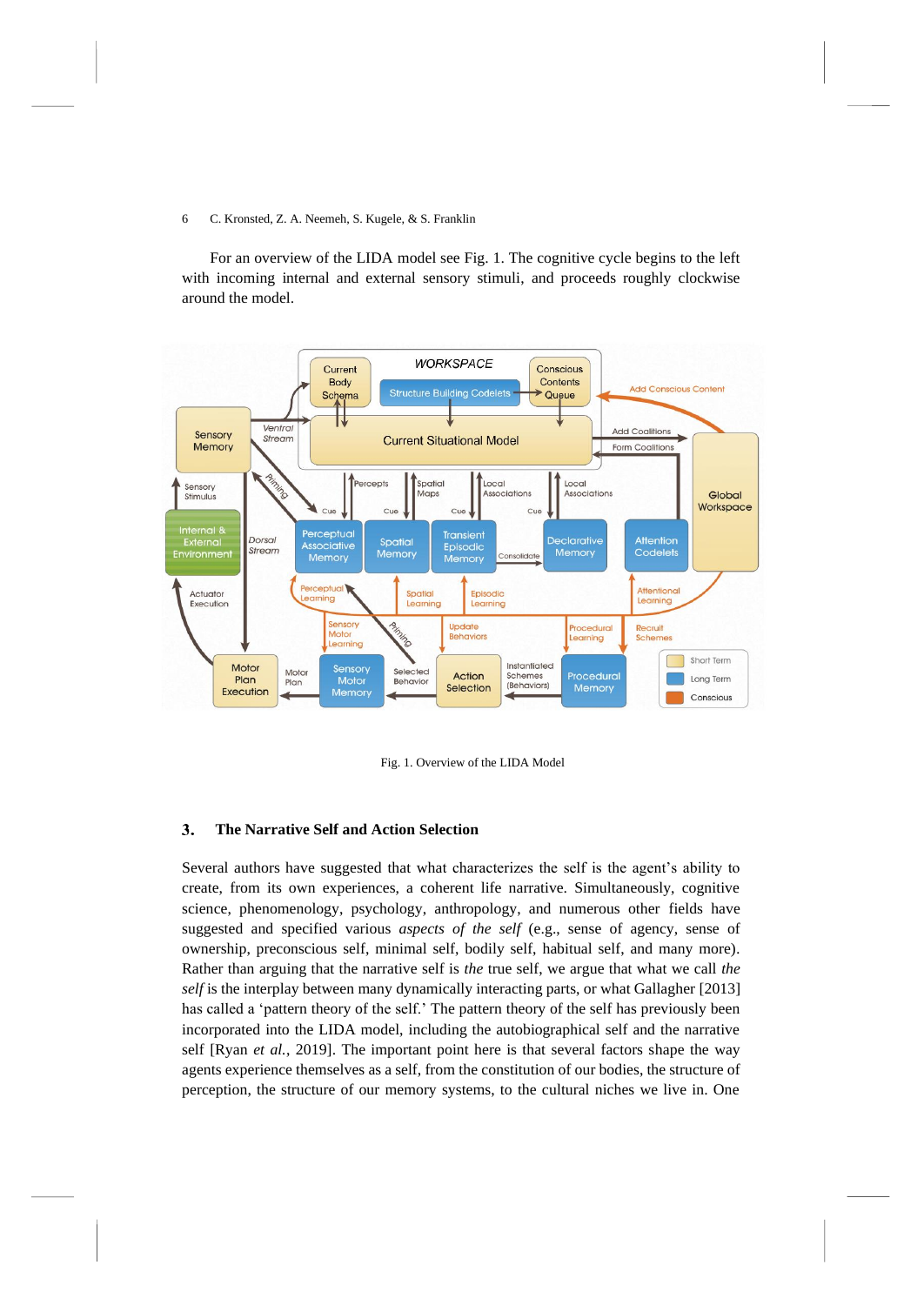product of this list of features is the constant construction of a coherent self-narrative [Dennett, 1992; Schechtman, 1996, 2014]. The self is not a singular thing, but rather emerges from various biological and perceptual processes, which create a coherent selfnarrative. From this, we experience ourselves as characters in a story automatically written by us. While many authors have developed versions of the narrative self, the core idea is that temporally the "self" is constituted by a coherent narrative structured from the agent's memories, beliefs, affect, and bodily capacities [Schechtman, 2014]. Such a narrative not only provides the agent with an existential answer to the question "who am I?," but more importantly also aids the agent in smoothly understanding and maneuvering in its environment. Hence, a coherent self-narrative is important for knowledge, perception, and action selection.

In elucidating the self, the LIDA model distinguishes between the self-concept and the narrative self. Although having similarities, these two aspects of self serve different functions. Self-concepts include attitudes, beliefs, memories, and emotions related to oneself, among other things. They represent how the agent currently takes itself to be. For example, an agent might believe that it is a charming person, that it is healthy, or that it once went on a TV game show and won. The narrative self, on the other hand, explains why an agent did what they did [Ryan *et al.*, 2019]. In other words, the narrative self is concerned with temporality and causality. Self-narratives provide agents with an understanding of why they acted as they did.

Furthermore, self-narratives aid agents in understanding and acting on their environments and by providing background reasons for intention-setting. For example, when faced with the choice of continuing to pursue a difficult aim, an agent can rely on their self-narrative. "Should I continue pursuing this difficult aim?" "Yes: I am the kind of person who gets stuff done no matter the obstacle;" or no, "I am a downtrodden victim of society's systemic injustices." Here both the hero and victim characterizations can be extended into a longer, coherent narrative incorporating the agent's memories. Unlike simple sequential organization, a narrative organizes an agent's memory in terms of importance and causality. That is, narratives tell us which life events are important to us and how these events impact later significant events. In this way, narratives also aid in the action-selection process, especially when it comes to deliberation.

Readers and critics of self-narrative theories often misunderstand the notion, because they assume that we are always consciously aware of, and volitionally adding to, our narratives. However, the notion of a self-narrative should not be understood in such a strong sense. Rather, Schectman [2014, p. 100] argues that self-narratives are mostly implicit, and in LIDA terms, preconscious. For Schectman, as well as LIDA, the agent's self-narrative mostly operates at the sub-personal level but can, if needed, be brought to consciousness. However, most of the time self-narratives function as a holistic structure that shapes how we experience, categorize, and act on future events. For example, in LIDA, an agent's feelings and desires can augment its options differently depending on whether the agent takes themselves to be a "the person who gets stuff done" or "the tragic victim of a cruel universe."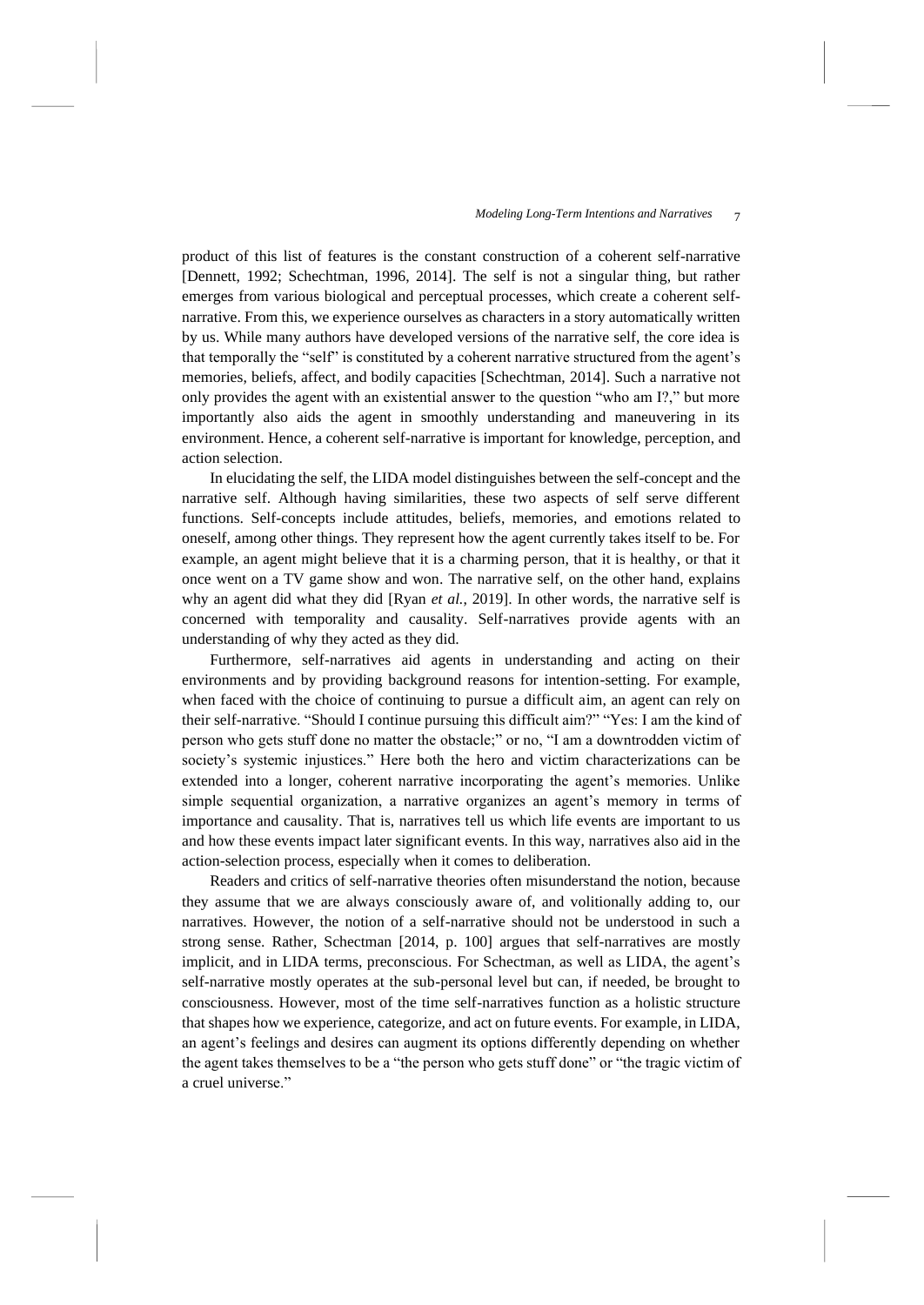In this way, the LIDA model can explain how narratives can make previously opaque insights explicitly aware to the agent. In LIDA, through a stream of cognitive cycles, a narrative is generated via mostly sub-personal processes. However, being stored in the agent's memory systems parts of the narrative, when promoted the right way, can be called to consciousness. Through mostly sub-personal processing, the LIDA model preserves the insight that agents generate self-narratives while most times being unaware of the selfnarrative.

There often is a consistent, self-reinforcing feedback loop between the narrative schemata an agent has constructed for themselves, and their choices and experiences. For example, the agent who has constructed a pessimistic "tragic victim" narrative will focus on negative experience, and generally cast their experiences in a negative light, thereby reinforcing their self-narrative. Similarly, more positive-oriented narratives tend to cast perceptual experience in a more positive light, and to generate choices that reinforce the positive narrative.

Self-narratives not only aid in creating a temporally-coherent experience of oneself, they also assist in structuring action selection. In particular, deliberative action selection is determined not only by our distal intentions, but also by our personal narratives. For example, the question of whether to use one's disposable income this month on concert tickets, or to put it into savings for a new car, is not simply a cost-benefit analysis. The agent may very well think that the concert is as "beneficial" to their life as adding a little extra to the car savings fund. The question to save or splurge becomes a larger question of how these purchases fit into the agent's self-narrative. "Am I the kind of person who values this type of experience more than savings?" Rather than simply engaging in utilitarian costbenefit analysis to obtain coherent structured action, agents must often consult their selfnarrative. In LIDA, we use an updated ideomotor theory [James, 1890/2007] to account for the role of narratives in action selection. As we will see (Sec. 4.4), narratives partake in the ideomotor process by providing the agent with supporters and objectors.

MacIntyre [2013] elucidates how the structure of behavior is dependent on intentions, and how intentions are, in turn, dependent on self-narratives. In line with prominent figures in action theory [Anscombe, 1979; Davidson, 1985; Grice, 1972], MacIntyre points out that any action can be described in any number of ways. For example, when we see a man doing something in the backyard, is he "gardening," "exercising," "pleasing his spouse," or some other activity? [MacIntyre, 2013, p. 206]. To figure out the man's intentions, it is not enough to have a physical description of what he is doing; rather, we must know the context within which the man is performing the action. In other words, to understand agential action we need to understand the narrative within which the action is embedded. For example, a young boy robot-dancing at a bus stop seems unintelligible without any background. However, if we know that the boy has made it his life's mission to become internet famous because his teacher told him he would never amount to anything, then the spectacle becomes intelligible. As Macintyre puts it,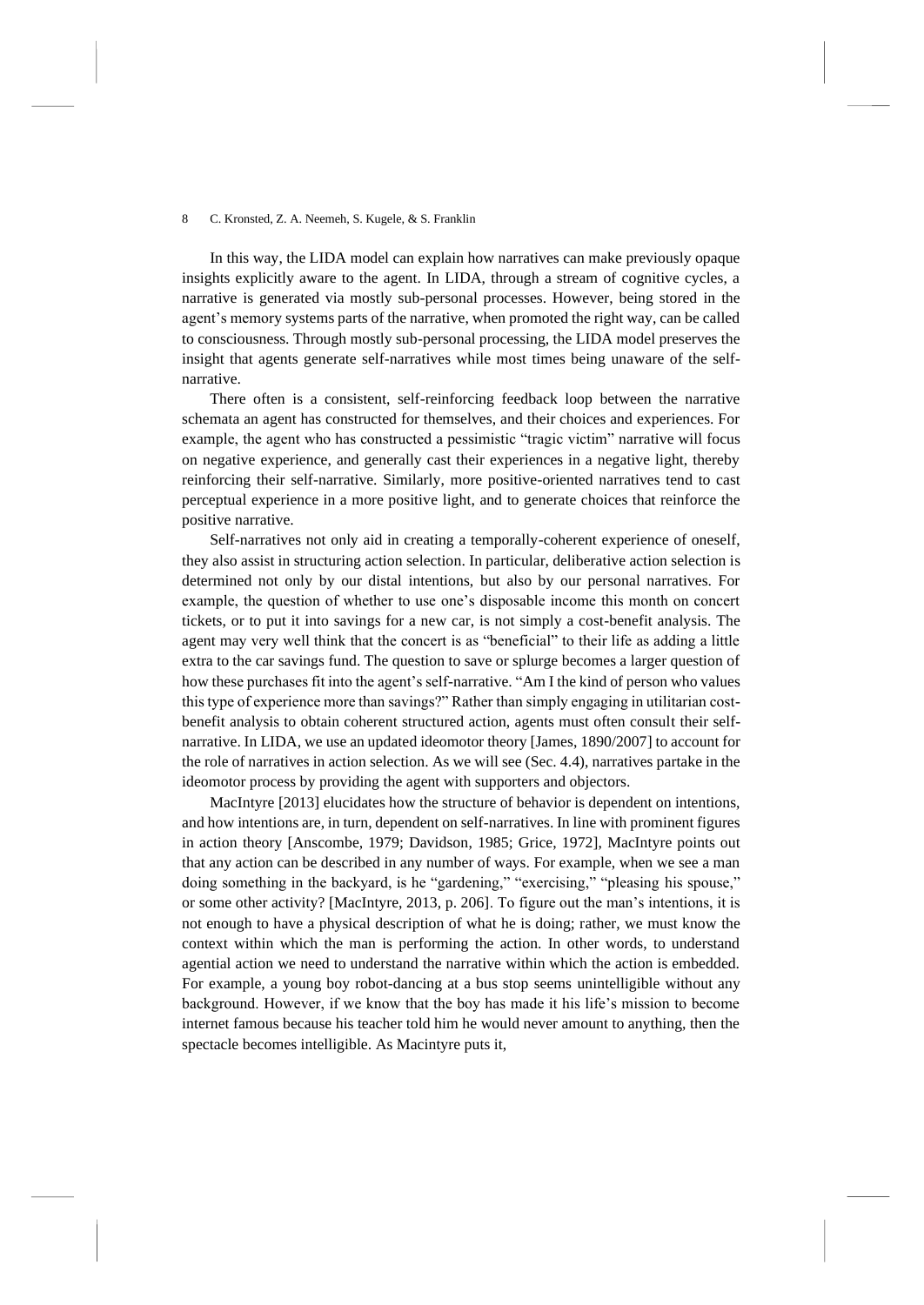We cannot, that is to say, characterize behavior independently of intentions, and we cannot characterize intentions independently of the settings which make those intentions intelligible both to agents themselves and to others [MacIntyre, 2013, p. 206]

Macintyre's point is that *intelligible action* exists in frameworks where short-term intentions cohere with long-term intentions in a network that adds up to a narrative. Why is the man gardening? Because he intends to surprise his spouse. He intends to do so because he wants to continue their happy marriage, and the happy marriage is a happy one exactly because of key actions and intentions that came before it. Why is the boy pretending to be a robot at the bus stop? In the hope that someone will film his behavior and put it on the internet. Intelligible actions exist in such a way that they form a temporal and causal story. MacIntyre provides a fun and apt example:

If in the middle of my lecture on Kant's ethics I suddenly broke six eggs into a bowl and added flour and sugar, proceeding all the while with my Kantian exegesis, I have not, simply in virtue of the fact that I was following a sequence prescribed by Fanny Farmer, performed an intelligible action [MacIntyre, 2013, p. 209].

We see then that actions are opaque to others and ourselves unless we understand intentions as embedded into narratives. To understand the actions of an agent, we need to understand which of the many possible intentions that led to their action is the primary intention. But primary intentions are only those that make sense when coherently embedded into a narrative. For the man gardening because he wants to continue the happy marriage, the short-term intentions to pick up the shovel and to dig in a certain location are only intelligible considering the history of the marriage. Cracking six eggs into a bowl during a Kant lecture is not an intelligible action unless we can create a coherent narrative of intentions, events, and contexts that led up to the act. In this way, we see that part of what it means to be an autonomous agent is to be the *author* of one's actions. To make sense of our own actions and the actions of others, we are expected to be *legible*.

At this point we have seen how there is a deeply coherent structure in place between self-narratives and our actions. Furthermore, we have seen that intentions are important for understanding, individuating, and causing agential action. A multi-tiered structure is now in place in which self-narrative aids in setting and adjusting distal intentions. In turn, distal intentions structure the setting of short-term intentions and the execution of actions [Bratman, 1987, 2007]. However, as agents go through the world acting on their environments, new experiences, memories, and skills also update their intentions, and selfnarratives. Narratives, intentions, and experience exist in both top-down and bottom-up causal relationships.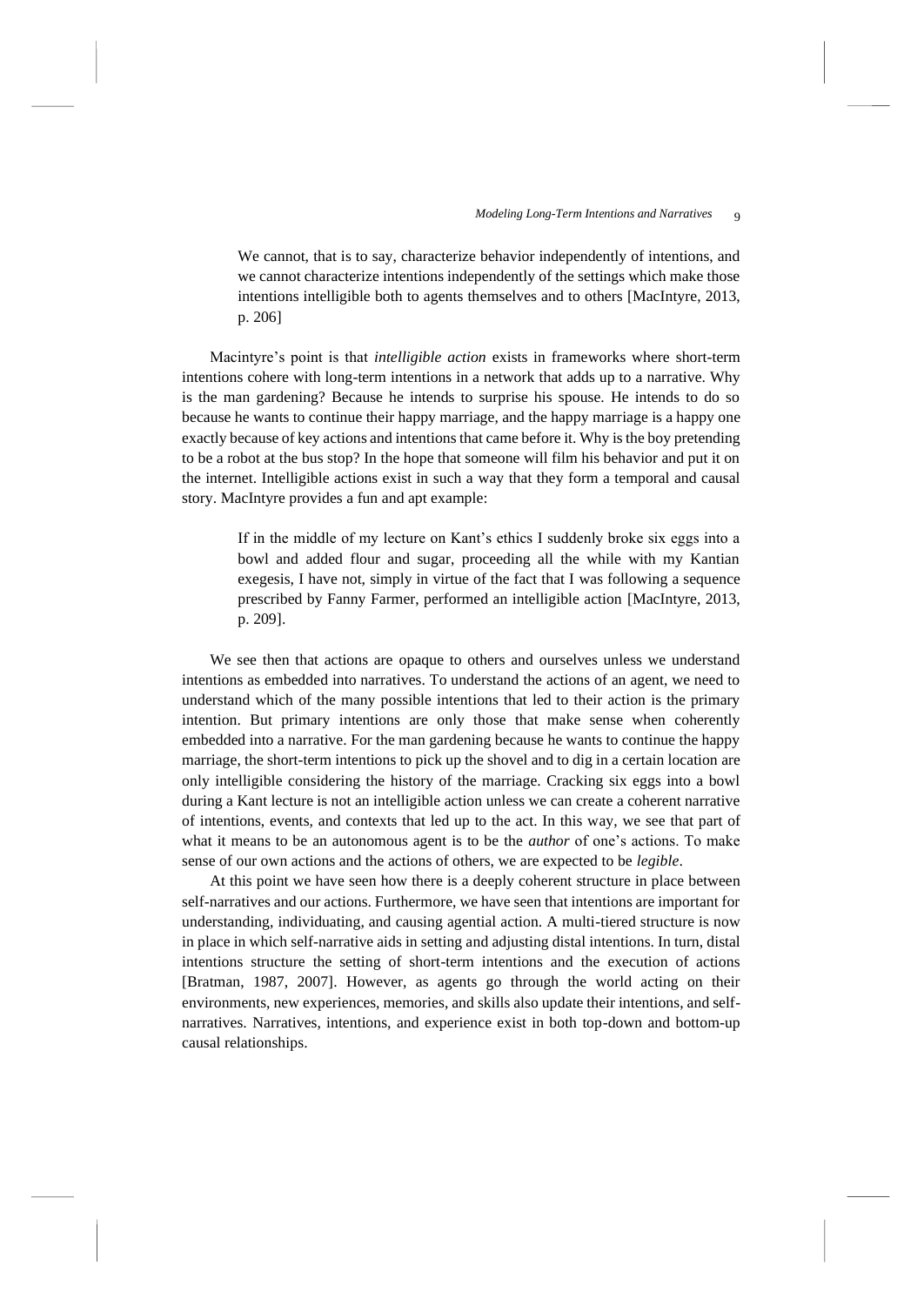

<span id="page-9-0"></span>Fig. 2. The coherence relationship between levels invovled in agential action. An agent's self narrative aids in creating its distal intentions (its long term goals). In turn, distal intentions help steer more immediate action plans and action execution. When all goes well, there is a coherent, transitive relationship between an agent's most immediate actions and their self-understanding. Furthermore, as agents interacts with the world, their selfnarrative and distal intentions might change accordingly. In this way, agents and their environments perpetually transform one another.

In action theory, the relationship between high-level, narrative-based intending and our moment-to-moment actions is captured by Pacherie's DPM model – distal intentions, proximal intentions, and motor intentions[Mylopoulos & Pacherie, 2018b; Pacherie, 2006, 2008]. Distal intentions (D-intentions) are the far-reaching intentions that organize our lives over long time scales (e.g., I want to get a Ph.D., or I am getting the house ready for next winter). Proximal intentions (P-intentions) are mid-range intentions (e.g., I intend to make cereal, or I intend to pick up the paint can in the garage). In Pacherie's model proximal intentions typically contain concrete instructions for physical action. In contrast, in LIDA those instructions are contained within motor intentions. In the DPM model motor intentions (M-intentions) are short-term intentions during action that guide the execution of action (e.g., I intend to close my hand at this specific angle to catch the ball). These intentions form a causal hierarchy which is at play whenever an agent acts in the world [Mylopoulos & Pacherie, 2018b].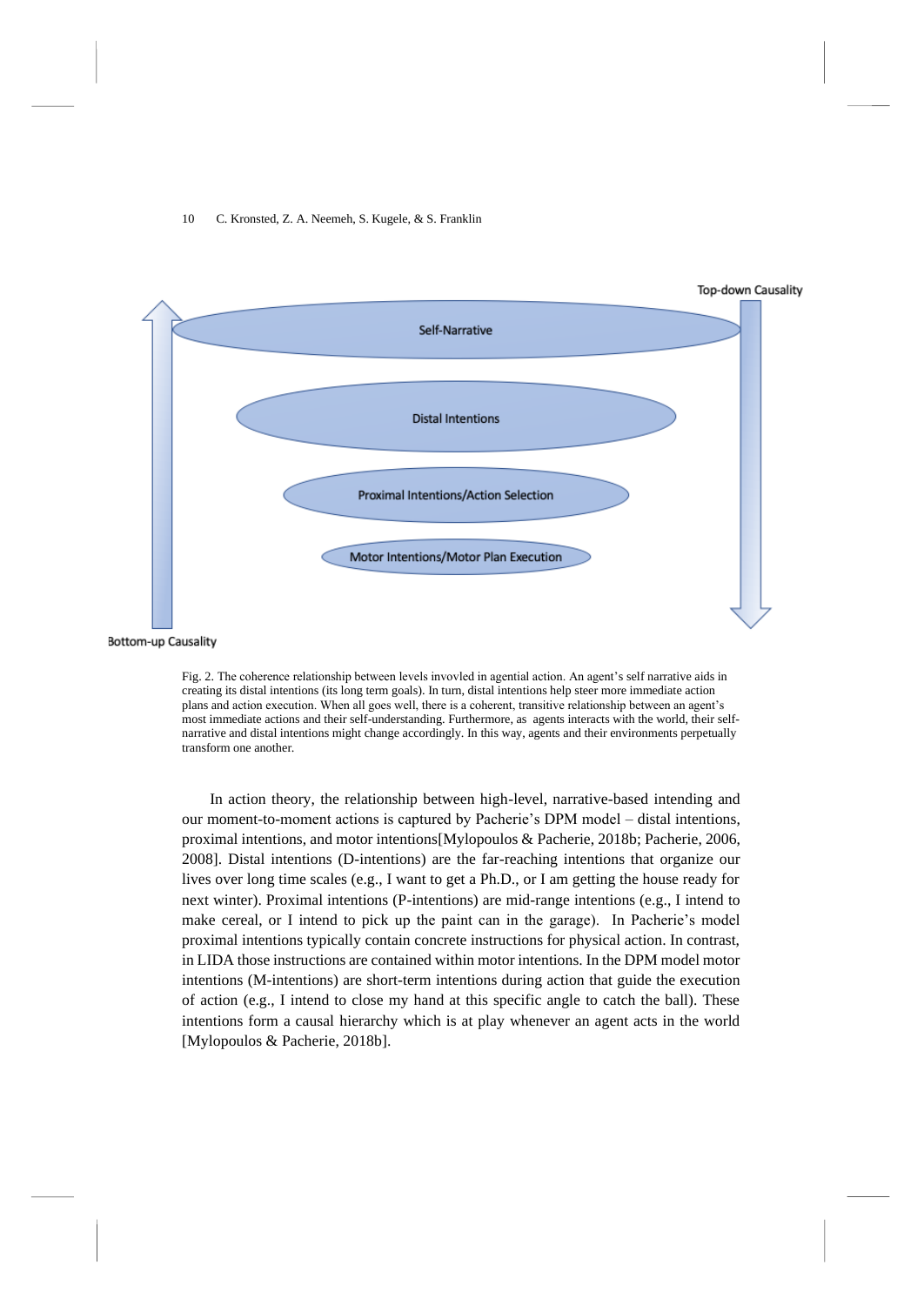# Action Theory Concepts and LIDA Processes Correspondence



<span id="page-10-0"></span>Fig. 3. The figure shows the overlap between terminology from Pacherie's DPM model and its corresponding modules, and processes in the LIDA model. Note that the LIDA model separates D-Intentions, P-intentions and M-intentions into sub-modules and processes. Thus, the LIDA model operates at a higher level of explanatory granularity than typical action theory.

While the general gist of the DPM model maps well onto the LIDA model, the LIDA model divides some of the intentional processes into finer granularity (see [Fig.](#page-10-0) 3). For example, as we will see M-intentions are divided into two modules and processes (Sensory Motor Memory and Motor Plan Execution) and similarly P-intentions, our everyday immediate actions, are divided into two processes and two modules (Procedural Memory and Action Selection). Hence, the biggest mapping difference between the DPM model and LIDA, regards P-intentions. In the DPM model our everyday P-intentions (making cereal or putting on the green shirt) contain instructions on *how* to do the action. In contrast, as we will see, in LIDA instructions for *how to do an action* is captured in Sensory Motor Memory which chooses motor plan templates and instantiate those into a motor plan (see Sec. 4).

In LIDA, P-intentions are mediated by consciousness. This means that P-intentions come about when Procedural Memory uses content from the conscious broadcast to instantiate behavior schemes and then send them off to Action Selection in a *behavior stream*. In the stream each scheme contains variables for a context, an action, and an expected result. For example one scheme might contain "From the clothes pile on the chair, pick up green shirt, resulting in having a shirt available in hand." The very next scheme in the stream might contain "In the bedroom holding a shirt, put shirt over your head and pull it on, resulting in having a shirt on." We see then, that the P-intention to "put on the shirt" contains a series of behaviors each of which must be selected. Thus, P-intention is the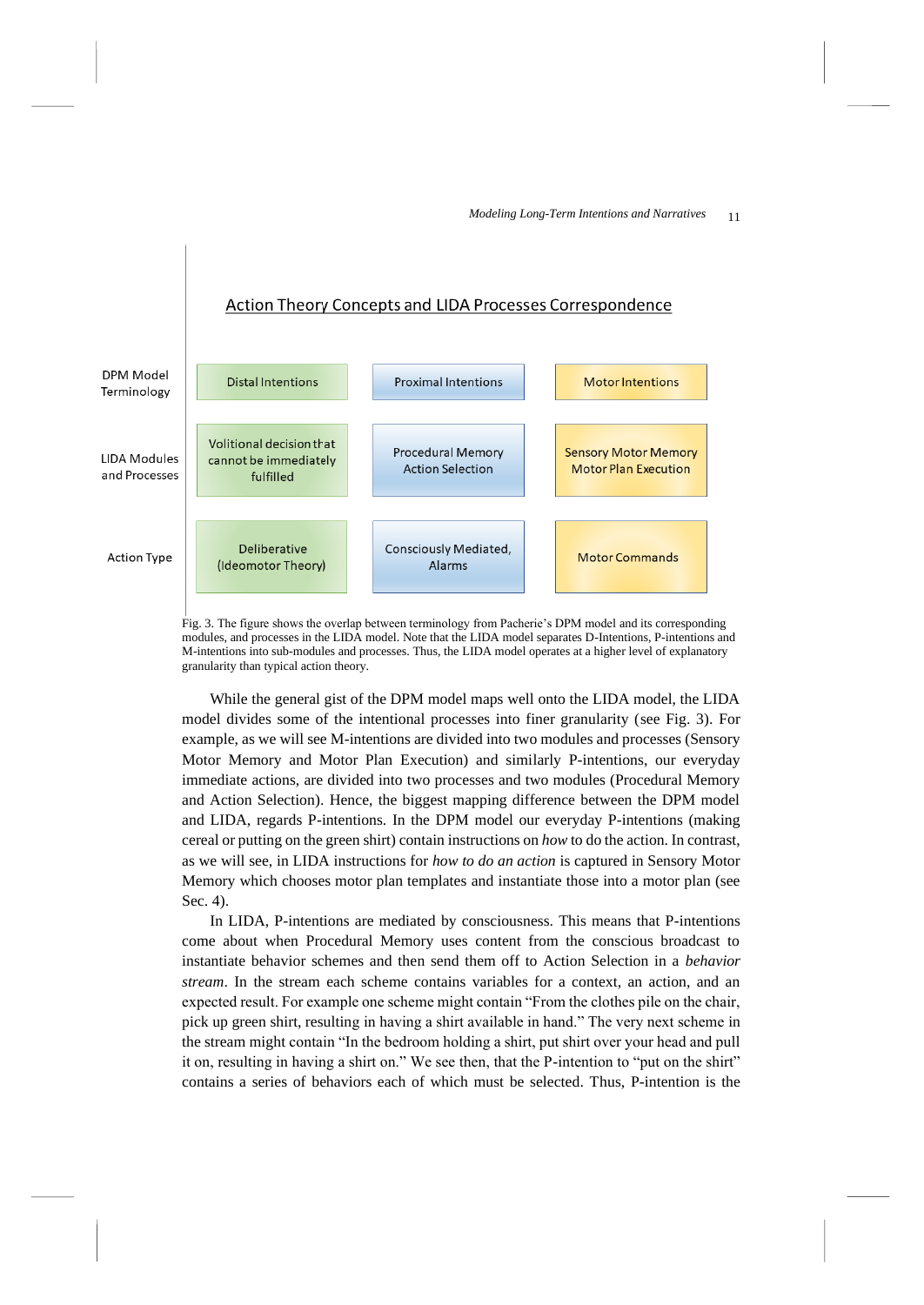process in which a stream of instantiated schemes (what we call behaviors) is sent from Procedural Memory to Action Selection, which must then pick the most appropriate behavior given the situation (we will explain this process in more detail in Sec. 4.3). Importantly, while the DPM model speaks of "a" proximal intention as a single item, in LIDA P-intentions are *behavior streams across modules*. Thus, the intention to "get the paint from next door" is in reality a series of behaviors that are sent from Procedural Memory to Action Selection. Action Selection then, typically chooses from this series, usually in the sequential order in which they were delivered, which actions are to be further concretized by Sensory Motor Memory, and then carried into physical movement.

However, since P-intentions, are streams of behaviors which are chosen behavior by behavior in Action Selection, the module can stop choosing behaviors from the behavior stream to do something else. For example, if an agent is typing an email, and the doorbell rings, the agent does not have to finish carrying out the behavior stream. Rather, the agent can go answer the door, and then return to their desk to continue the email writing (since the rest of the email writing behaviors from the email behavior stream still linger in Action Selection). Thus, the LIDA model captures the flexibility of everyday proximal engagement with the world that is often interrupted or augmented on the fly, by separating proximal engagement into behavior streams and the action selection process.

In LIDA to *commit* to a proximal intention is a distributed process that typically begins with an option (Sec. 4.2), and involves Procedural Memory, Act

ion Selection, and Sensory Motor Memory. Having committed to a P-intention, means that some consciously broadcast content has been instantiated into a stream of behaviors, and those behaviors are now highly likely to be chosen by Action Selection one by one (unless something more pressing emerges in the environment). For example, when the agent intends to "go get the paint next door" a series of behaviors such as walking, door opening, paint getting might get sent to Action Selection, and are likely being selected and executed in sequential order (again, unless something interferes with the process. For example, the house cat might jump in the way and demand petting). Thus, proximal intentions, rather than being a discrete item, involve a series of processes and modules in LIDA (Sec. 4.3).

In contrast to P-intentions, D-intentions are those intentions that cannot be immediately executed and for which a behavior stream typically cannot be created. For example, creating a behavior stream for getting paint in the garage is fairly straightforward because the agent's Procedural Memory can reasonably lay out all the behaviors needed to go next door and get the paint. However, no such behavior stream can be created for "getting a Ph.D." Getting a Ph.D. is a goal that cannot be fulfilled immediately, *and* there is no concrete stream of behaviors that can lead the agent to that goal. Rather, to be fulfilled, the distal intention must be stored in the agent's memory systems, and be revisited as the agent goes through life. An agent can create P-intentions involved with activities such as writing papers or signing up for classes, but no single behavior stream can typically fulfill a distal intention such as getting a Ph.D. Much of this paper addresses how distal intentions can be revisited and help guide agent's daily behavior.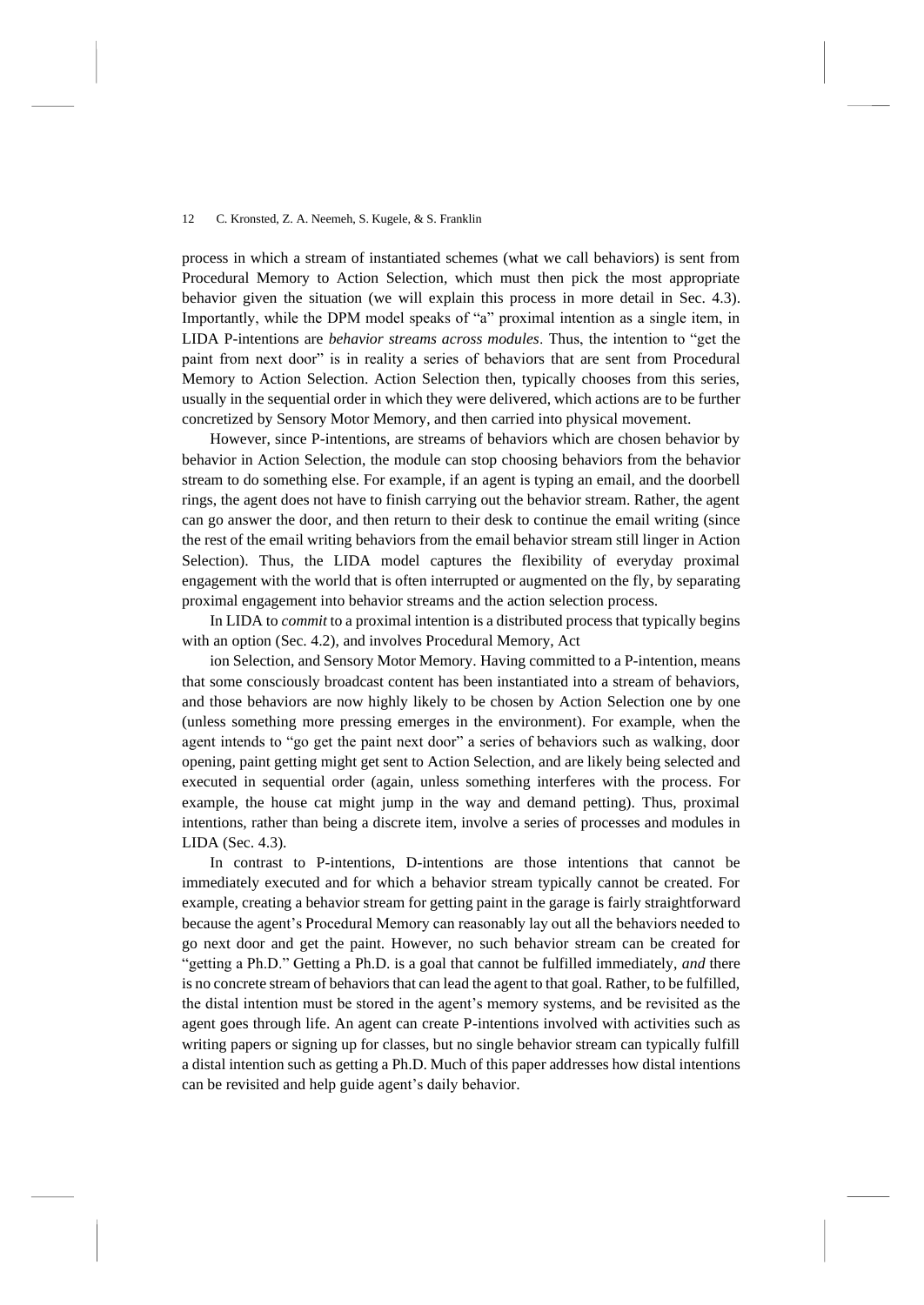As we have seen, action theory tends to conceptualize intentions at a fairly course level of granularity. We elaborate on that tradition by taking each kind of intention (D-intention, P-intention, M-intention), to be a heuristic for finer grained processes across various modules. Intentions then are a shorthand for describing cognitive processes that produce structured actions – namely, agential actions.

Many intentional actions in LIDA agents are mediated by the content broadcast from the Global Workspace. However, while consciousness plays a role in distributing content to the various modules so they can fulfill their function (for example, selecting schemes, instantiating behaviors, selecting motor plan templates, etc.) these processes almost always remain unconscious. Thus, the various steps of action selection might not happen in explicit awareness. For example, when deeply emerged into a game of tennis, an agent might end up performing the "volley" rather than the "forehand" but have no explicit awareness of the competition that took place between the "volley" behavior and the "forehand" behavior. In contrast, if an agent is playing Chess, they might engage in an explicitly deliberative process in which much of it comes to phenomenal awareness (Sec. 4.4).

In canonical action theory, action has typically been explained mostly in folk psychological terms -namely in terms of beliefs and desires [Davidson, 1978, 1985]. However, as Bratman points out, beliefs and desires are not enough to form intention and steer coherent behavior. For coherent agential action we also need an evaluation that a certain course of action is desirable and *achievable*: "Intentions are, whereas ordinary desires are not, conduct-controlling pro-attitudes. Ordinary desires, in contrast, are merely potential influencers of action" [Bratman, 1987, p. 15]. For Bratman, having beliefs and desires is not sufficient to throw us into action. Rather, we need intentions as controllers of conduct. Consequently, unlike beliefs and desires alone, intentions involve a *commitment* to action.

As we will see in the following sections, the commitment that Bratman speaks of is implemented throughout various processes across multiple cognitive cycles. Thus, we agree that intentions steer agential behavior through a commitment to the intention. However, commitment is an emergent property that takes place across memory, perception, and learning processes. In particular, the LIDA model is pledged to the conscious learning hypothesis [Franklin *et al.*, 2016, Sec. 4.5]. Thus, learning takes place through the interaction between consciousness and the various memory systems, and the process of forming intentions and commitments is no different. Thus, as we will see, the formation of narratives, distal intentions, and commitments are all mediated by consciousness.

Next, we will show how distal, proximal, and motor intentions map onto LIDA's cognitive cycle. Furthermore, we will demonstrate how the hierarchy of narrative and the DPM model required for long-term, coherent action is part of the LIDA model. Our implementation also captures Bratman's insight that intentions include commitments. This, in turn, will demonstrate how LIDA agents can act coherently over varying time scales.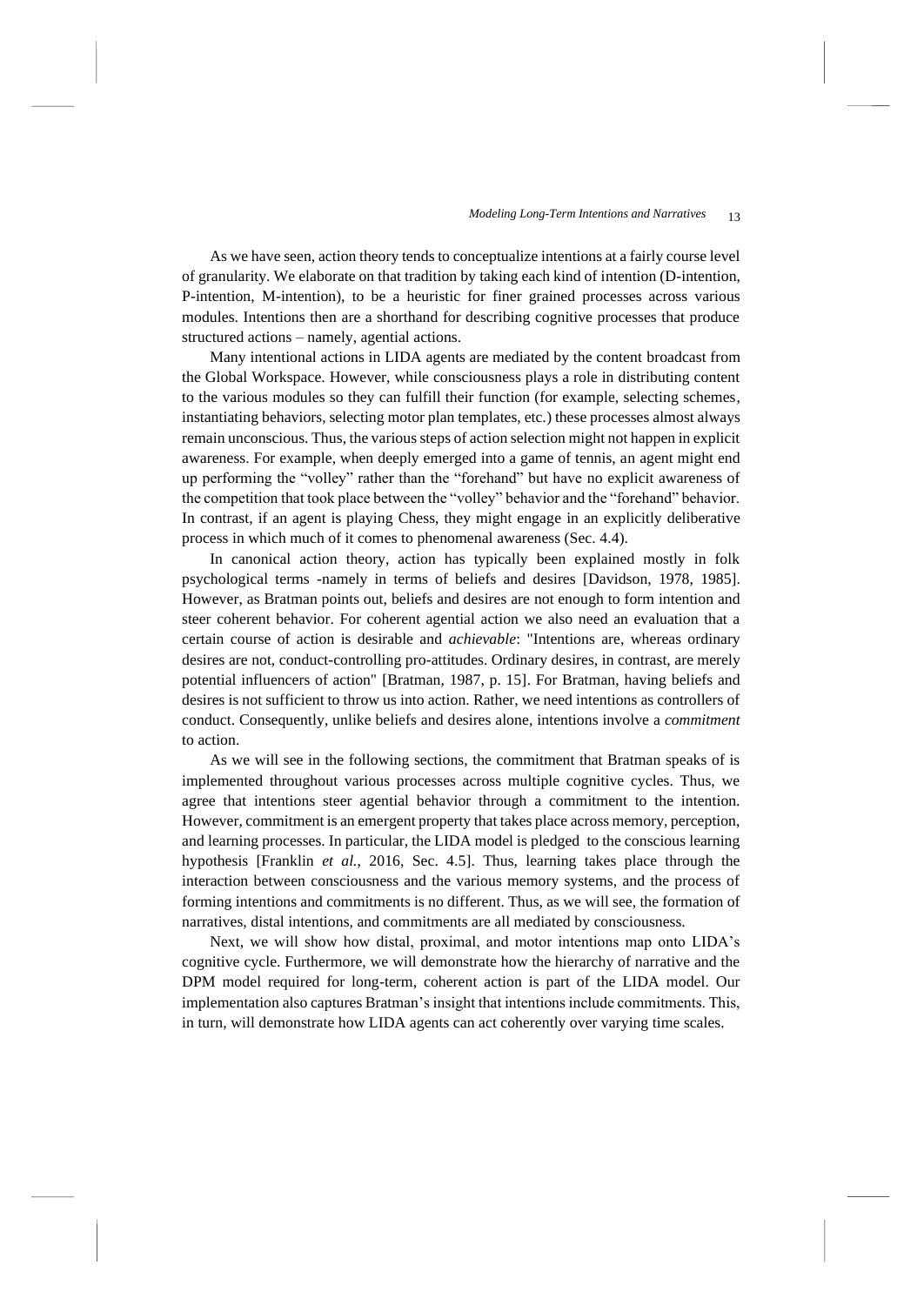### **The Cognitive Cycle – In A Bit More Detail**  4.

The cognitive cycle begins as internal and external stimulation enters Sensory Memory (see [Fig.](#page-5-0) 1). This marks the beginning of the "perception and understanding" phase. In Sensory Memory, low-level feature detectors begin distinguishing the most rudimentary features of the signal. Next, Perceptual Associative Memory (PAM) processes the lowlevel features from Sensory Memory into usually more complex entities such as objects, categories, relations, events, feelings and emotions. PAM is pivotally important, since a large portion of the content of the Current Situational Model (CSM) is composed of percepts arriving from PAM. As the CSM updates, cognitive maps can be cued from Spatial Memory. Objects and events in the CSM that have been recognized by PAM cue episodes from Transient Episodic Memory and from Declarative Memory (itself containing autobiographical and semantic memory).

As the CSM is updated, special-purpose processors called "structure building codelets" scan the CSM to create simple or complex structures which amongst other things include links between objects, events, and relations. Structure building codelets scan the CSM for material relevant to their concerns, and turn that data into structures within the CSM. Thus, the rich model of the environment that exists in the CSM (complete with affect, memory associations, options, and much more) is perpetually stitched together by structure building codelets. When updating the CSM, LIDA utilizes a nodes and link structure [Franklin *et al.*, 2016]. For example, the event of my friend buttering some toast consists of nodes representing my friend, a butter knife, the butter, and the toast, all connected by relation links to the event node. Similar to attention codelets, structure building codelets only scan the CSM for material that is useful for the structures they want to build.

Finally, the preconscious Workspace also contains a Conscious Contents Queue (CCQ), keeping track of the most recent conscious broadcasts. This helps the structure building codelets create a sense of time and causality [Madl *et al.*, 2015; Snaider *et al.*, 2012]. For example, using the CCQ, structure building codelets can create causal links between events into a temporal causal order.

So far, we have seen how different memory modules create a rich model of the environment and situation within the CSM. However, the Current Situational Model can be far too complex for its entirety to be broadcast to the rest of the system. The agent must *attend* to what is most salient and *act* on that. Hence, we enter the attending phase. To figure out what must be consciously broadcast, the agent utilizes attention codelets. The attention codelet system is a long-term memory system that can learn with each cognitive cycle. Attention codelets each scan the CSM for structures relevant to its concerns, and bring those structures to the Global Workspace. Attention codelets can look for very general and basic attributes of structures such as being loud, bright, large, dangerous, attractive, and so forth. However, given an agent's specific overarching agenda, goals, and expertise, new attention codelets can also be generated to scan for more specific features such as "a good Tennis backswing" or "poorly welded iron-rods." In fact, agents frequently generate new attention codelets as they learn, act, and become more attuned with their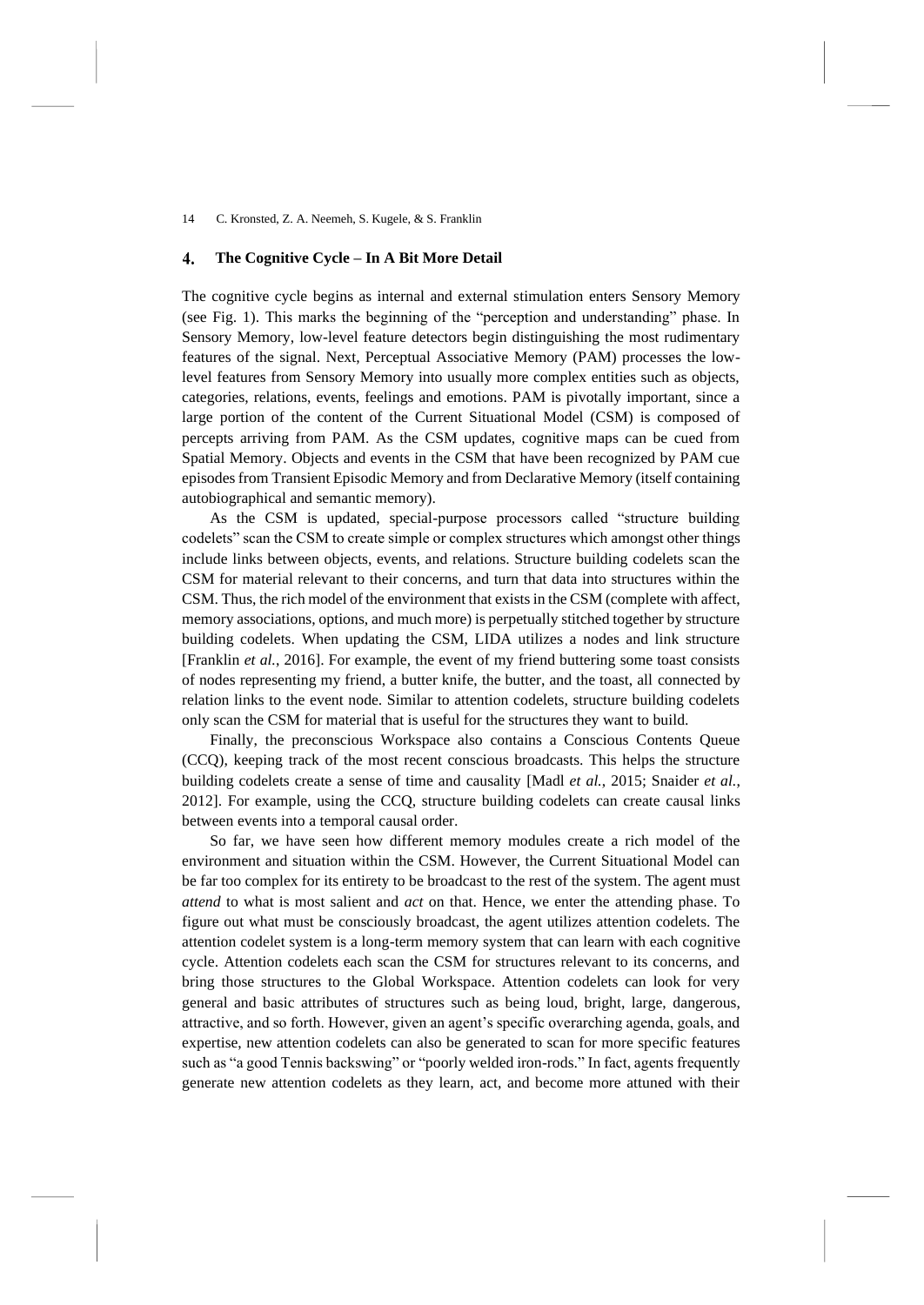environment. The competition for consciousness happens not only between physical features of objects, but also between features that are modulated by our experiences, capacities, and intentions.

As previously mentioned, attention codelets collaborate to form coalitions that compete in the Global Workspace for the spotlight of consciousness. The coalition with the highest activation will be the one whose content is broadcast throughout the system. When some coalition arrives at the Global Workspace and wins the competition for consciousness, the structures carried by the coalition become the content of the broadcast. This content is then sent to every module throughout the model.

### $4.1.$ *Affective Valence and Incentive Salience*

Cognition is not a neutral calculation; affect, emotion, and incentive play important roles in the lives of LIDA cognitive agents. To capture this fact about cognition in LIDA, representational parameters such as affective valence (which represents "liking" or "disliking") and incentive salience (which represents "wanting" or "dreading") can change the activation value of a coalition, increasing or decreasing its likelihood of being broadcast (see McCall *et al.* [2020]). In other words, perception and cognition are not motivationally neutral, the affective and motivational world of the agent impact what comes to consciousness.

Structures in the CSM such as objects and events can be attached to activated feeling nodes. The activation associated with feeling nodes represents the agent's immediate hedonic "liking or "disliking of the structure in question. The niceness or nastiness associated with the feeling is represented through a valence sign attached to the feeling node. Here the activation itself represents the intensity of the feeling (how much the agent likes or dislikes the thing in question). Valence signs can be either positive or negative, for example:

a "hungry" feeling node represents a drive, and has negative valence sign, while a "satiated" feeling node also represents a drive but with positive valence sign. A "sweet" feeling node represents a perceptual interpretation of some stimulus with positive valence sign, while a "bitter" feeling node is similar, but with negative valence sign. Intuitively, one may be hungry or satiated in a variety of external situations, and one may interpret a variety of different stimuli as sweet or bitter [McCall *et al.*, 2020, p. 45].

The affective valence of a feeling node is determined by the combination of its activation value and its valence sign. Complex structures, for example seeing one's childhood home, can contain many feeling nodes, each of which adds to or subtracts from the overall affective valence of the structure.

To illustrate the affective process, we can use the example of a juicy hamburger. In LIDA, if the agent in question is embodied, bodily states, such as hunger, thirst, and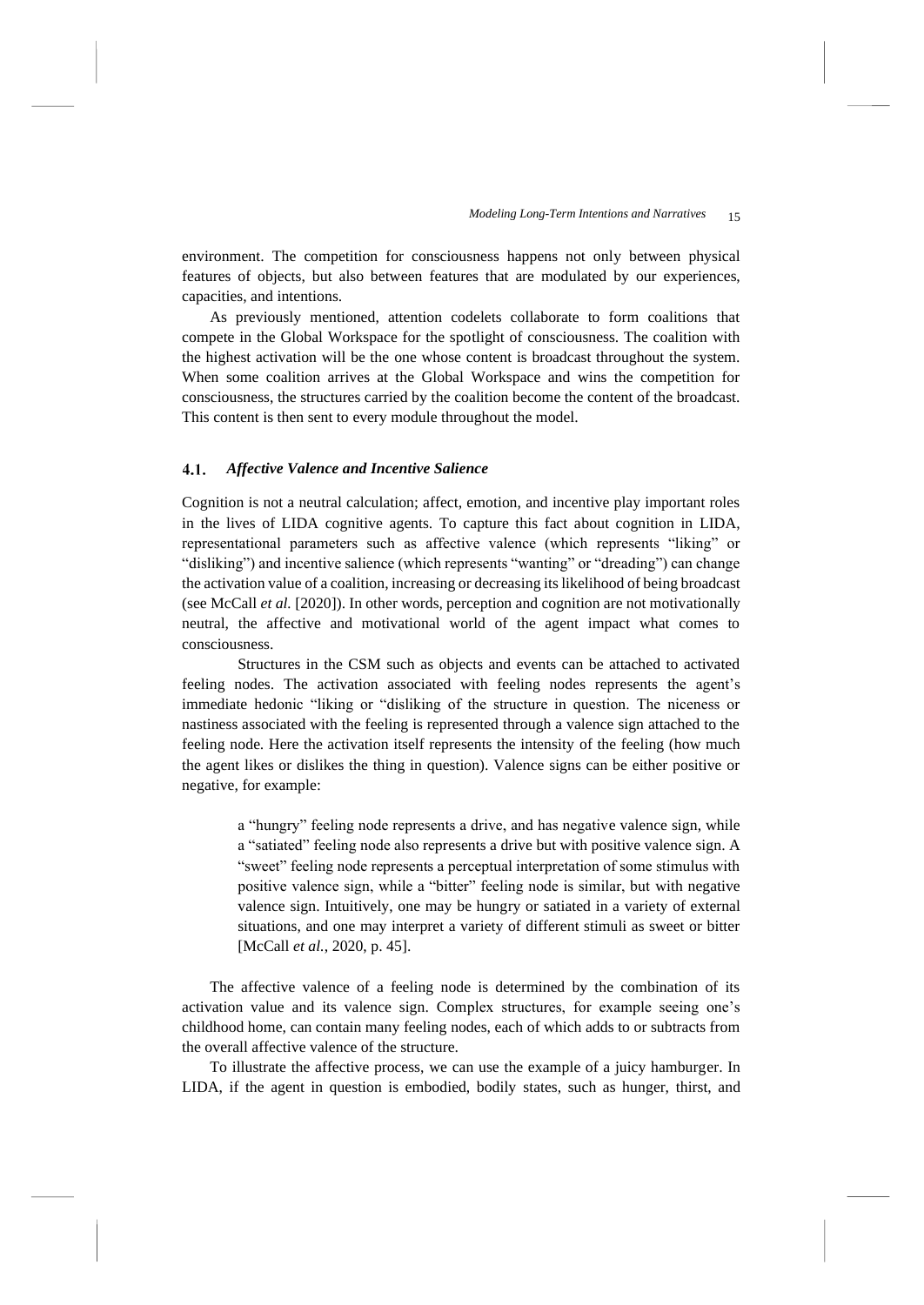temperature are monitored using homeostatic receptors. Feeling nodes in PAM can be activated based upon these bodily states. In this case, the agent might be experiencing hunger, which activates a feeling node with a negative valence sign. However, as a juicy hamburger is put on the table, it gets recognized by PAM and a positive feeling node is attached to it. Due to the agent's current state of hunger, the hamburger has a higher affective valence and therefore also an overall higher incentive salience.

In LIDA incentive salience represents the motivational attraction or repulsion, that is, the degree of wanting or dreading. Objects have incentive salience because they previously have been liked or disliked, or the agent has learned that the object results in positive or negative changes in its homeostatic states (such as hunger and thirst). Because the agent has liked hamburgers in the past, the hamburger can have a fairly high base-level incentive salience. As agents repeatedly come in contact with a given structure, the liking or disliking of that experience slowly updates the structure's base-level incentive salience.

In our example, because the agent is hungry, the "current incentive salience" is also increased. In LIDA current incentive salience is determined by the current state and situation that the agent finds itself in. Thus, being in a state of hunger means an increase in the hamburgers current incentive salience. The total incentive salience of a structure (such as the juicy hamburger) is the base-level and current incentive salience combined. In LIDA, many events in the CSM (for example, a hamburger is put on the table) are assigned negative or positive incentive salience. This value depends on how much the agent wants the event to take place or how much the agent wishes to avoid the event. Many recognized events in the CSM have some level of wanting or dreading expressed through incentive salience. The role of affective valence and incentive salience becomes important later as we look at the role of distal intentions and narratives in structuring long-term action. The total incentive salience of a structure (base-level plus current incentive salience) and the total activation of that structure (base-level and current activation) contribute to its salience, making it more likely to come to consciousness [McCall *et al.*, 2020].

#### 4.2. *Options*

When elucidating the nature of long-term agential action, it is important to address how an agent comes to have options. In the Current Situational Model, structures are labelled either "real" or "virtual." Real content originates from an agent's sensors, whereas virtual content is created internally. For example, dreams, memories, and imaginings are all virtual events. One specific kind of virtual event is of interest here, namely options.

As agents act on and perceive their environments, potentiality for action will be perceived in that environment. In LIDA, options are "choice alternatives" constructed as virtual events in the CSM. Like all other structures in the CSM, options can have activation and incentive salience. Options are generated in the CSM, and brought to the Global Workspace for competition by attention codelets. However, unlike simple perceptions of objects in the environments, options help guide the action selection process more directly.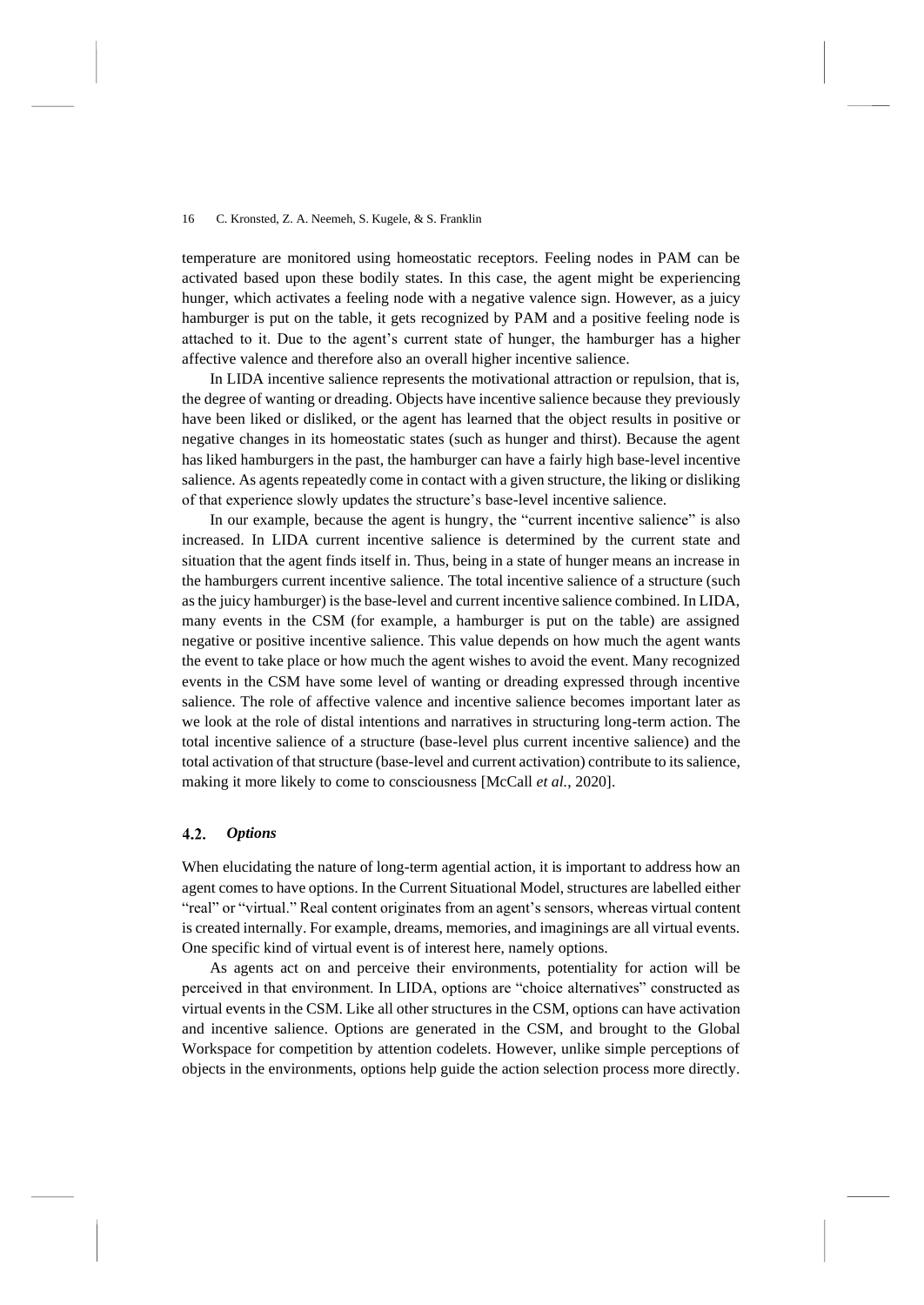For example, upon perceiving logs of wood and a fireplace, an option could be generated in the CSM that the agent could make a cozy fire. This virtual event might have high incentive salience since the event node also might have cued positive childhood memories from Declarative Memory. The fact that the virtual feeling-warm event has high affective valence in conjunction with the agent being cold may give the event high incentive salience. This, in turn, modulates the activation value of the coalition(s) containing the option to make a cozy fire. If a coalition containing the option is brought to the Global Workspace, it might win the competition for consciousness. Having broadcast the content of the coalition, the option to make a cozy fire, the "learning and action" phase begins. As we will see next, when an option has been chosen through a deliberative process, the option is transformed into an intention.

### $4.3.$ *Action Selection in LIDA*

For the purposes of this paper, how an agent chooses and produces action becomes critical. The action selection and learning phase in LIDA roughly corresponds to the proximal and motor intentions in the Pacherie's DPM model. However, as previously mentioned rather than intentions being just discrete items, they are also a shorthand for describing processes. In the LIDA model, instantiating, selecting, and carrying actions into fruition is a multistep process that is typically mediated through a conscious broadcast (with a few exceptions such as alarms). The LIDA model employs four types of action selection: volitional, consciously mediated, automatized, and alarms. In this paper, we focus mainly on volitional action selection and consciously-mediated action selection. For a treatment of alarms see [Franklin *et al.*, 2016; McCall *et al.*, 2020]. Furthermore, automatized action selection is still being developed in LIDA, and hopefully will be addressed in future papers.

Once the content of a coalition has been broadcast, the content of that broadcast reaches Procedural Memory, where it activates relevant schemes. Schemes are long-term stored templates for what to do in various contexts to achieve various results. Each scheme contains a context, an action, and a result. Each scheme also has a base-level activation which quantifies how reliably the scheme's action leads to its expected result when taken within its context. Schemes can be, and often are, generalized templates that are then filled in and specified using the broadcast of conscious content. The binding of specific values from the conscious broadcast to a scheme's variables is called instantiation, and schemes whose variables are bound in this way are called "instantiated schemes." Instantiated schemes are also referred to as "behaviors," and these are sent to Action Selection. In many situations, Action Selection may have multiple possible behaviors from which to choose. For example, when dealing with an approaching tennis ball, "volley," "smash," or "ground stroke" may all be possible actions that could be encoded in behaviors.

Often a behavior stream is sent from Procedural Memory to Action Selection. The Pintention that resulted in the instantiation of that behavior stream will likely be the result of the final behavior in the stream. For example, the proximal intention of "putting on that green shirt from the pile on the chair" can be used to instantiate a behavior stream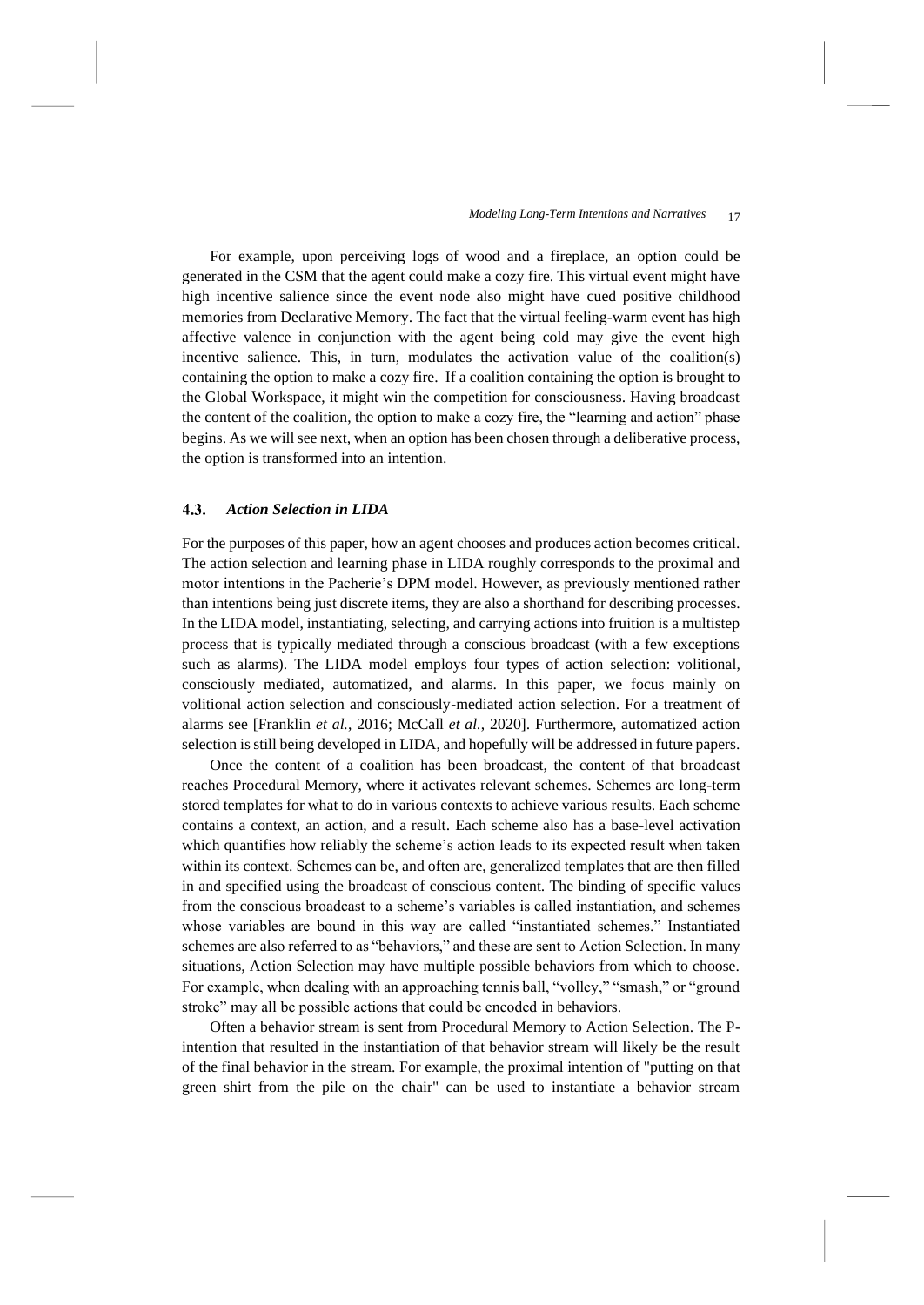containing behaviors such as picking up the shirt, turning it the right way, putting the shirt over one's head, and sliding into the shirt. Each of these instantiated schemes can be sent to Action Selection in a stream so that they can compete to be chosen by Action Selection one by one. This process ensures that when an agent commits to an intention, they can still change their actions as the action is taking place should something change in the environment. For example, if an agent is in the midst of putting on the green shirt but realizes that there is a big hot sauce stain on the shirt, they do not have to continue putting on the shirt. The hot sauce stain has come to consciousness, and Procedural Memory has now sent Action Selection a new behavior that wins out the competition – namely, put the shirt back down. By having each behavior in a behavior stream compete in Action Selection, the agent can accommodate events that might change the proximal intention they are in the process of executing.

Within Action Selection, the behavior that fits the current situation the best is selected and sent to Sensory Motor Memory. Much like the competition for consciousness in the Global Workspace, behaviors compete in Action Selection, before the winner is sent to Sensory Motor Memory. Sensory Motor Memory is composed of *motor plan templates*, one of which then becomes instantiated using the selected behavior [Dong & Franklin, 2015]. The system creates a motor plan that most optimally fits the selected instantiated behavior. Once the behavior has been paired with a motor plan, the action is carried into fruition in Motor Plan Execution. The execution of the motor plan occurs while inputs from the dorsal stream create rapid, online updates facilitating the execution of the motor plan. For example, if an agent is catching a baseball, rapid dorsal stream updating bypassing the conscious cycle goes directly to motor plan execution to facilitate the smooth unfolding of the motor plan, enabling the ball to be caught effortlessly.

To ensure coherence between our actions, once a behavior has been selected, a special short term attention codelet is generated to scan the Current Situational Model for the expected results or absence of results of that behavior. This attention codelet is called an *expectation codelet*, and it looks for structures in the CSM that are relevant to the expected result of the action to be executed. Expectation codelets (as with all attention codelets) look for structures matching their concerns. When such structures are found, the expectation codelets bring themselves and the structure to the coalition-forming process. These coalitions are then brought to the Global Workspace to compete for consciousness. Expectation codelets and other attention codelets can contribute to the total activation of a coalition making it more likely to win the competition for consciousness. In this way, coalitions that are related to the results of the agent's actions tend to have slightly boosted activation when competing for consciousness in the Global Workspace.

From the expectation codelet-forming process, we see that an agent's behavior can generate some of the conditions of its future patterns of attention. This becomes particularly important when we look at the self-reinforcing role of distal intentions and narratives in relation to attention (Sec. 5.4).

So far, we have seen that action selection and execution in LIDA is a multistep process that moves from the general choice of schemes, to more specific behaviors, to concrete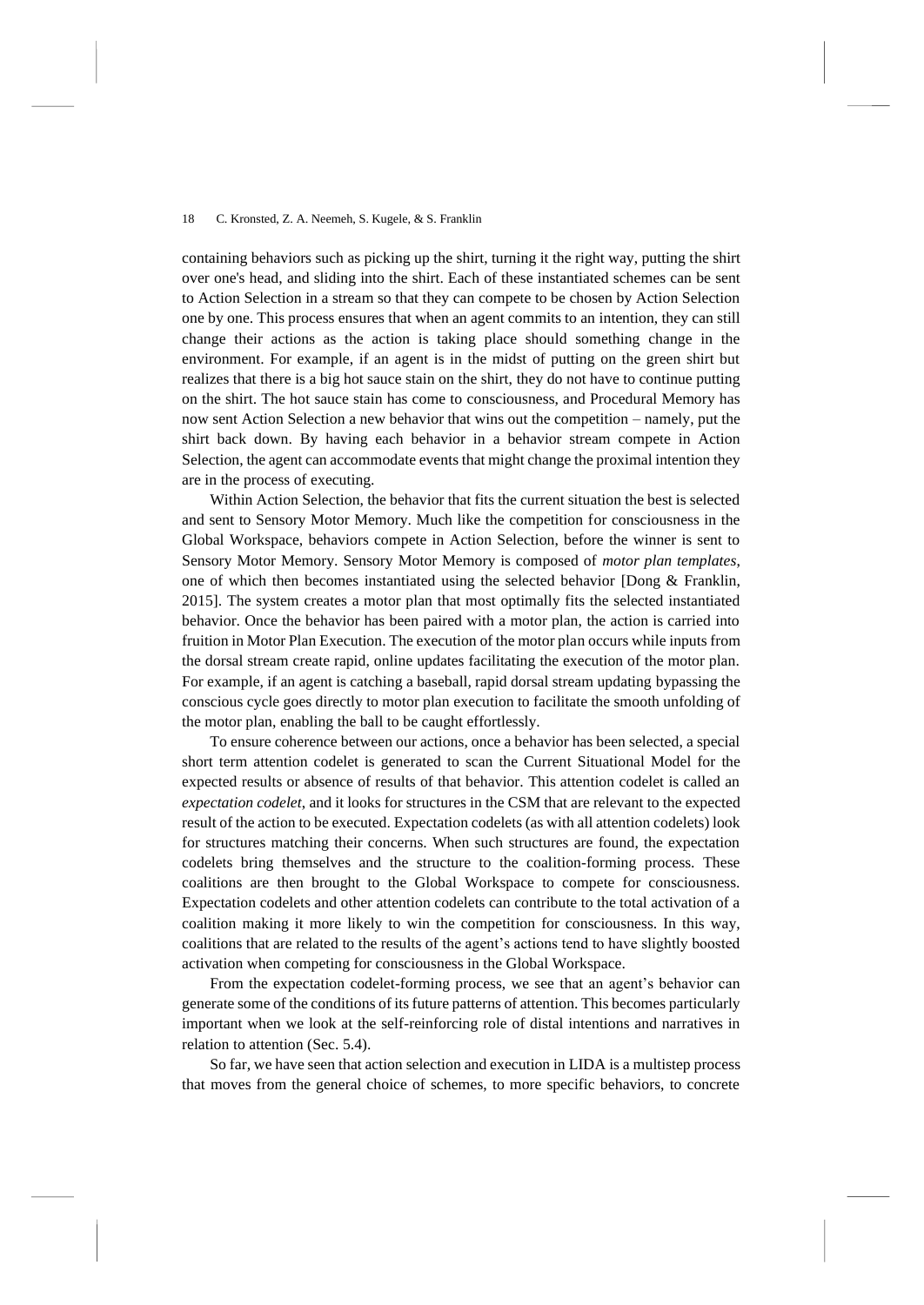motor execution; a process that typically involves P-intentions and M-intentions. However, it is important to keep in mind that this process of action selection is typically mediated by consciousness, but is not itself conscious [Franklin & Baars, 2010].

Furthermore, alarm events bypass the conscious broadcast altogether, and move straight from PAM with perhaps a stop at the CSM to Procedural Memory. This bypassing of the conscious broadcast explains why sometimes agents do not realize what they are doing in dangerous situations until after the fact. As an example, we can think about the experience of being cut off in traffic by a hazardous driver; only after hitting the brakes and turning the wheel does the driver typically become fully aware of what has just happened. Thus, in LIDA alarms are never conscious, but still intentional. That is, alarms are intentional because they still utilize Procedural Memory, Action Selection, and Sensory Motor Memory to create actions. In other word, alarms still generate P-intentions and Mintentions. Finally, as previously mentioned automatized action selection is still being developed in LIDA but we suspect that these will also be intentional in the sense that they generate P-intentions and M-intentions.

As we will see next, in the case of volition, the action selection process itself becomes more explicitly conscious. Furthermore, we are now ready to see how distal intentions, and self-narratives help facilitate the action selection process. As we will see, our personal narratives of "who we are," and our distal intentions, are relevant both for consciouslymediated action selection as well as for volitional action selection.

### 4.4. *Volitional Action, Ideomotor Theory, and the Self Narrative*

Volitional decision making is often required of cognitive agents. While consciouslymediated action selection is not itself conscious, volitional action selection often is partly conscious. Volitional decisions are those which require the agent to "mull over" or actively deliberate. Volitional decision making is often required in contexts in which the situation might not provide a clear-cut path of execution, the situation is completely novel, or perhaps two or more behaviors could seemingly achieve the desired goal equally well. When such situations occur, the LIDA model employs an updated ideomotor theory[James, 2007; Shin *et al.*, 2010]. However, as Bratman reminds us, in order to break everyday stalemate cases, we must be able to consult, within deliberation, a nested hierarchy of longand short-term intentions [Bratman, 1987]. Distal intentions and narratives become important pieces in the dance between proposers and objectors of LIDA's ideomotor process.

Volitional action is characterized by an internal "debate" between proposers, supporters, and objectors. In LIDA, volitional decision making is partly conscious, and importantly takes place over *multiple cycles*. The process of deliberation begins as an option, question, dilemma, or novel, indeterminate situation comes to consciousness, calling for deliberation. As various instantiated schemes compete in Action Selection, the *deliberation scheme* must win the competition by having the most activation in order for deliberation to begin. Typically, this happens when no competing behaviors have high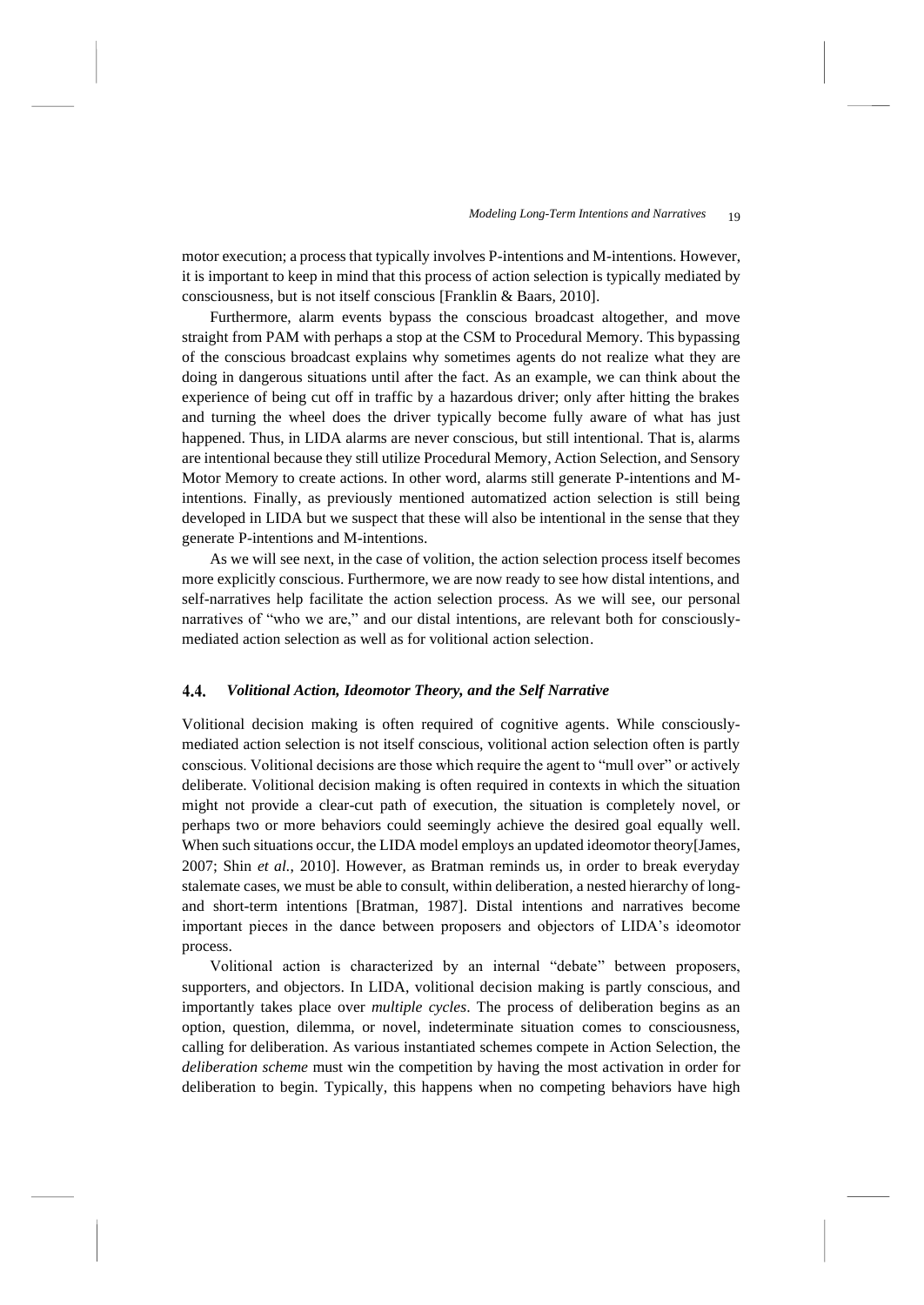activation, in routine cases such as looking at a restaurant menu, or when the agent must consider an internally generated proposal. When deliberation is selected, a special purpose processor, called a 'timer,' is created and sent to the Current Situational Model. The timer is crucial for volitional decision making because it ensures that there will be an end to the deliberation processes that might otherwise perseverate [Franklin, 2000].

As the agent continues to perceive the situation, supporters, objectors, or new proposers can be created in the CSM. If no objection wins the competition for consciousness, and the timer runs out, the choice in question becomes the agent's immediate goal, and a relevant behavior is selected by Action Selection. This instantiated scheme is then sent to Sensory Motor Memory for the selection of an appropriate motor plan, and the action is carried out by Motor Plan Execution.

However, most deliberative processes include the back-and-forth between supporters and objectors. Thus, if an objector is generated and comes to consciousness, the timer is stopped. However, if a new supporter arises in consciousness, the timer is restarted, this time with less remaining time on it to ensure that eventually a decision will be made. In this way, as each supporter or objector or new proposer comes to consciousness, deliberation takes place over multiple cognitive cycles.

During the deliberative process, special attention codelets are generated. Each of these new attention codelets scan the CSM for structures that are relevant to their concerns. The attention codelets scan for structures that can function as objections or supports for the decision being deliberated. In this way, the concerns of the new attention codelets are directly tied to the decision the agent is mulling over. For example, a novice agent is playing chess and is considering whether or not to move their knight. Having spent some time with an instructor the agent has been taught the maxim "having a knight on the rim is grim." Learning the maxim will result in the creation of an attention codelet whose concern is knights on the edge of the board. This codelet will bring the agent's attention to the fact that knights are less effective when placed on the sides of the board. This concern could come to consciousness as an objection as part of the deliberation process.

During deliberation, with the generation of special attention codelets, the agent can simultaneously generate special structure building codelets. Any new structure building codelets in addition to any previously learned structure building codelets can build structures in the CSM relevant for supporters and objectors. Further, these structure building codelets can also build new proposals, that the agent can consider should they come to consciousness. Here the relevant structures that structure building codelets utilize include, but are not limited to, relevant snippets of the agent's self-narrative and distal intentions. During deliberation, structure building codelets build possible objectors and supporters, and attention codelets try to bring these structures to consciousness.

For example, an agent receives an email from a toy company stating that their son's favorite action figure is back in stock. An option is generated in the Current Situational Model, wins the competition for consciousness and is broadcast to Procedural Memory among many others. Several behavioral streams are instantiated, one being "click-on-linkand-buy," another "deliberate." Here the "deliberate" behavior is a deliberation scheme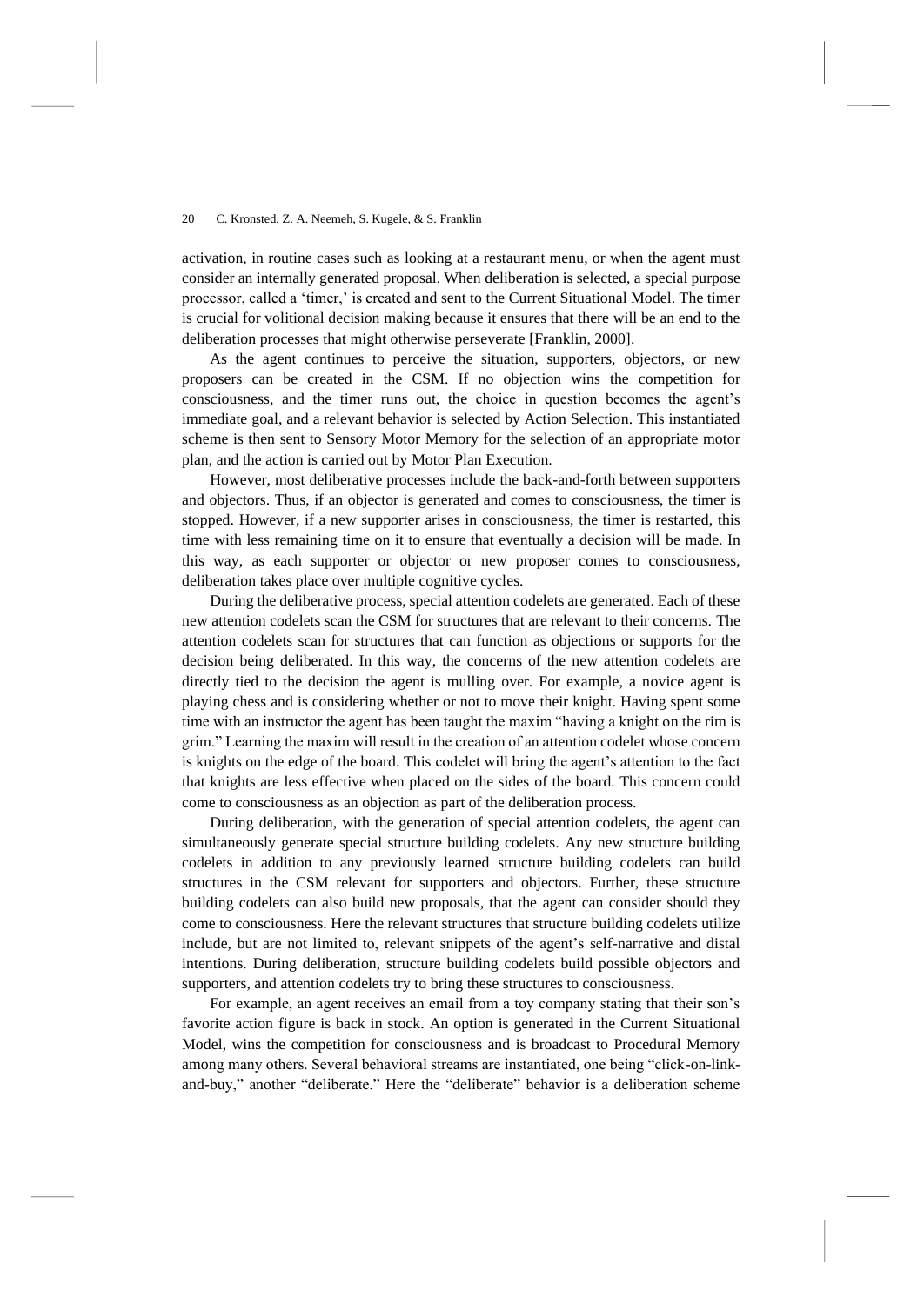instantiated to deliberate with the option to click-and-buy as a proposer. In this example, the deliberation behavior wins the competition in Action Selection. As the agent begins the deliberation process, relevant portions of their narrative and distal intentions are cued into the CSM, where structure building codelets use them to make objectors and supporters, and attention codelets bring coalitions including those to the Global Workspace. In this case, a portion of the agent's self-narrative, "I want to be a loving parent, because my own parents where stern and cold," becomes a support structure and wins the competition for consciousness.

However, during the very next broadcast (before the timer runs out), structure building codelets find distal intentions set by the agent to not support companies who use exploitative labor practices. This distal intention is further connected to the parts of the agent's narrative that cast them as someone who wants to be a better example for their son than was their own father. In this case, the narrative segment to be the kind of person that will not purchase from exploitative corporations may be built into an objector by structure building codelets, and may win the competition for consciousness. If the objector wins its way to consciousness, then the running timer would be stopped, and the option to purchase the toy would no longer be a live option for the agent.

Importantly, in the LIDA model, when the ideomotor process converges on a decision, the option the process decides on is transformed into a goal for the agent. As mentioned at the beginning of the paper, we here use 'goal' and 'intention' synonymously. Intentions are generated at the end of the ideomotor process. Furthermore, as the option is transformed into an intention, the system also generates an intention codelet (a type of attention codelet looking for structures relevant to the intention). This becomes significant later as we elucidate how distal intentions bias agential action (Sec. 5.3). However, first we must look at how the self-narrative involved in the ideomotor process comes about.

### **Narratives and Distal Intentions in LIDA** 5.

#### 5.1. *The Narrative Templates and How They Are Generated*

We have seen that narratives and narrative snippets can function as objectors and supporters in the ideomotor process and that this role may help steer the agent's behavior. Next, we will see how narratives are generated within the agent, through the ongoing cognitive cycles.

With each cognitive cycle, Transient Episodic Memory (TEM) typically updates itself with content from the conscious broadcast. Undecayed contents in TEM are periodically consolidated into Declarative Memory. TEM functions as a long-term working memory storing information that is relevant on a fairly short time scale. Longer-term relevant information is consolidated from TEM to Declarative Memory, as either an autobiographical or semantic memory. Here, 'autobiographical' refers to episodes that are stored as occurrences that specifically happen to the agent. In contrast, semantic memory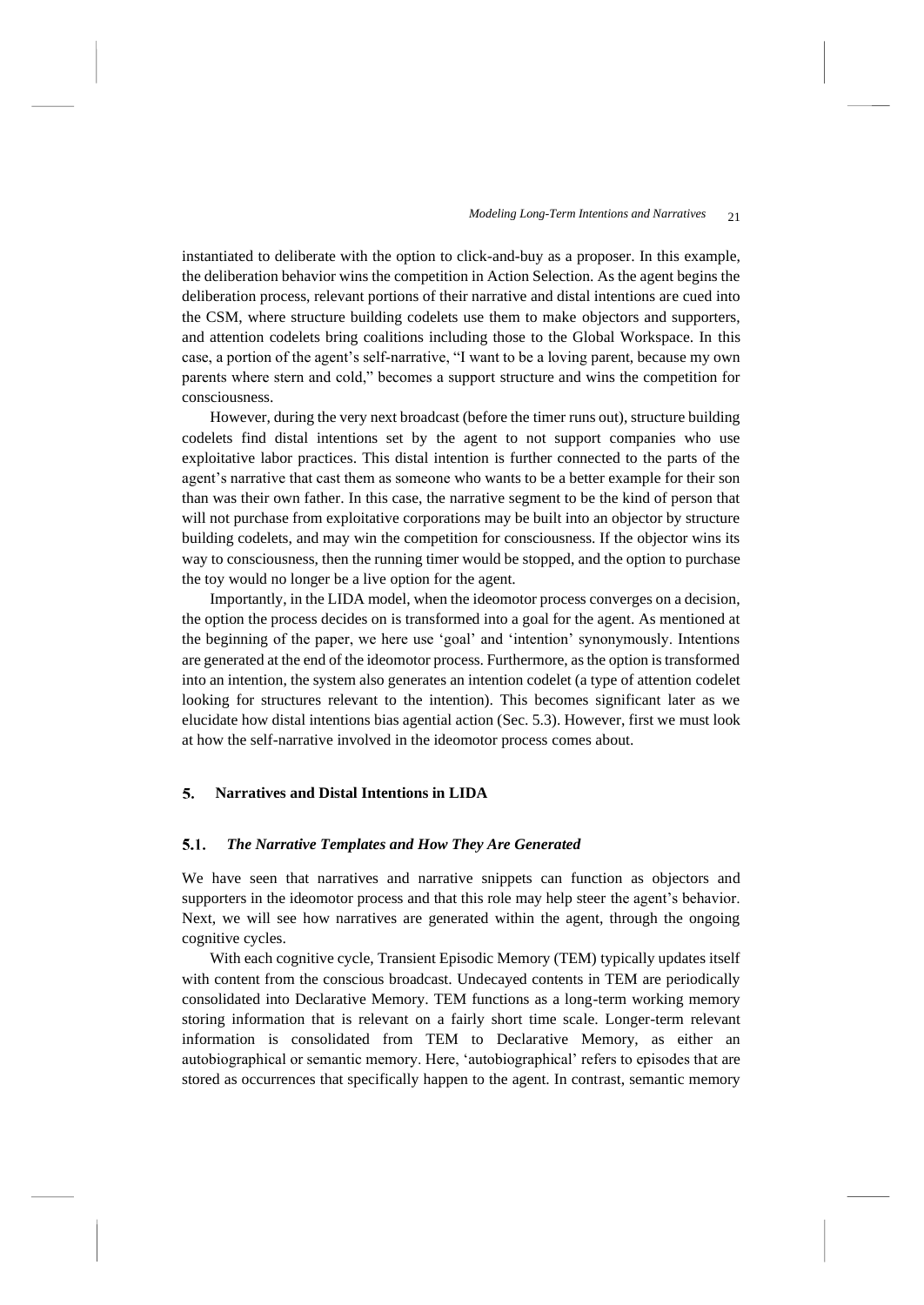is stored as general information without specifics, such as "when" and "where." In many complex agents there is a difference between autobiographical memories and semantic memories. However, until now this distinction has only been implemented in a few LIDA agents.

In more complex LIDA agents, a self-narrative is slowly generated and updated as information is consolidated into Autobiographical Memory. As agents deliberate, they often cue autobiographical memories from Declarative Memory into the Current Situational Model where they can help act as supporters or objectors in the deliberation process. If a particular memory or set of memories gets cued frequently to aid in the deliberation process, those memories can begin to stand out as important parts of the agent's self-identity. Each time the memory is part of a conscious broadcast, either as an objector, supporter, or simply being remembered, that memory gains added base-level activation as it is re-updated into Transient Episodic Memory. In other words, the more times a specific memory is broadcast, the higher its base level activation will be, and the more important it becomes in the agent's self-narrative.

Through this process, a set of memories in Declarative Memory begins to emerge as the agent's self-narrative. These high-salience memories are, in turn, organized in a causal pattern (a causal story) within Declarative Memory. While stories come in a variety of types, the kind of story that constitutes a self-narrative is the kind that can explain the causal connections between events over longer time scales. Causal stories connect important events despite those events being temporally distant [Nelson & Fivush, 2020]. For example, graduating college, getting a Ph.D., and being sent to the International Space Station are typically temporally distant events that can be organized in a causal order without having to list all the actions and events in between them. As specific memories gain an increase in base-level activation, those memories can get chained together in a selfnarrative that forms a causal story within Declarative Memory.

However, merely gaining an increase in base-level activation does not explain how memories get causally chained together. The chaining together of salient memories takes place across multiple cognitive cycles, and is dependent on the Conscious Contents Queue and *narrative templates*. Human agents are frequently exposed to narratives. Through fiction, folklore, TV, movies, songs, dance, plays, video games, and through many other cultural and interpersonal means, humans are presented with narratives on how to act in various situations and across slow and fast time scales. These socially- and culturallytransmitted narratives can function as templates for the agent to structure their own life story, their self-narrative [Bruner, 1991; 2004]. As Bruner aptly reminds us, quoting Oscar Wilde, life often imitates art [Bruner, 2004, p. 692]. Furthermore, from early infancy, human agents frequently interact with their caretakers through narrative interaction [Delafield-Butt & Trevarthen, 2015]<sup>c</sup>. Culturally and socially transmitted narratives become templates that aid agents in organizing their experiences into self-narratives

Narratives are so pervasive in human culture and social development that some authors argue narrative competency plays a critical role in the development of theory of mind [Gallagher & Hutto, 2008; Hutto, 2008].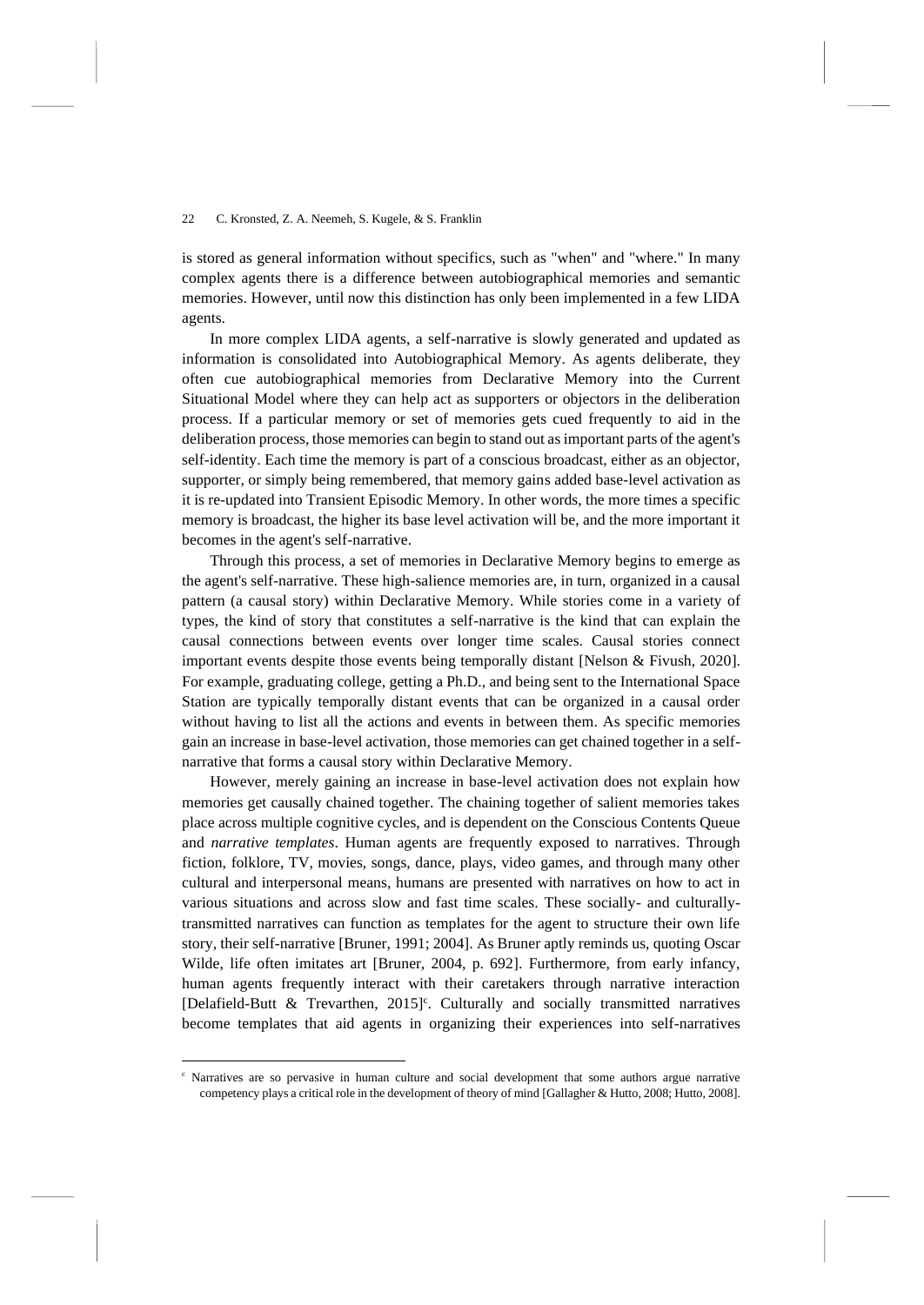[Nelson & Fivush, 2020]. Without such templates, making sense of oneself and the world on longer time scale, involving extended periods of time over months and years, would become increasingly difficult for the agent.

Whether through interaction with culture, media, or other agents, human agents are presented with a myriad of narratives. Over time, such narratives are consolidated from TEM to Declarative Memory. As the agent continues to engage with the world, these narratives often begin to lose their specificity (who, where, when, and why?) over the course of many cognitive cycles. This loss of specificity typically happens as some of the details decay away over long periods of time. In some instances, the details are no longer relevant and simply decay away from the semantic information. In other instances, new memories containing the same semantic information interfere with time and place details of the original memory. For example, if an agent is told by Fred that Nashville is the state capital of Tennessee, they might over time forget that Fred had told them so, while still remember the fact about Nashville. As the information about Nashville is presented in other situations the semantic knowledge is reinforced while the original details (who, where, and when) are interfered with. The agent can no longer remember where they learned the semantic knowledge (which originally came from Fred); they simply remember the reinforced semantic knowledge (Nashville is the state capital of TN). In a similar fashion, agents often learn specific detailed narratives from their cultures. However, as the details



<span id="page-22-0"></span>Fig. 4. Culturally transmitted narratives can become part of coalitions that might win the competition to be broadcast. The green figures represent the typical trajectory a narrative might take through the model. Blue arrows represent potential cuing of data structures or updating. Structure Building Codelets scan the CSM and Conscious Content Queue to build structures, while attention codelets bring structures to the coalition forming process and the Global Workspace. Narratives are often broadcast, stored in Transient Episodic Memory, and later consolidated into Declarative Memory. Over many cognitive cycles narratives can become reinforced and generalized thereby taking the form of a narrative template.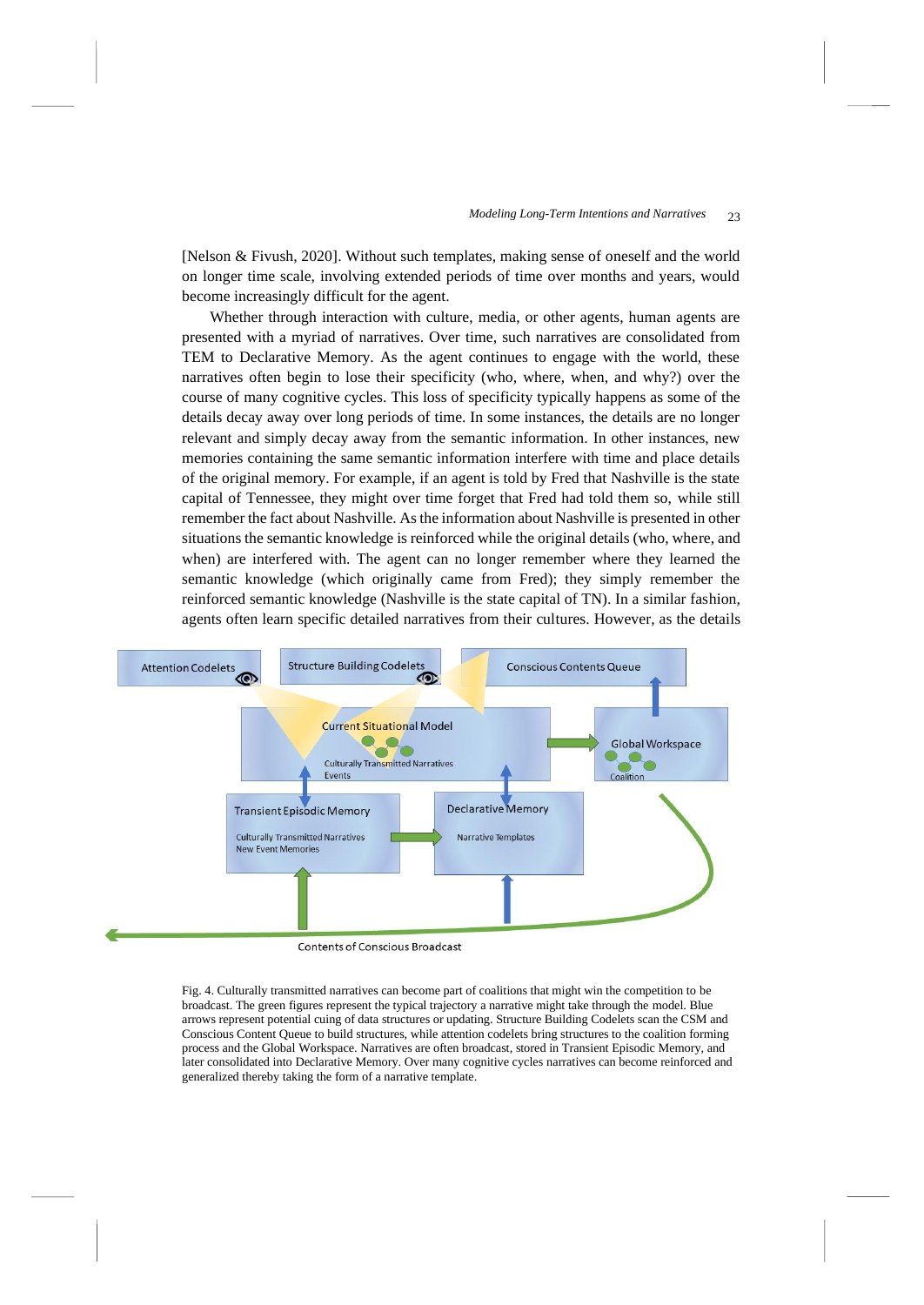decay away, what typically remains is a culturally-transmitted, generalized narrative template [Freeman, 2007].

In LIDA, the process of turning culturally-transmitted narratives into narrative templates happens through multiple cognitive cycles (see [Fig.](#page-22-0) 4). Memories that have lost some or all their specificity are frequently cued into the Current Situational Model (for example, if the agent encounters something in the environment that reminds them of those narrative memories). If more than one culturally-transmitted narrative memory is cued into the CSM at the same time, structure building codelets can begin to form those memories into a complex structure. A subset of structure building codelets look specifically for similarity in narrative structure for the purpose of narrative template creation. We must remember that codelets are special-purpose processors that scan the CSM only for things related to their one concern, in this case the creation of narrative templates. As structure building codelets find sufficiently similar cued up narratives in the CSM, they begin to form these into narrative templates. Specifically, the structure building codelets are *generalizing* over the narratives, to create a general template in which the specific details of the narrative are now substitutable place holders (variables). For example, with enough narratives such as "Mario saves Princess Peach", "Spiderman saves Mary-Jane", "Solid Snake saves Meryl" an agent can generalize the (gendered and often harmful) template male-agent-saves-helpless-female. Through contact with enough similar narratives, structure building codelets can create a variety of generalized templates with unbound placeholders.

If a narrative template is created by structure building codelets, it can become part of a coalition that potentially wins the competition for the conscious broadcast. If the template is part of the content being broadcast, it typically enters TEM and is typically consolidated into Declarative Memory. However, if the broadcasted narrative template is similar enough to a template that already exists in Declarative Memory, then Declarative Memory might simply update the base-level activation of its preexisting narrative template. Learning has occurred.

Furthermore, already existing narrative templates can be adjusted, fleshed out, or changed in other ways as the agent comes in contact with new, similar, culturallytransmitted narratives. If a narrative template is cued into the CSM together with a new narrative memory, structure building codelets can once again do their work and compare the new narrative to existing templates. If the new narrative fits the template, the structure building codelet often will attach it to the narrative template. If this augmented structure is broadcast, it can make it back into TEM. In this way, over many cognitive cycles agents can gain and augment narrative templates. Learning has occurred.

Over time, as agents are exposed to enough narratives, specific templates begin to emerge as they are repeatedly reinforced through the cognitive cycles. In human agents, culturally transmitted narrative templates have been shown to reproduce aspects of selfconcept and self-narratives related to race [Collins, 2002], gender [Grysman *et al.*, 2016; McLean *et al.*, 2020], sexuality [Compton, 2020], and national identity [Lae, 2019]. Furthermore, it has been argued that humans use narrative templates to generate the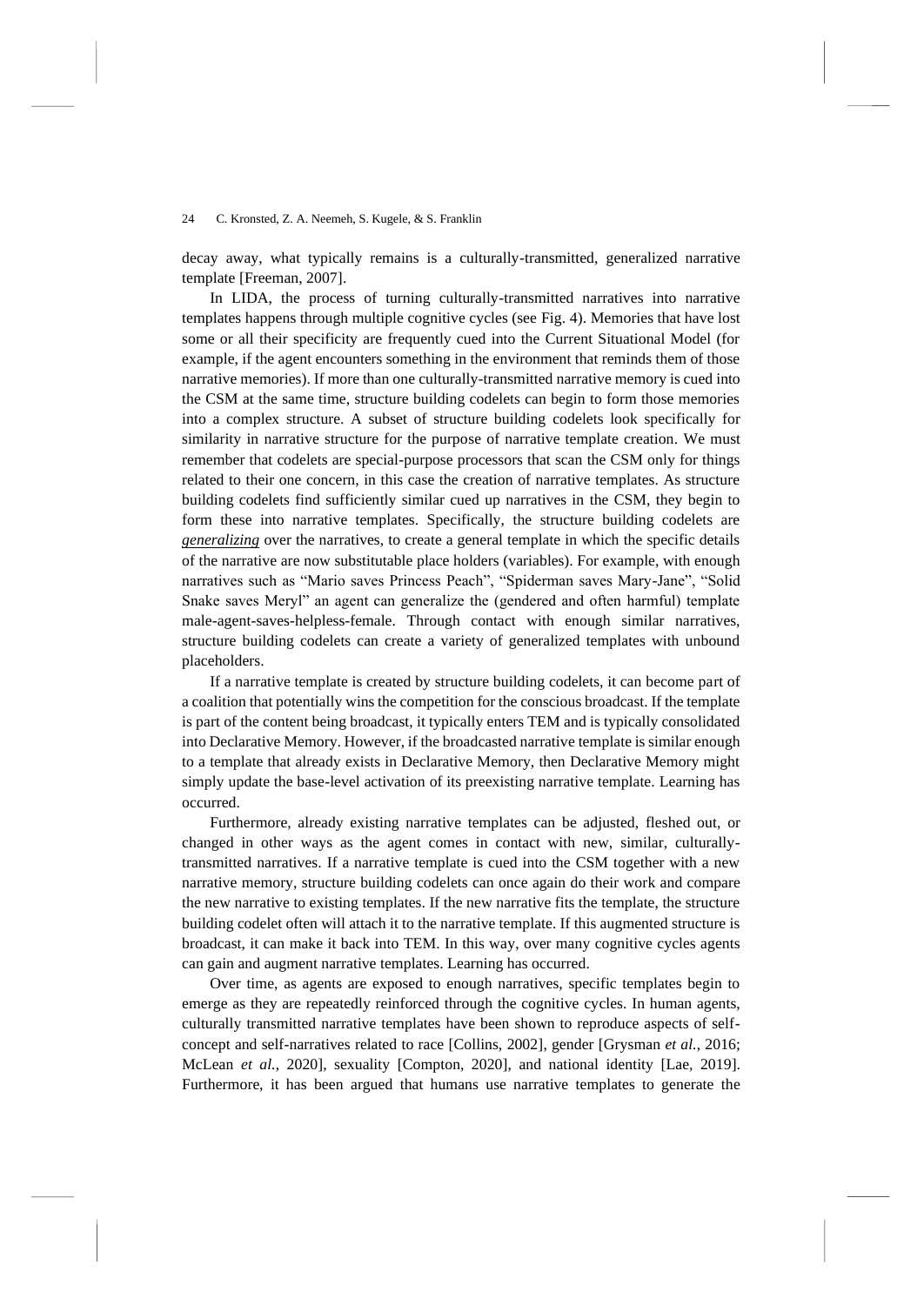narrative self through *self-directed subvocalization* of culturally transmitted narratives. In other words, through *internal speech* as a form of self-stimulation, humans retell narratives originally about others now about themselves [Dennett, 2017]. In this way, culturally transmitted narratives can slowly be transformed into templates that the agent exploits to organize and understand its own experiences. For example, through movies, books, and TV, the narrative of the reluctant hero can become a narrative template for agents to utilize when organizing their experiences. Broad cultural phenomena such as Harry Potter, Star Wars, and Spider-Man all reinforce the reluctant hero narrative. Over time, some human agents might use the basic structure of such stories to evaluate and organize their own experiences. For example, through careful analysis of decades of life stories, McAdams [2006] identifies culturally transmitted templates (or master narratives) that are pervasive in the United States – the underdog, rags to riches, heroism through redemption. Agents organize their experiences to fit the mold provided to them through cultural immersion.

Often, the stories from which agents acquire their narrative templates are far removed from the situations to which the templates are applied. For example, a high-school student gets nominated to be the student representative on the school board. While the student has no desire to be on the board and represent the student body at awkward meetings with teachers, the student might understand that they were chosen to do so. Due to their previous display of excellent public speaking skills, the student is (supposedly) the only one who can do this, the "chosen one." Even when the original story from which the template was generated is far removed from the situation at hand, agents may nonetheless organize their experiences to fit them.

### $5.2.$ *Chaining Together Salient Memories and Templates into Self-Narratives*

At this point, we have two critical pieces of the puzzle: through repeated broadcasts, important life memories gain an increase in base-level activation, and through repeated exposure and memory consolidation, the agent stores narrative templates in Declarative Memory. Next, we will see how memories and narrative templates are chained together to form the agent's self-narrative (for an overview, see [Fig.](#page-25-0) 5).

In many different situations (whether in deliberation or some other cognitive task), salient memories might be cued into the Current Situational Model. Furthermore, often when an agent perceives a situation, that situation might cue up a narrative template from Declarative Memory. For example, an agent might see their friend struggle with and make a hard decision in a moral dilemma (should they or should they not report their colleague to the dean for questionable use of university funds). As the agent talks the case over with their friend, the perceived situation cues up a narrative template that has similar components to the situation of the agent's friend. If the narrative template becomes part of a coalition that wins the competition for the conscious broadcast, the narrative template is temporarily stored in the Conscious Contents Queue. Additionally, as the agent perceives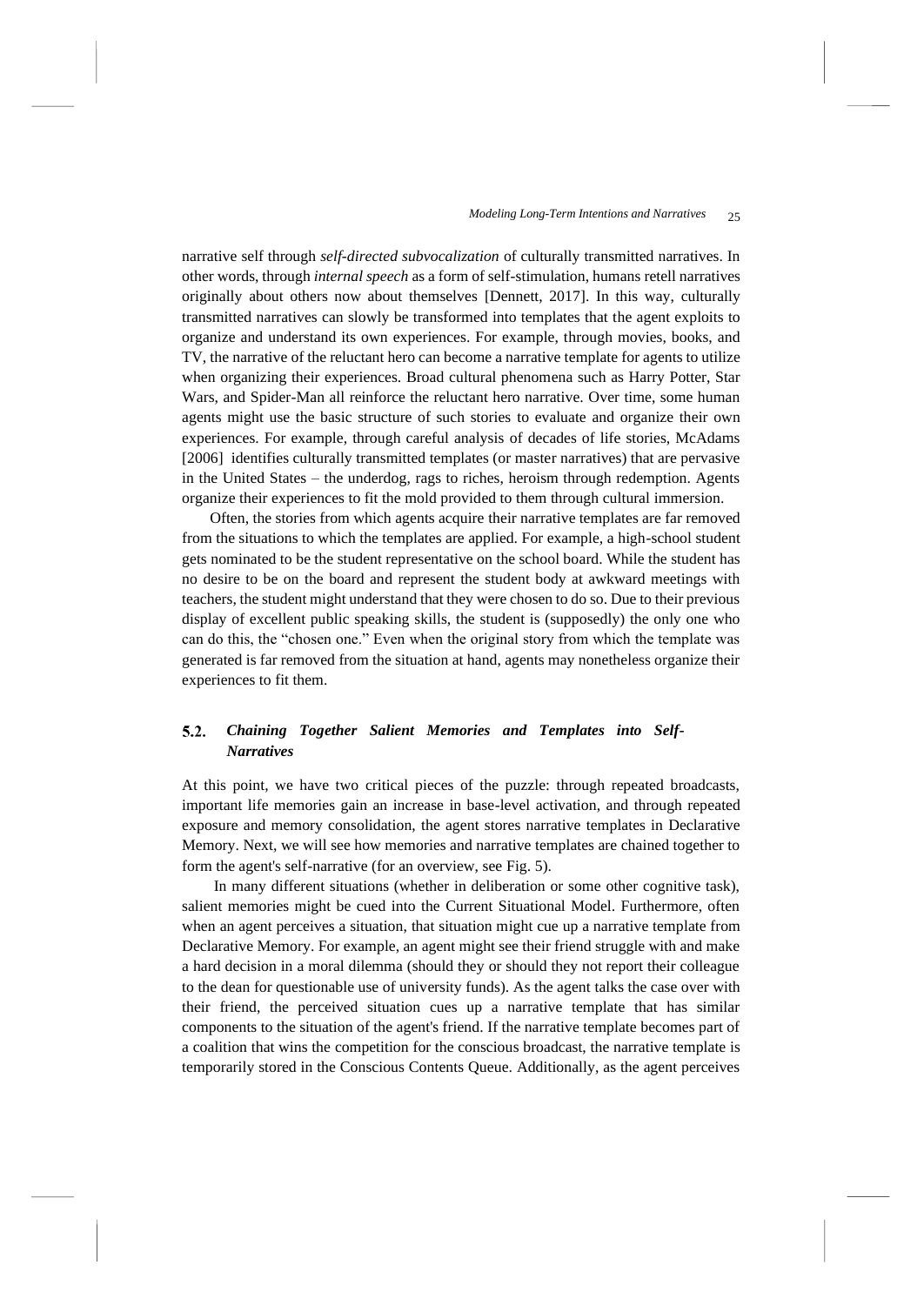their friend lamenting over the problematic moral dilemma, salient memories from their past become part of coalitions that win the competition and are broadcast.

In this example, salient life memories and narrative templates are now present in the Conscious Contents Queue (and possibly in the CSM). This allows structure building codelets to stitch the template and the memories together into one combined structure in the CSM. If this structure (templates plus memories) becomes part of a coalition that wins the competition for broadcasting, the narratively-organized structure is broadcast throughout the system. Consequently, the contents of this broadcast, the narrativelyorganized structure, can be stored in TEM. Later, as TEM consolidates its content into Declarative Memory, the narratively-organized memories can be stored within Declarative Memory. Through this repeated process, across many cycles (sometimes this can take decades in humans), narrative segments become chained together with other narrative segments slowly forming a full causal story. To summarize, as memories and narrative templates in the Conscious Contents Queue and the CSM are chained together by structure building codelets, they gain the chance of becoming part of coalitions that can be broadcast (see [Fig.](#page-25-0) 5 and [Fig.](#page-27-0) 6). If they are broadcast, the narratively-organized memories can be stored and consolidated back into Declarative Memory, where a coherent story is slowly forming.



<span id="page-25-0"></span>Fig. 5. As we see here the trajectory taken by narratively organized memories is very similar to the trajectory taken by narrative templates. The green figures represent the typical trajectory of stitched-together memory chains. Blue arrows represent possible cuing of data structures or updating. Chains of already narrativelyorganized memories can be stitched together with salient memories or other chains of memory by structure building codelets. Memory chains already in the CSM or in the Conscious Contents Queue can become part of coalitions and might win the competition for broadcasting. If broadcast, the new coalition can be stored into TEM

and later consolidated to Declarative Memory.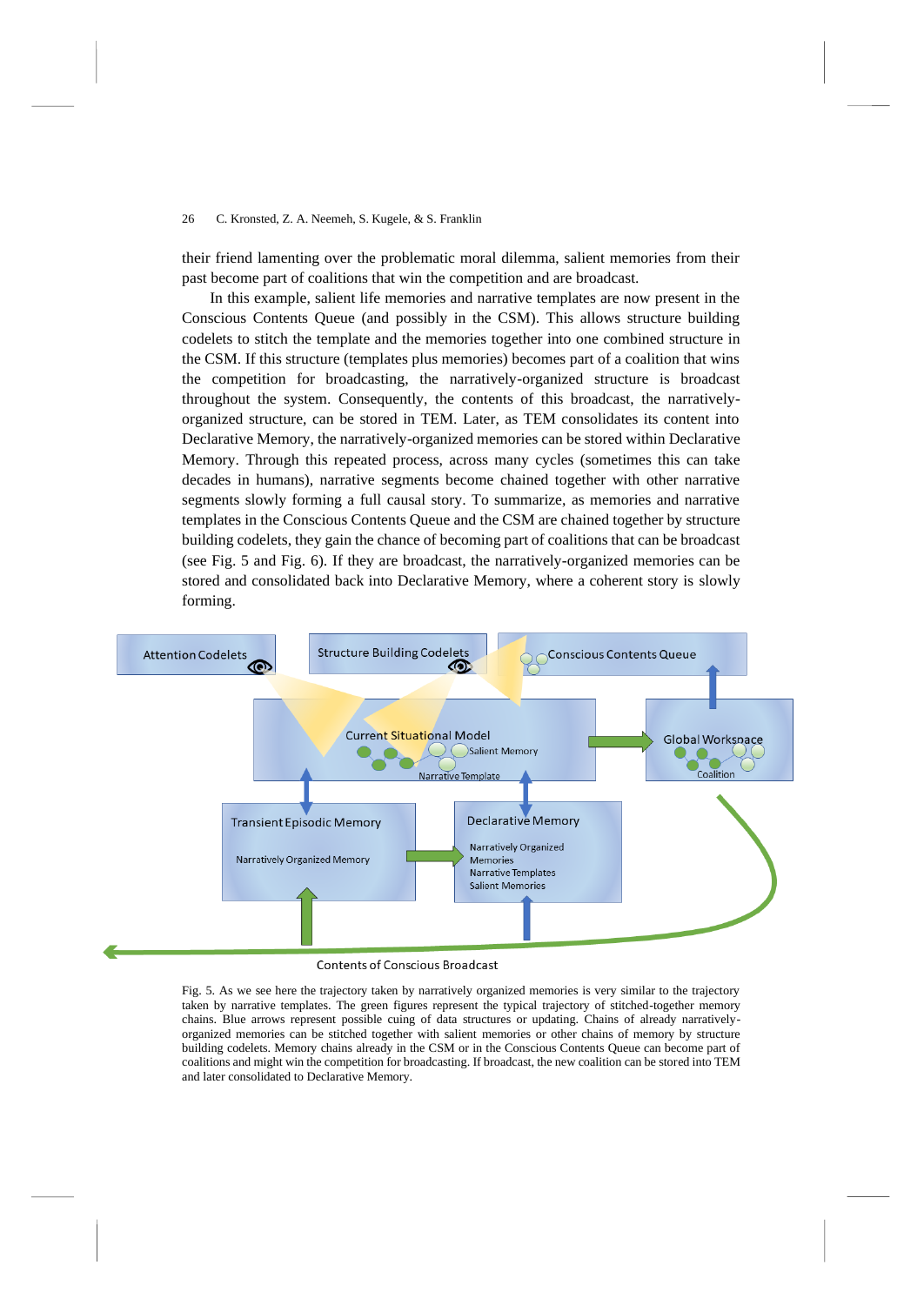The narrativizing process just described can, over time, be repeated, chaining together already narratively-organized memories into larger narratives. A similar process to that responsible for organizing salient memories into narrative form is typically also responsible for taking each of those narratives, chaining them together into a larger narrative. By having templates and narratively-organized memories called into the CSM, structure building codelets can stitch together even larger narratives that can be broadcast and stored in the agent's memory systems. Painting with broad strokes, we see that a self-narrative can be generated through repeated stitching, broadcasting, and memory storing over many cognitive cycles (see [Fig.](#page-25-0) 5 and [Fig.](#page-27-0) 6). In this way we see that the process of creating narrative templates and the process of chaining together self-narratives are in many respects very similar.

It is pertinent to point out that as the self-narrative grows through repeated stitching, chaining, and organizing, it eventually becomes too large for the entire narrative to be broadcast. Thus, it is highly unlikely that agents over a certain complexity and age can ever be consciously "aware" of their entire narrative. Rather, it is more likely that the system generates a form of "outline" or "synopsis" of its own self-narrative that can then be utilized in various processes. Such outlines can represent the whole narrative or sections of it. These outlines are represented in the CSM in the form of a narrative node structure. Similarly, in many cases some of the narrative templates become too large for the system to broadcast the template in its entirety. In those cases, the template becomes represented in the system as a synopsis narrative template node structure. In the same fashion such node structures comprise a summary representation of the full template but are not themselves the full template. In this way neither the agents overarching self-narrative nor its narrative templates put too heavy of a computational burden on the agent, since the agent does not have to hold the entirety of large templates or its entire self-narrative in the CSM.

While episodic memories have to go through TEM before they can get consolidated into Declarative Memory, already-existing narrative memories inside Declarative Memory can have their base-level activation directly updated using contents from the conscious broadcast. Say a portion of an agent's self-narrative becomes part of a coalition that wins the competition for consciousness. The contents of that coalition are broadcast to the agent's various modules. Declarative Memory can use the broadcasted portion of the selfnarrative to update the base-level activation of that corresponding portion inside Declarative Memory. In this way, even if elements of an agent's self-narrative are not rearranged or changed, the self-narrative can still be modified through the updating of baselevel activation (Remember that base-level activation of that portion of the self-narrative as a structure in the CSM is one component of the coalition activation, which determines which coalition wins the competition for consciousness).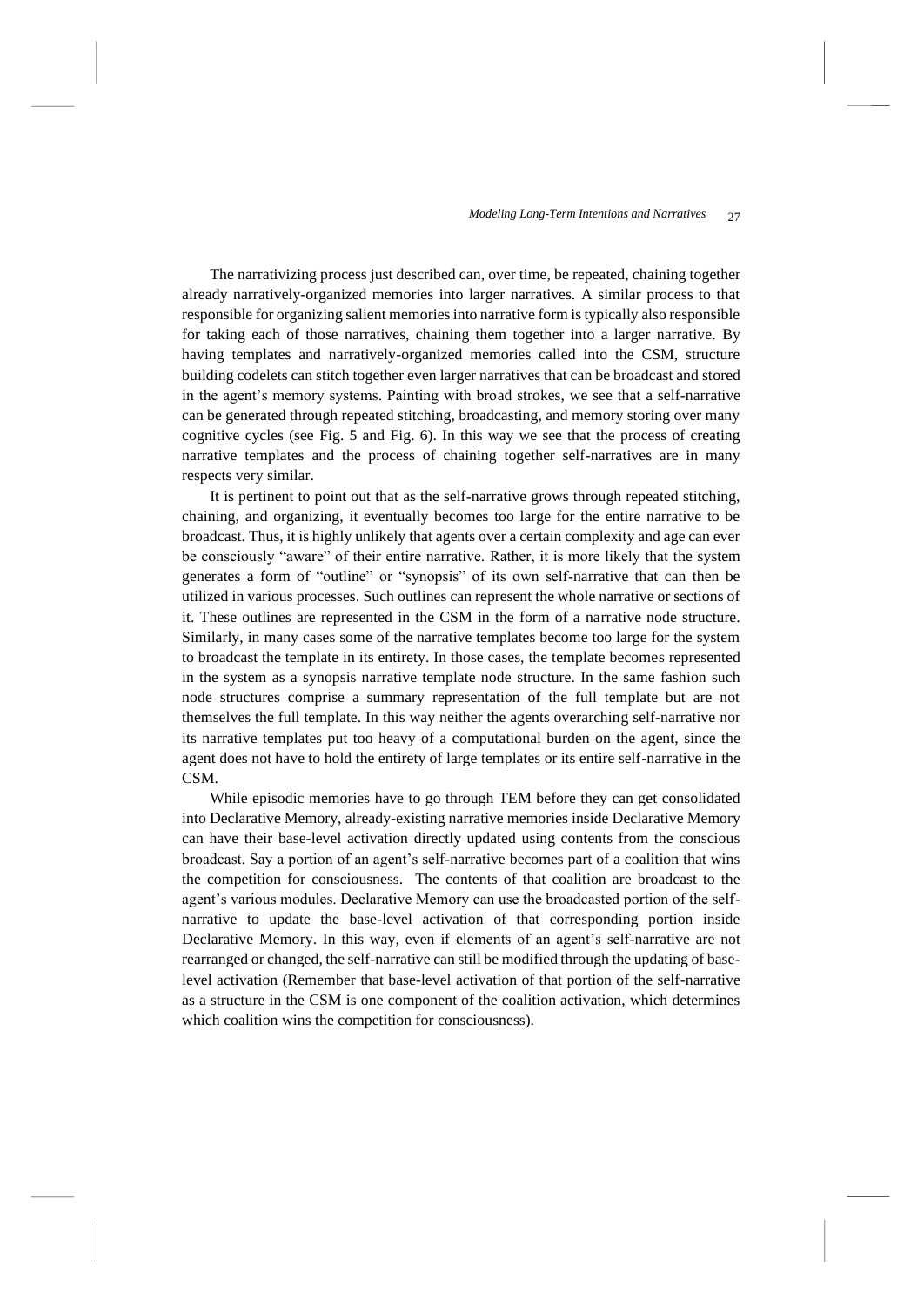

**Structure Building Codelets** 

<span id="page-27-0"></span>Fig. 6. Here we see an example of content temporally aligned within the Conscious Contents Queue. Since memories and templates are both in the queue, they are available for structure building codelets to bring them into the CSM to become part of structures. In this case, the memories will be organized into narrative form using the available template

While simple agents might have a preprogrammed agenda, more complex agents such as humans have a more "existential" sense of who they are. That is, besides their basic biologically determined agenda (e.g., nutrition, survival, procreation), complex agents develop specific agendas containing, amongst other things, life goals. Wanting to be a great painter or living life my way can, of course, in some reductive fashion be traced back to an agent's simple biological agenda. However, more specific life goals emerge in complex agents from the development of a self-narrative. In LIDA, the agent's agenda is guided by the perpetual subtle reorganizing of the self-narrative in Declarative Memory. However, we wish to stress again that in concert with the pattern theory of the self, the self-narrative is far from the only aspect of what it means for the agent to have a self [Ryan *et al.*, 2019]. Nevertheless, organizing salient memories into a causal narrative provides the agent with a temporal sense of who it is in the world, and what the agent ought to do.

As deliberation is initiated, portions of the self-narrative can be cued up from Declarative Memory into the CSM, where structure building codelets can use them to build objectors, supporters, or proposers. However, not every decision in need of deliberation needs to invoke the self-narrative. Many everyday choices simply utilize concerns embedded in the current situation in order to end the deliberation process. A human agent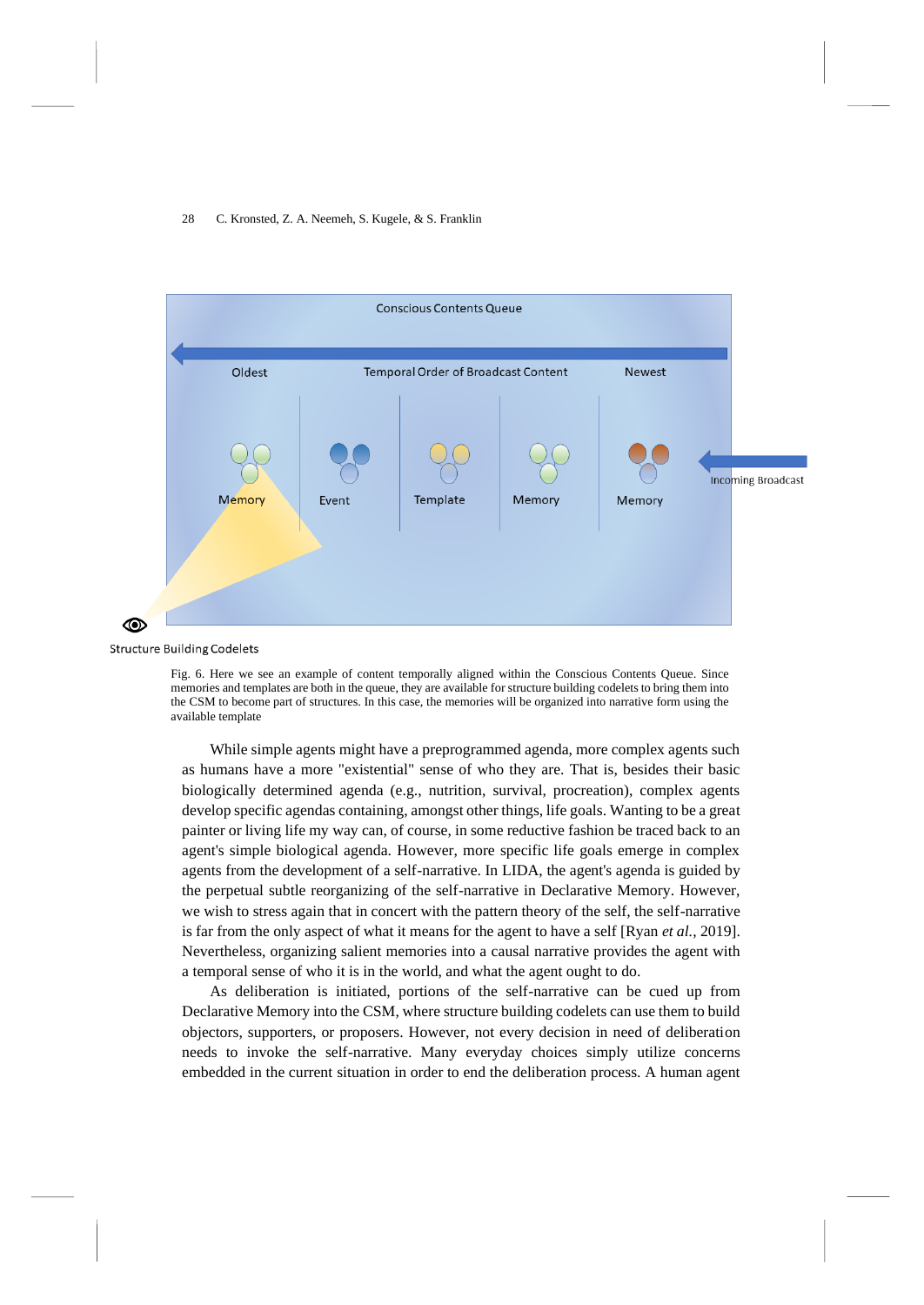may deliberate briefly about which of two varieties of jam to spread on the toast. However, self-narratives still structure the daily, environmentally embedded actions of the agent through distal intentions and the updating of incentive salience. We must remember that many of an agent's distal intentions often stem from the agent's self-narrative and selfconcept. Next, we will look at the role of distal intentions and how distal intentions structure action.

### $5.3.$ *Setting a Distal Intention in LIDA*

As mentioned at the beginning, in the LIDA literature we have in the past talked about options and goals (Sec. 1 and 4.2). However, here we use the term 'intention' to stay in communication with the literature from cognitive science and action theory. We use the terms 'intention' and 'goal' synonymously. We have seen how narratives are generated and how they play a causal role in long term agential behavior. Next, we will look at distal intentions in more detail to elucidate their role in the hierarchy of long-term agential action. In LIDA there are multiple ways an agent can set and commit to distal intentions. In this paper we focus on setting distal intentions both with and without deliberation.

First let us look at how an agent can set a distal intention through deliberation. Often, an agent will generate an option in response to its environment. (Recall that an option is a virtual event representing a possible choice.) Frequently, if the option comes to consciousness, the ideomotor processes is initiated, making the agent deliberate between whether to act on the option, on some other option, or perhaps not at all (Sec. 4.4). If the option is in fact selected at the end of the ideomotor process, that option is transformed into a goal for the agent – an intention. Thus, if an option comes to consciousness, and a resulting behavior is selected through the Action Selection process and executed, that option, as its result, will be transformed into a goal [Franklin *et al.*, 2016, Sec. 6.2]. However, not all goals can be immediately fulfilled; some goals are in the distant future (e.g., getting a Ph.D., proposing to Sally next year, collecting and assembling all of the 1990 LEGO Castles collection). Distal intentions are goals for the agent that cannot be immediately fulfilled. However, since the goal cannot be immediately fulfilled, the distal intention (through the conscious broadcast) usually ends up being stored in the agent's memory systems. For example, it could be stored in TEM and then potentially consolidated into Declarative Memory if it does not decay away first. Once stored in the agent's memory system the distal intention can affect the agent's behavior through a number of mechanisms (that we will cover in subsequent sections).

Since the distal intention generated at the end of the ideomotor theory is not immediately actionable, it must be "committed to" as something that will be done later. Thus, if an agent decides on an option at the end of the ideomotor process, and that option is part of the conscious broadcast, then based on the option Procedural Memory can instantiate a "commitment" scheme into a commitment behavior. Both the commitment scheme and its commitment behavior contain an *internal* action. Unlike external actions that modify the agent's external environment, internal actions can initiate internal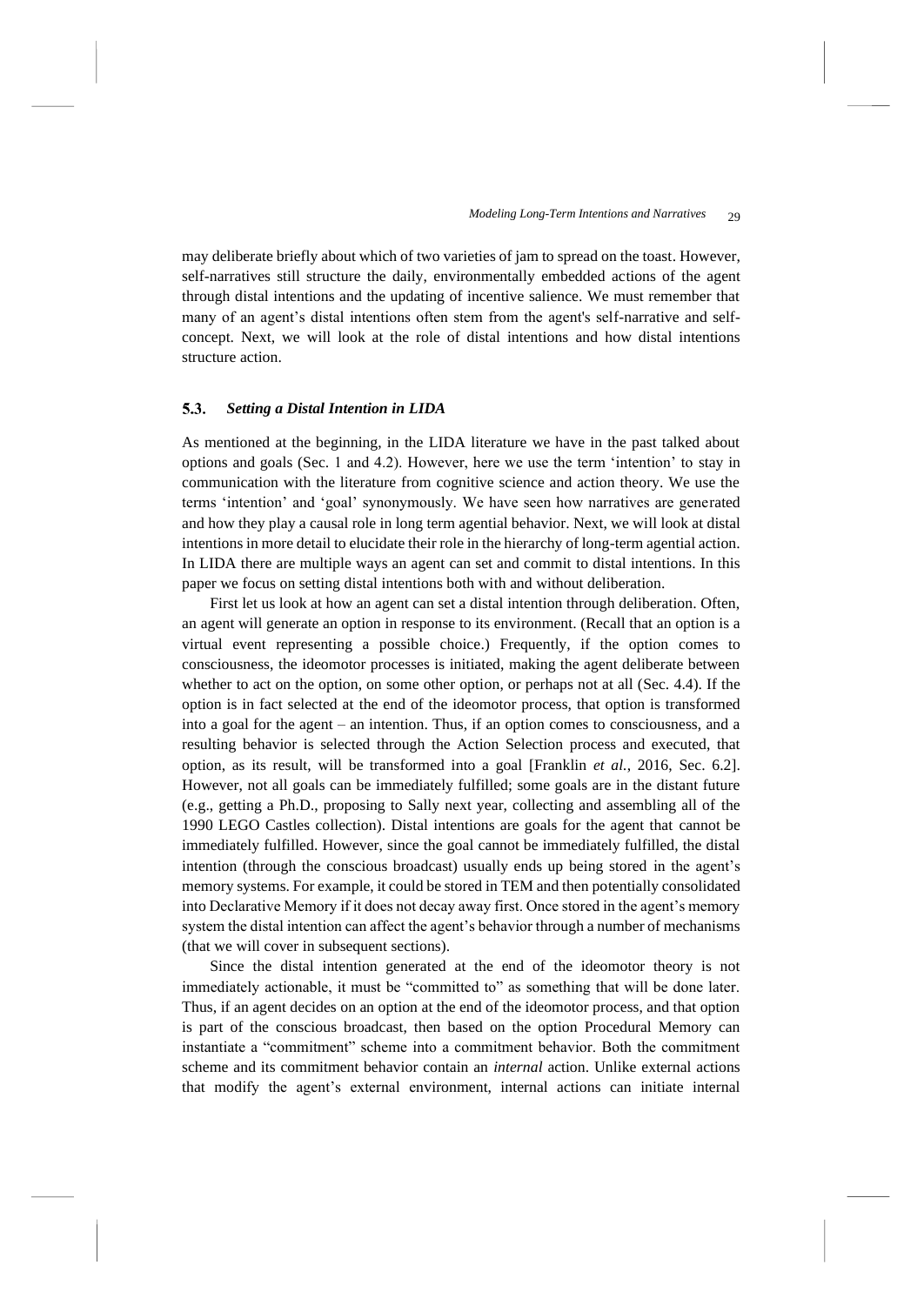processes that can operate within the CSM. If the commitment behavior wins the competition amongst behaviors in Action Selection, the result of its internal action in the CSM is a representation of the committed-to distal intention. If that distal intention becomes part of a coalition that wins the competition for consciousness the distal intention is broadcast throughout the system. This means that the agent's memory systems can now store the committed-to distal intention. Thus, deliberating, and then committing to a distal intention is a multicyclic process.

However, many distal intentions do not require the ideomotor process. In other words, agents often set distal intentions without the need to mull over the option. For example, if an agent opens the refrigerator and sees that it is near empty, the option to go to the store tomorrow morning, might come to consciousness. In that case the agent does not need to carefully deliberate over whether or not to go to the store. That intention can be generated as an option in the CSM by structure building codelets. As we shall see, committing to a distal intention without the ideomotor process in LIDA is very similar to committing to one with the ideomotor process. Namely, in LIDA committing to a distal intention without the ideomotor process happens through the use of the same "commitment" internal action.

As in the previous case, if a distal intention comes to consciousness (for example go to the store tomorrow), Procedural Memory can use that distal intention to instantiate a commitment scheme and send the resulting commitment behavior to Action Selection. If that commitment behavior wins the competition in Action Selection, the agent performs an internal action. This action is a commitment action, as in the deliberative case. The result of the commitment action is a representation of the committed-to distal intention in the CSM. If this commitment representation becomes part of a coalition that wins the competition for consciousness, then the content of the coalition will be broadcast, including the committed-to intention. The commitment to the distal intention is thus broadcast and sent throughout the model, where it can be picked up by the agent's memory modules. Once the distal intention has been stored in the agent's memory modules it can begin having an impact on the agent's behavior.

We see then that it typically takes several cognitive cycles for an agent to commit to a distal intention even without deliberation. First an option must become part of a commitment behavior and then the resulting committed-to representation of the distal intention must be part of a coalition that wins the competition for consciousness. Setting distal intentions is always a multicyclic endeavor. Importantly, setting a distal intention involves the agent committing itself to the distal intention so that the intention can guide their behavior going forward. Next, we will look at various processes that help guide behavior once a distal intention has been set

### *Distal Intentions and Attentional Processes*  5.4.

Once a distal intention has been created, typically at the end of the ideomotor process or through an internal commitment behavior, new structure building codelets and attention codelets are often generated. The concern of these codelets is, respectively, to build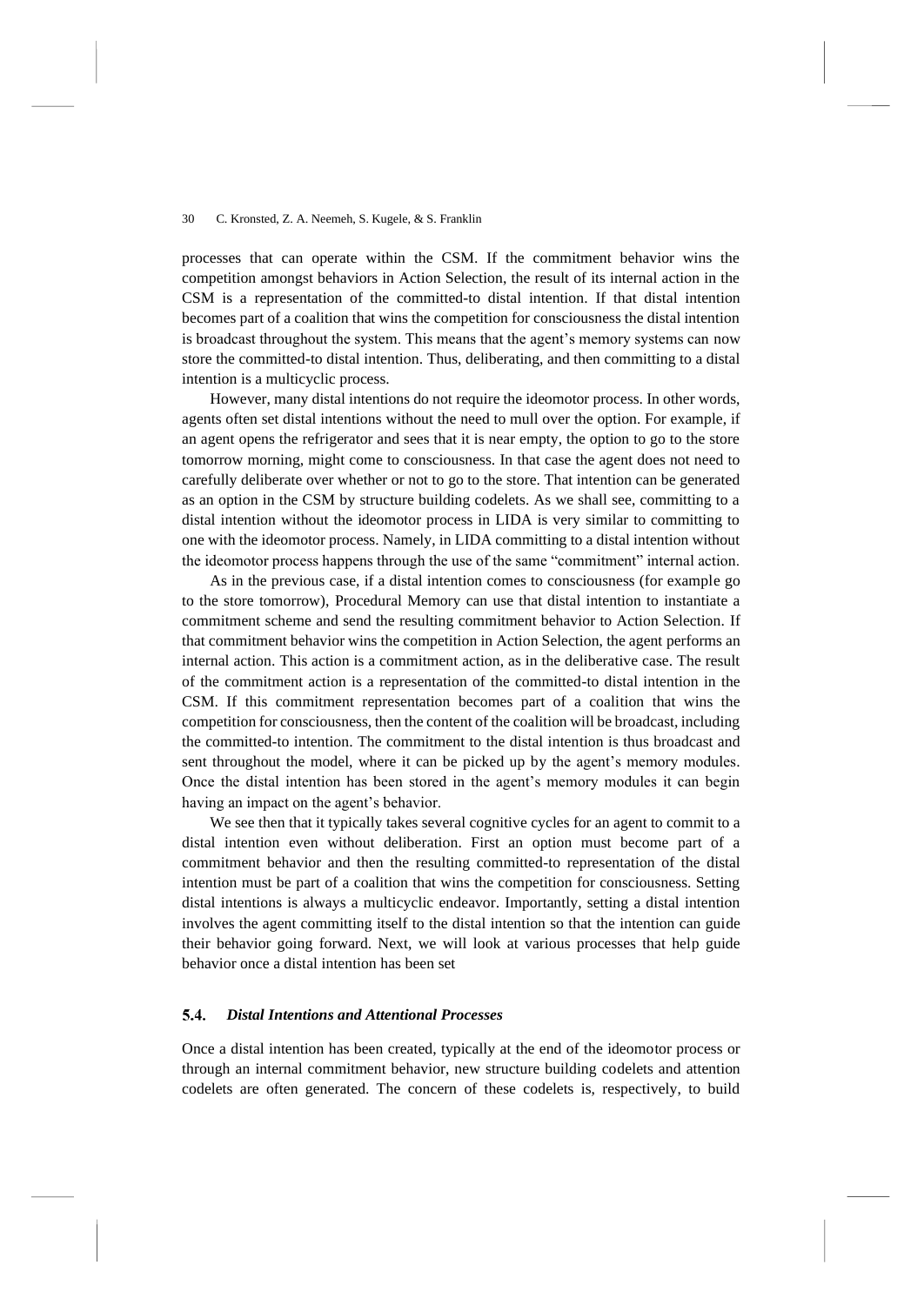structures in the CSM relevant to the distal intention, and to bring such structures to the Global Workspace to compete for consciousness. Specifically, intention codelets are a subset of attention codelets that look for structures in the CSM relevant to an agent's intentions [Franklin *et al.*, 2016, Sec. 5.4]. When an agent intends to do something over a distal time scale, the process typically involves biasing its own *attentional processes* towards the aim of the distal intention. Consequently, it is an important feature of intention codelets that they decay away at a slow rate. Thus, intention codelets can stay within the system over long time scales, continually scanning the CSM for structures related to the distal intention.

All attention codelets have a base-level activation that can be reinforced during a cognitive cycle. Attention codelets are reinforced in accordance with how successful they are at bringing structures to consciousness. If an attention codelet's base-level activation falls under the minimum threshold, the codelet is deleted. Intention codelets can stay in the system if they are successful at bringing structures to consciousness and are thereby reinforced.

The lingering of intention codelets explains how an agent can go about its day, see something, and, seemingly out of the blue, be reminded of one of their distal intentions [Baars *et al.*, 2007]. Intention codelets related to distal intentions typically are reinforced and don't decay away quickly. When an agent encounters objects and situations related to a distal intention, options related to that distal intention are more likely to come to consciousness. This is so even if the agent has not thought about, or done anything related to, the distal intention for a while. Because of the existence of a distal intention, for example, the desire to become an excellent journalist, an agent's attentional processes are biased towards things related to the achievement of that distal intention. This process may include the generation of new attention codelets, such as an intention codelet (see [Fig.](#page-31-0) 7). For example, by meeting other inspirational people, a preconscious thought about the possibility of becoming an excellent journalist might be generated in an agent's preconscious Workspace. If this possibility wins the competition for consciousness and is broadcast, the possibility can be stored in the agent's memory systems, and may eventually begin to generate codelets. These newly-generated attention codelets may now lead the agent to see actions, events, and options related to the distal intention of becoming a journalist.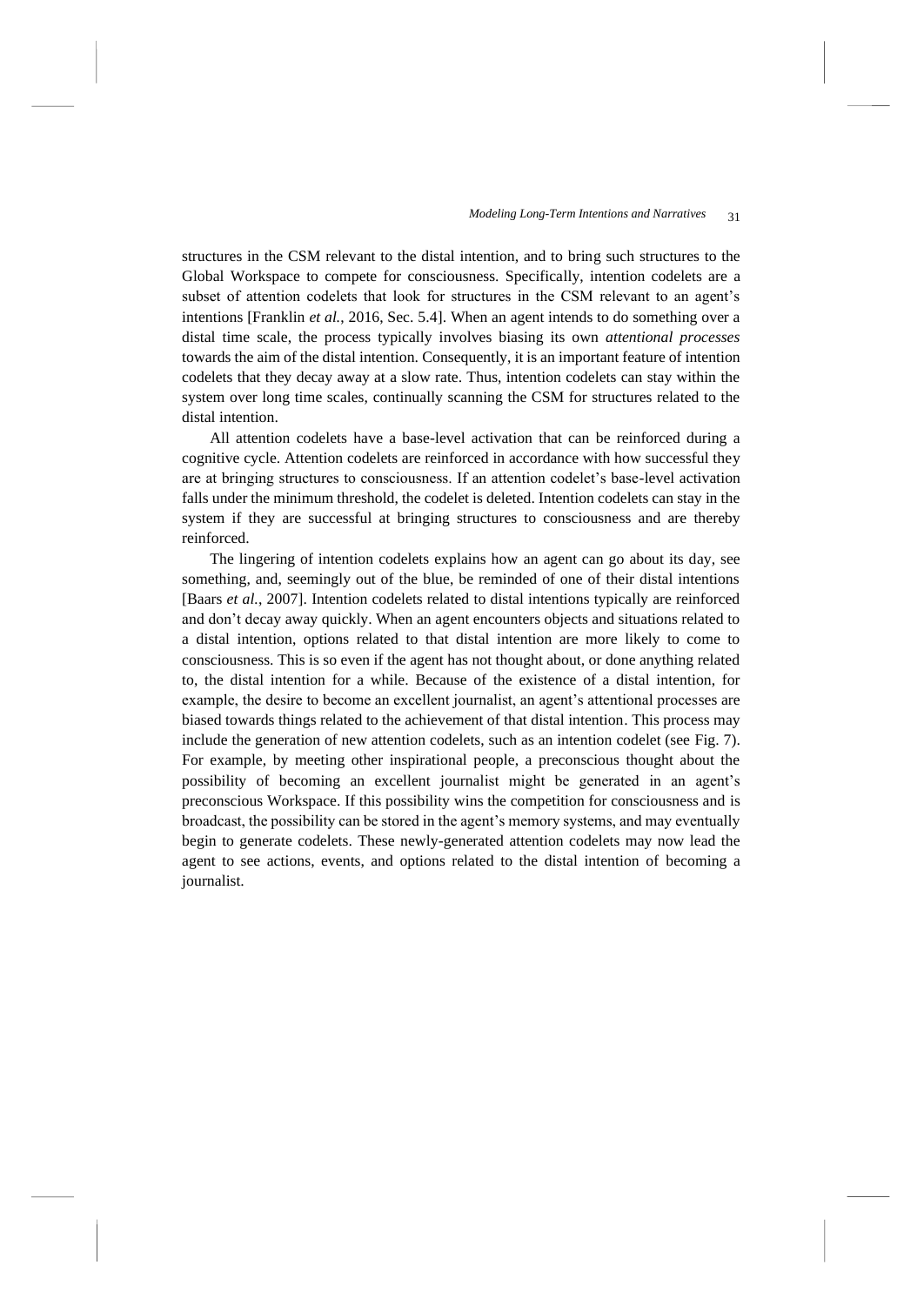

<span id="page-31-0"></span>Fig. 7. As distal intentions are created through the ideomotor process - their existence will often prompt the system to generate new attention codelets—specifically, an intention codelet for each new distal intention. These codelets will bring distal intention-relevant structures to compete for consciousness. Intention codelets related to distal intentions decay away at a slow rate, ensuring that the agent can bring structures to consciousness related to their distal intentions even over slow time scales.

However, it is crucial to understand that many processes in LIDA do not have a single cause. Similarly, while distal intentions often aid in the generation of new codelets relevant to their concerns, many other processes can also generate new attention and structure building codelets. For example, actively learning of a new skill, a new academic literature, a new language, board games, or even how to interact with specific agents such as friends and family, can all generate new codelets. Often, the generation of new attention and structure building codelets happens to come from situations that are already in accordance with the aims of distal intentions [Baars *et al.*, 2007]. Thus, while having a distal intention in itself can generate some new codelets, many other processes related to the distal intention also bring about new codelets. For example, pursuing journalism as a major in college means taking classes on writing and investigation, which involves skills that lead to the generation of both new sub-intentions and new codelets. Finally, it is worth noting that while there is a technical story to be told of how new codelets are generated in LIDA, (using amongst other things the Slipnet from the Copycat Architecture [Hofstadter  $\&$ Mitchell, 1995], that story is outside the scope of this paper.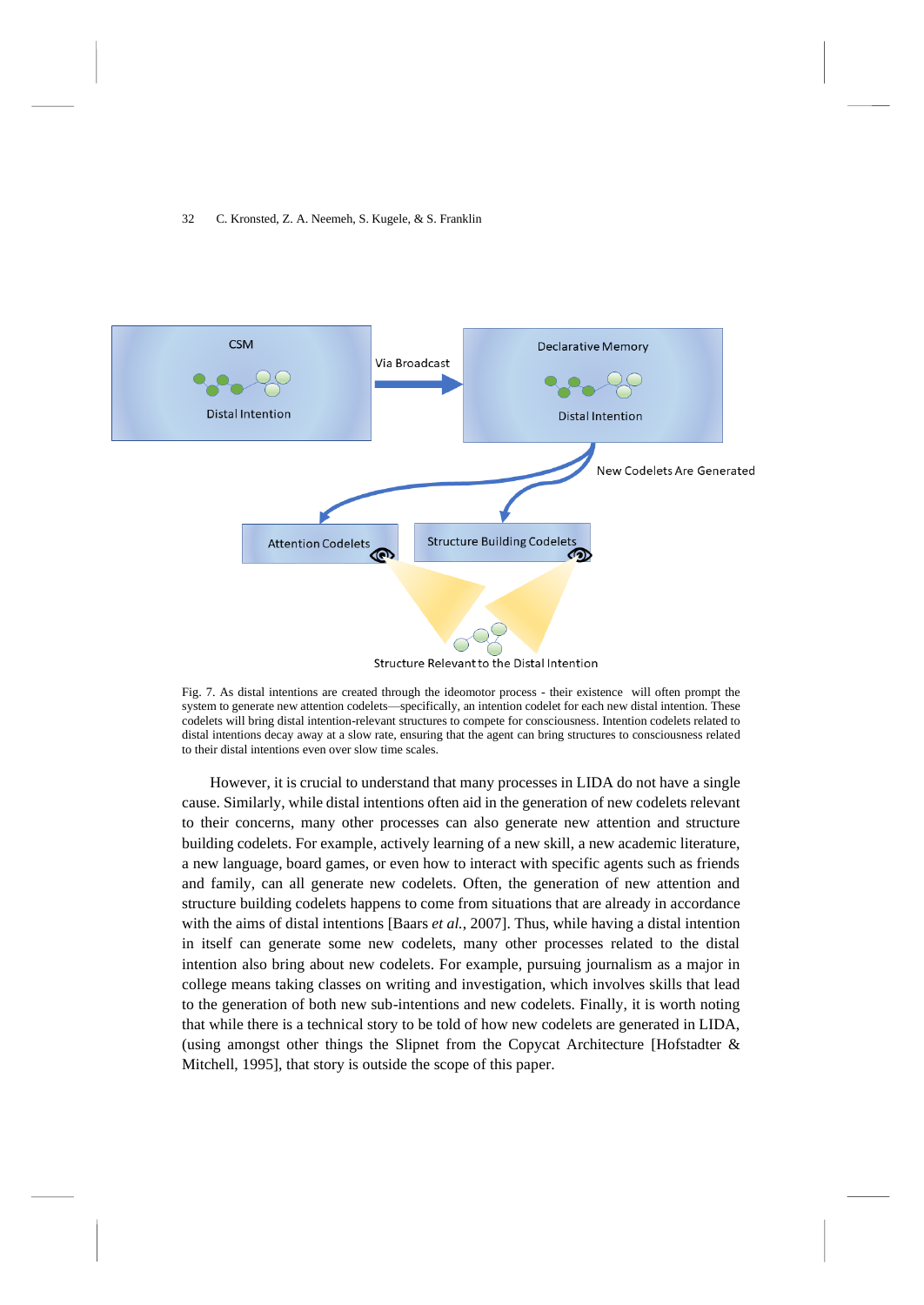While in many cases an agent already has all the attention and structure building codelets needed, novel possibilities that the agent has never considered typically require the generation of new codelets. For example, when setting the distal intention to learn how to paint human faces, the novice must generate new attention codelets and structure building codelets that are relevant to the proportions of human facial anatomy. For example, through practice and learning, the novice painter generates attention codelets that scan for subtleties in the ratios of human facial features. Looking for such subtleties was not something the agent engaged in before the generation of the appropriate attention codelets. Setting or gaining a distal intention often involves generating new attention codelets for the fulfillment of the distal intention.

Another common example is learning how to play games. When an agent learns how to play a game such as tic-tac-toe or chess, it is introduced to new pieces, rules, movements, and board positions. Being able to play chess entails understanding the pieces and the significance of their positioning. Learning to play chess is not only to internalize the rules of the game, but also to generate new structure building codelets that are relevant to the game of chess. Developing the distal intention to one day be better at chess than World Champion Magnus Carlsen includes the generation of structure building codelets relevant to chess, and attention codelets relevant to advantageous and disadvantageous board states.

However, gaining a distal intention only once is typically not strong enough to play the conduct-controlling role described above. As the agent goes through events in the world, it might recreate the distal intention as a live possibility in the CSM. Each time the distal intention presents itself and is broadcast, the distal intention in Declarative Memory can be strengthened through an increase in base-level activation. For example, in the case of the agent who realized it could be a journalist, perceiving that possibility once is not enough. Rather, the agent might see journalists in TV shows, fiction, movies, educational advertisement, parental support, and peer suggestions. With each broadcast of individuals who are journalists, the distal intention may gain more base-level activation to the point where it might begin to outweigh other considerations when the agent is deliberating its choices.

However, gaining an increase in base-level activation is typically not enough for a distal intention to guide an agent's conduct. As an agent learns more about what is entailed by their distal intention, new attention codelets are created. In our journalist example, the agent might only have a vague idea of what is actually entailed in being a journalist. However, as the agent learns more about the job, new attention codelets are generated that scan the CSM for things relevant to the new expanded concept of journalist and the expanded distal intention of becoming a journalist. As agents pursue their distal intentions, they typically learn more about those intentions, which in turn provide the agent with more relevant things to pay attention to with regards to the distal intention.

In this manner, distal intentions are often slowly self-reinforcing. As distal intentions are fleshed out, more relevant attention codelets can be generated. When those attention codelets bring coalitions to consciousness that are related to the distal intention, the baselevel activation of the distal intention may be updated, thereby making it more likely that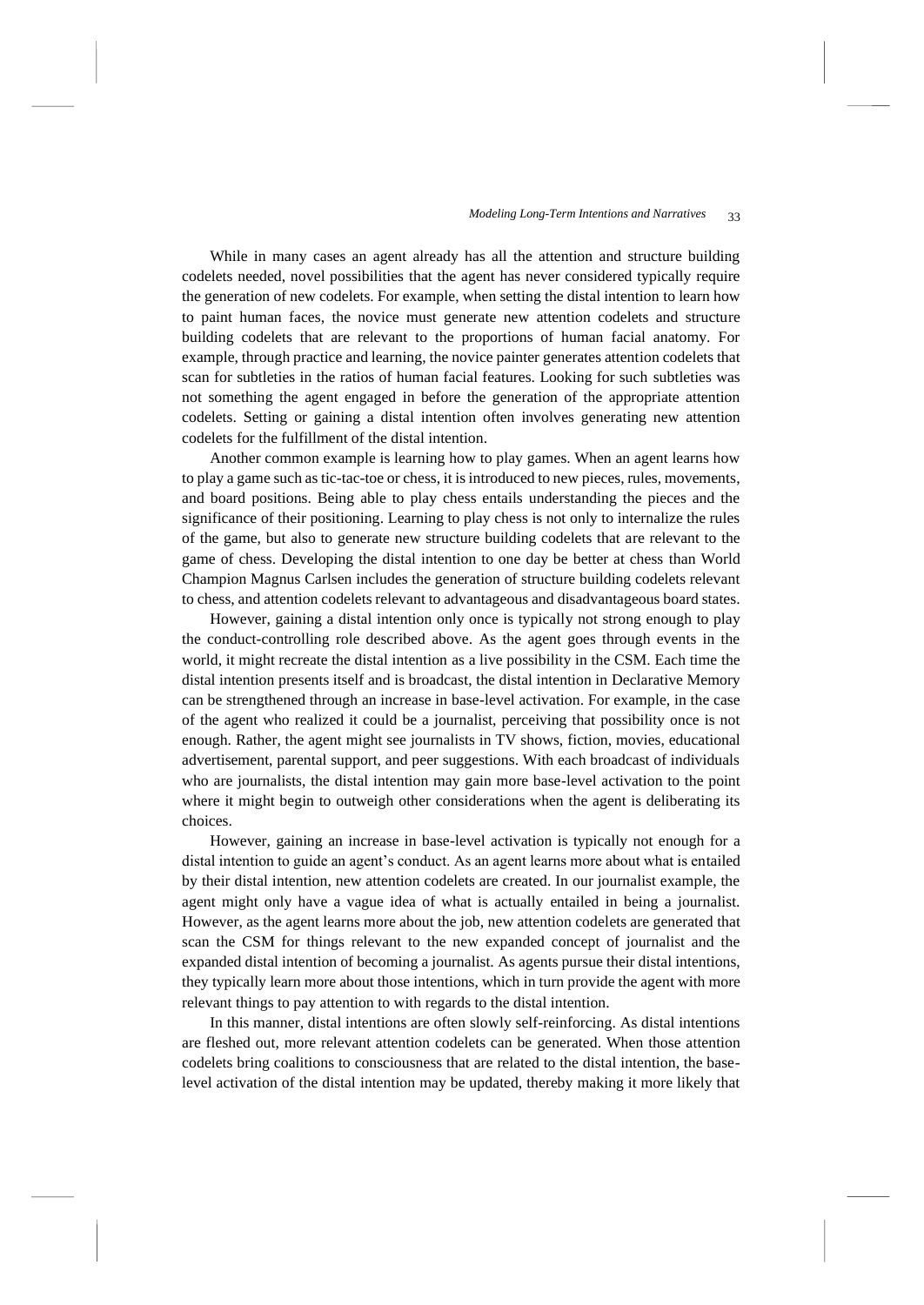the distal intention will win the competition for consciousness in the future. In this way, when successful in guiding behavior, distal intentions slowly reinforce themselves through a feedback loop of attention and action.

### $5.5.$ *Distal Intentions and Incentive Salience Affect Attention and Action Selection*

As shown in the overview (Sec. 3) and illustrated i[n Fig.](#page-9-0) 2, there is a hierarchical nature to agential action. However, agential action is not always a top-down process starting with the narrative. While the ideomotor process of deliberation often directly consults the selfnarrative, usually the causal power of the narrative is expressed implicitly through distal intentions. Those distal intentions, in turn, aid in the updating of incentive salience.

When a distal intention is stored, each broadcast of a structure that relates to the obtaining of the aim of that distal intention typically results in a positive increase in the structure's base-level incentive salience. Through a history of interaction with events that are related to the aim of the distal intention, the agent builds up a wanting for events that bring it closer to the aim of the distal intention.

For example, an agent might enjoy sweet things and have repeated experiences of eating cakes. Cakes can then become associated with the liking of sweet things and the desire for cake can slowly emerge. In LIDA, the liking is quantified through affective valence and the desiring through incentive salience.

Events that lead to the obtaining of the distal intention can develop incentive salience. If a distal intention has positive incentive salience, and the agent engages with events that are causally related to the attainment of that distal intention, then that event usually also has positive incentive salience. For example, to get a PhD, students need to take a comprehensive exam. That exam may not be inherently likeable, but it may gain incentive salience due to its association with the larger goal of getting a PhD. Similarly, through interaction with events that are related to the distal intention, but are *obstacles* for the agent, the system might decrease the incentive salience of such structures. Therefore, the baselevel incentive salience of relevant structures can be increased or decreased with the broadcast of events that relate to the fulfilment of the distal intention.

We see then, that making a self-commitment often means that relevant actions become more salient to the agent. LIDA agents attune themselves to be more incentivized by options, events, and actions that are related to their long-term goals. While commitments are often not conscious, the conscious broadcast plays a role in shaping the degree of our commitments. Being committed to the aim of a distal intention often results in having structures related to the intention slowly gain more incentive salience over multiple cognitive cycles.<sup>d</sup>

For example, let us say our aspiring journalist works for their college newspaper. The agent writes an article, and receives positive feedback from the editor. The agent likes

<sup>d</sup> For more details regarding motivational processes in LIDA see [McCall *et al.*, 2020]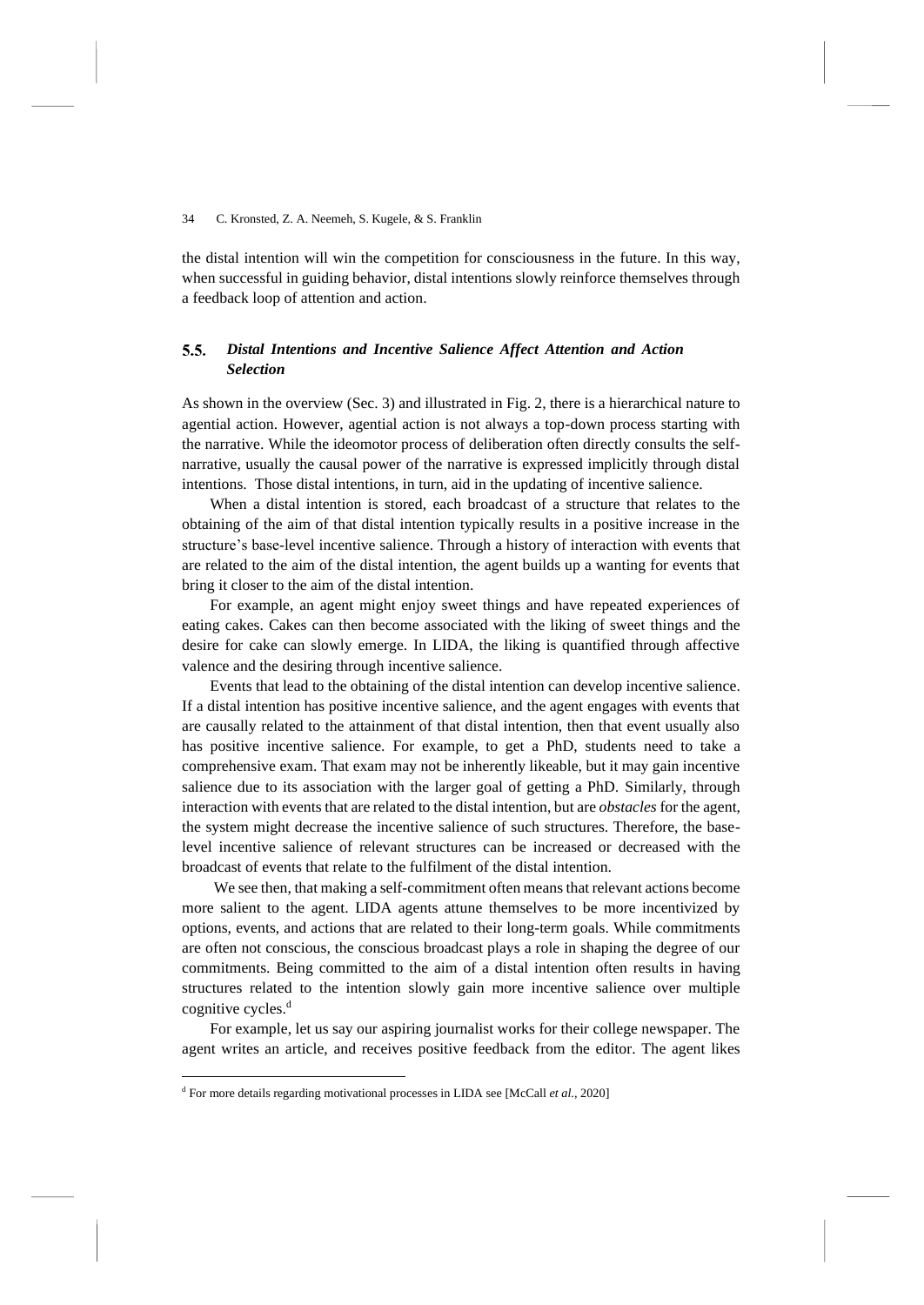gaining positive feedback, which increases the incentive salience associated with article writing. Over time, as the agent receives praise from colleagues and friends, the incentive salience of structures related to article writing is increased. Put simply, over time, liking translates into wanting, and wanting something will increase its likelihood of coming to consciousness. As article writing activities gain an increase in salience, this increases the likelihood that the agent will choose these activities over other activities when possible. We see then that there is a relationship between distal intentions and the choice of an agent's day-to-day activities.

### 6. **Summary and Concluding Remarks.**

We have looked at the overarching nested structure of narratives and intentions that enable coherent agential action. We have demonstrated how narratives and distal intentions can be generated through cognitive cycles including functional consciousness. Importantly, we have shown how the cohesive hierarchical structure of narratives and intentions can impact an agent's processes across various time scales, thereby indirectly steering behavior. Further, rather than D, P, and M intentions being discrete items in the mind we have shown how we can coherently implement these into autonomous agents as processes. Long term coherent agential action is an achievement that emerges from the distribution of intention related processes across various time scales. Attention, self-understanding, self-narration, conscious learning, affect, memory, perception, and other processes are all, in one way or another, involved in creating the structure of agential action. If we want to understand coherent agential action, we cannot create explanations that are divorced from the functionality of consciousness. Coherent agential action is deeply integrated into the cognitive cycle, including consciousness.

Implementing agential action into a cognitive architecture in this fashion allows for future research possibilities. For example, we believe that this agential model may be able to explain philosophical puzzles regarding indecision, akrasia (weakness of will), free will, and provide insight into some of the action related symptoms of psychopathologies such as depression. We suspect that we can model psychopathologies such as depression by looking at the interplay between narratives, distal intentions, incentive salience, affect, and how such processes might go awry. Finally, understanding the relationship between narratives, distal intentions, and daily actions, might provide further input into the growing discussions regarding AI ethics [Madl & Franklin, 2015; Wallach *et al.*, 2011].

## **References**

Anscombe, G. E. M. [1979] *Intention* (Nachdr. der 2. ed. 1963) (Cornell Univ. Press, Ithaca, NY).

Baars, B. [1988] *A Cognitive Theory of Consciousness* (Cambridge University Press, New York), http://catdir.loc.gov/catdir/toc/cam032/87020923.html.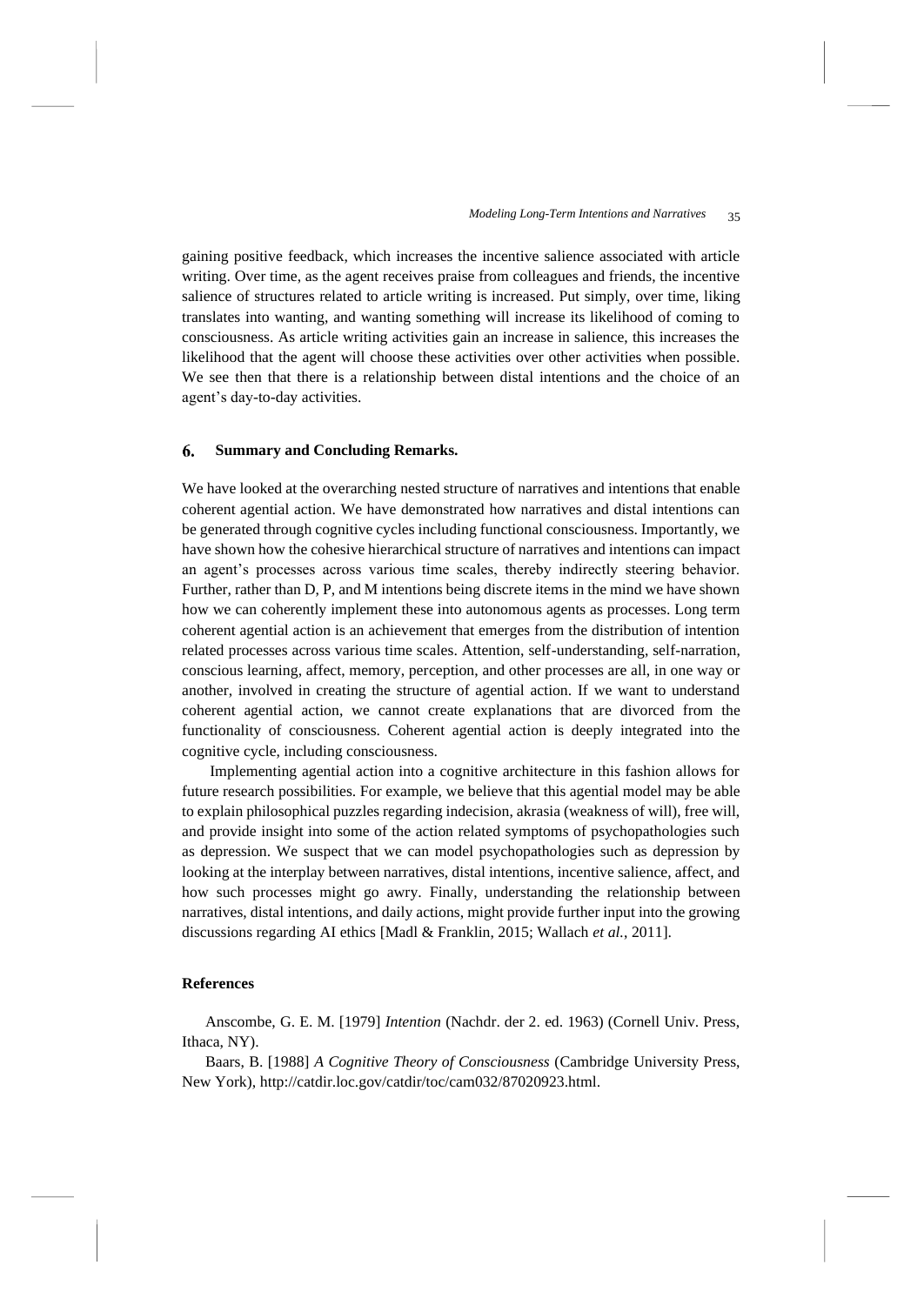Baars, B., Franklin, S., and Ramamurthy, U. [2007] *How deliberate, spontaneous and unwanted memories emerge in a computational model of consciousness*, http://cogprints.org/5851/.

Baars, B. J. [1997] *In the Theater of Consciousness* (Oxford University Press, US), doi:10.1093/acprof:oso/9780195102659.001.1,

http://www.oxfordscholarship.com/view/10.1093/acprof:oso/9780195102659.001.1/acpr of-9780195102659.

Baars, B. J. [2019] *On Consciousness: Science & Subjectivity - Updated Works on Global Workspace Theory* (The Nautilus Press).

Bratman, M. [1987] *Intention, Plans, and Practical Reason* (Harvard Univ. Press, Cambridge, Mass. [u.a.]).

Bratman, M. [2004] *Faces of Intention* (1. publ., digital print.) (Cambridge Univ. Press, Cambridge [u.a.]).

Bratman, M. [2007] *Structures of Agency* (Oxford Univ. Press, Oxford [u.a.]), http://bvbr.bib-

bvb.de:8991/F?func=service&doc\_library=BVB01&local\_base=BVB01&doc\_number=0 15479248&sequence=000001&line\_number=0001&func\_code=DB\_RECORDS&servic e\_type=MEDIA.

Bruner, jerome [1991] The Narrative Construction of Reality, *Crit. Inq.*, http://www.ling.upenn.edu/ wlabov/L470/Bruner\_1991.pdf.

Bruner, J. [2004] Life as Narrative, *Soc. Res.* **71**(3), 691–710.

Collins, P. H. [2002] *Black Feminist Thought* (Rev. 10th anniversary ed.) (Routledge Ltd, London), doi:10.4324/9780203900055, https://www.taylorfrancis.com/books/9781135960148.

Compton, C. A. [2020] Co-Sexuality and Organizing: The Master Narrative of "Normal" Sexuality in the Midwestern Workplace, *J. Homosex.* **67**(7), 1013–1039, doi:10.1080/00918369.2019.1582220.

Davidson, D. [1978] *Intending* (R. Yovel, Ed.).

Davidson, D. [1985] *Essays on Actions and Events* (Reprint. with corr.) (Clarendon Pr, Oxford).

Delafield-Butt, J. T., and Trevarthen, C. [2015] The ontogenesis of narrative: from moving to meaning, *Front. Psychol.* **6**, 1157, doi:10.3389/fpsyg.2015.01157.

Dennett, D. [2017] *From Bacteria to Bach and Back: The Evolution of Minds* (Allen Lane),

http://www.vlebooks.com/vleweb/product/openreader?id=none&isbn=9780141978055.

Dennett, D. C. [1992] *The Self as a Center of Narrative Gravity*, https://www.openaire.eu/search/publication?articleId=od\_\_\_\_\_\_\_\_68::b594448292d92eb e30a38ced4f2997c6.

Dings, R. [2019] The dynamic and recursive interplay of embodiment and narrative identity, *Philos. Psychol.* **32**(2), 186–210, doi:10.1080/09515089.2018.1548698.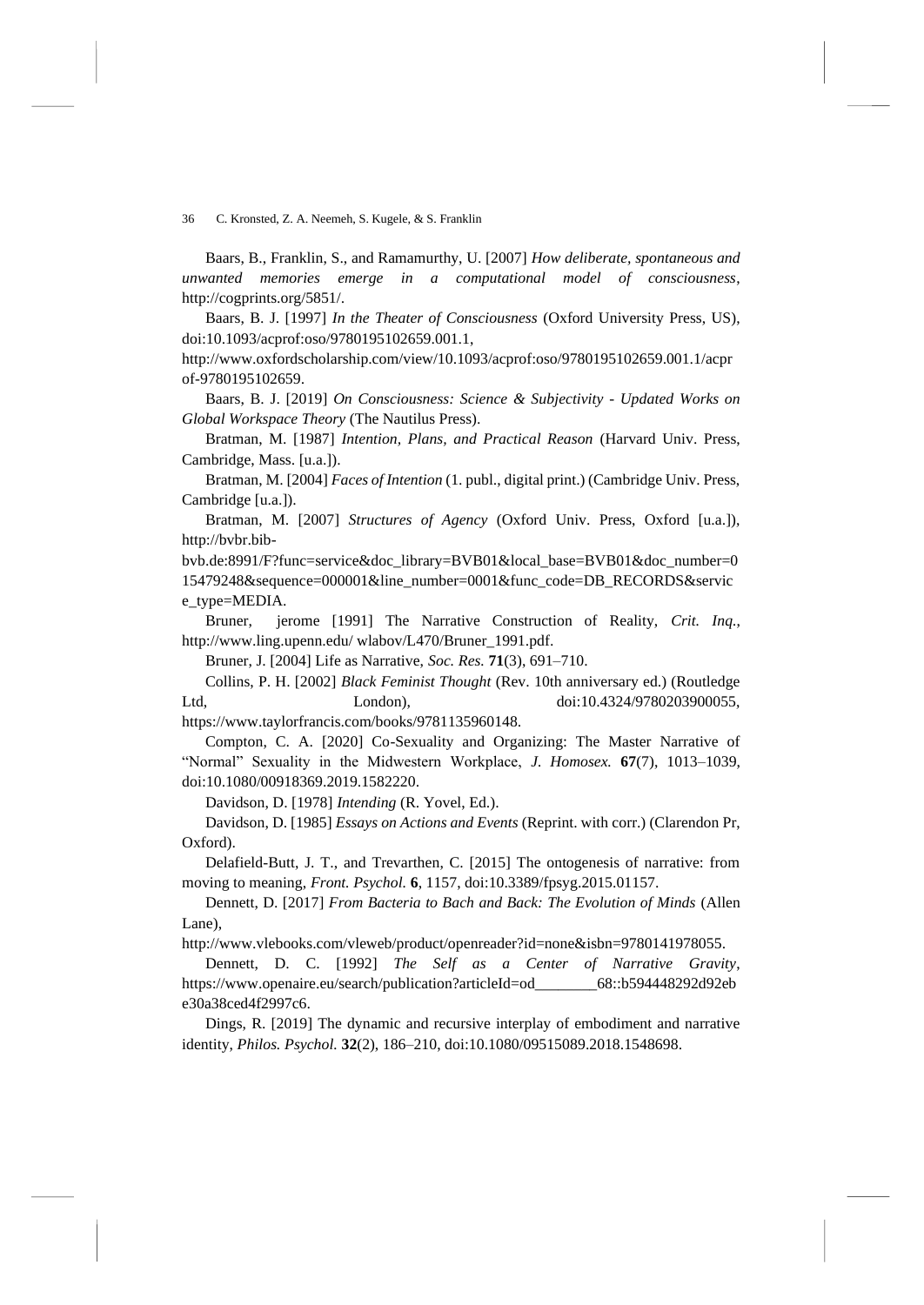Dong, D., and Franklin, S. [2015] A New Action Execution Module for the Learning Intelligent Distribution Agent (LIDA): The Sensory Motor System, *Cogn. Comput.* **7**(5), 552–568, doi:10.1007/s12559-015-9322-3.

Franklin, S. [1995] *Artificial Minds* (1st ed.) (MIT Press, Cambridge, Mass. [u.a.]).

Franklin, S. [1997] Autonomous Agents as Embodied AI, *Cybern. Syst.* **28**(6), 499– 520, doi:10.1080/019697297126029.

Franklin, S. [2000] Deliberation and Voluntary Action in 'Conscious' Software Agents, *Neural Netw. World 10*, 505–521.

Franklin, S., and Baars, B. [2010] *Two Varieties of Unconscious Processes* (H. A. Collerton and F. LeBeau, Eds.; pp. 91–102).

Franklin, S., and Graesser, A. [1997] *Is it an agent, or just a program?: a taxonomy for autonomous agents Intelligent Agents III Agent Theories, Architectures, and Languages*, 21–35, doi:10.1007/BFb0013570.

Franklin, S., Madl, T., Strain, S., Faghihi, U., Dong, D., Kugele, S., Snaider, J., Agrawal, P., and Chen, S. [2016] A LIDA cognitive model tutorial, *Biol. Inspired Cogn. Archit.* **16**, 105–130, doi:10.1016/j.bica.2016.04.003.

Franklin, S., Strain, S., McCall, R., and Baars, B. [2013] Conceptual Commitments of the LIDA Model of Cognition, *J. Artif. Gen. Intell.* **4**(2), 1–22, doi:10.2478/jagi-2013- 0002.

Freeman, M. [2007] *Chapter 5 Autobiographical Understanding and Narrative Inquiry* (p. 120), doi:10.4135/9781452226552.n5, https://dx.doi.org/10.4135/9781452226552.n5.

Gallagher, S. [2013] A pattern theory of self, *Front. Hum. Neurosci.* **7**, 1–7, doi:10.3389.

Gallagher, S., and Hutto, D. [2008] *Understanding Others Through Primary Interaction and Narrative Practice* (pp. 17–38).

Goldman, A. I. [1970] *A Theory of Human Action* (Prentice-Hall, Englewood Cliffs, NJ).

Grice, H. P. [1972] *Intention and Uncertainty* (Vol. 1971) (Oxford Univ. Pr, London).

Grysman, A., Fivush, R., Merrill, N., and Graci, M. [2016] The influence of gender and gender typicality on autobiographical memory across event types and age groups, *Mem. Cognit.* **44**(6), 856–868, doi:10.3758/s13421-016-0610-2.

Hofstadter, D., and Mitchell, M. [1995] *The Copycat Project: A model of mental fluidity and Analogy-Making* (K. J. Holyoak and J. Barnden, Eds.; pp. 205–267).

Hutto, D. [2008] *Folk Psychological Narratives: The Sociocultural Basis of Understanding Reasons* (Kindle) (MIT Press, Massachusetts).

James, W. [2007] *The Principles of Psychology* (Cosimo Inc, New York).

Kugele, S., and Franklin, S. [forthcoming] Learning in LIDA, *Cogn. Syst. Res.*

Lae, L. L. [2019] *Culture, Self-Narratives and Autobiographical Memory: Using a Semiotic Narrative Approach to Investigate Cross-cultural Differences* [PhD Thesis], https://trove.nla.gov.au/work/237764065.

MacIntyre, A. C. [2013] *After Virtue* (1. paperback ed.) (Bloomsbury, London [u.a.]), http://bvbr.bib-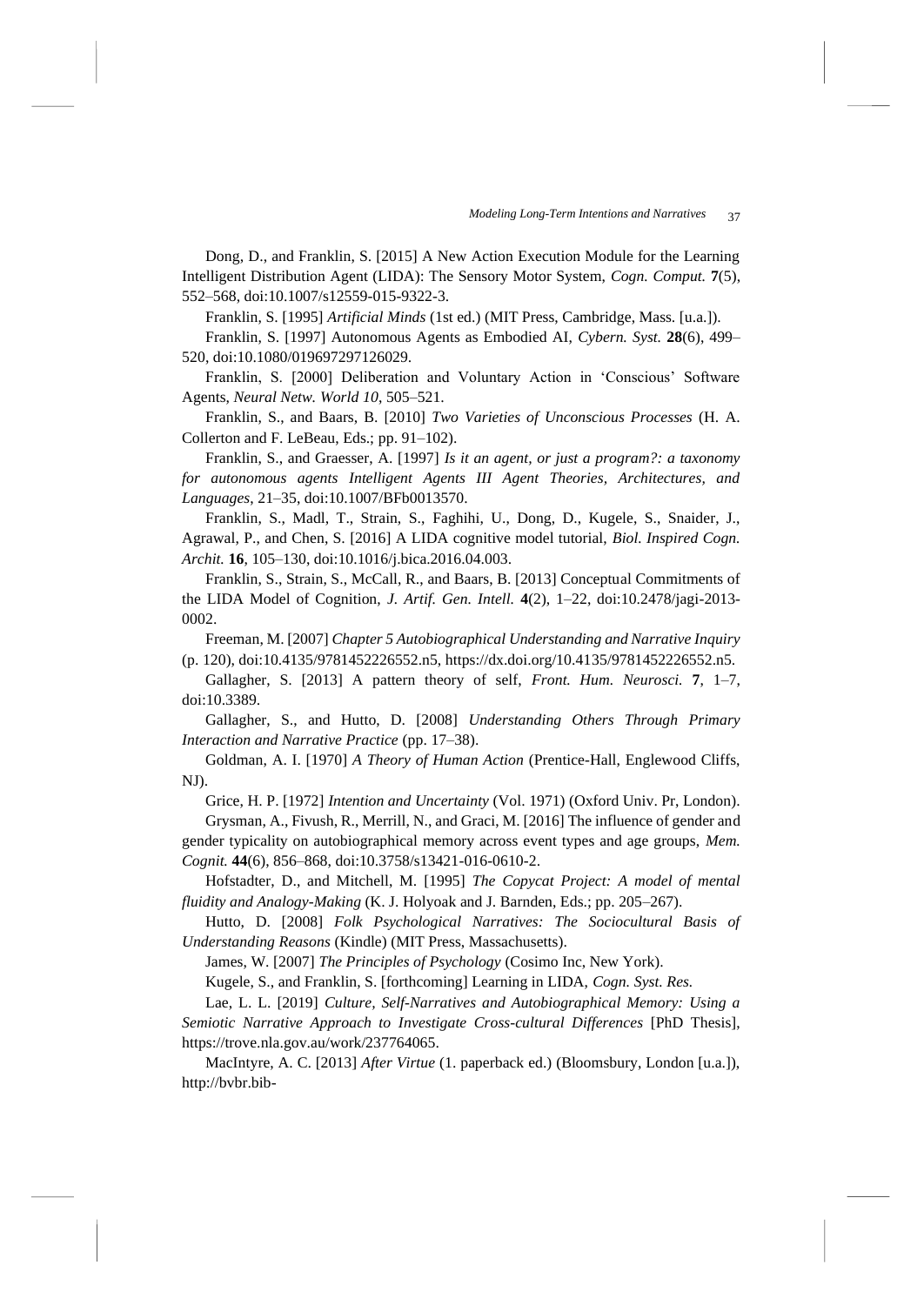bvb.de:8991/F?func=service&doc\_library=BVB01&local\_base=BVB01&doc\_number=0 28095075&sequence=000002&line\_number=0001&func\_code=DB\_RECORDS&servic e type=MEDIA.

Madl, T., Baars, B. J., and Franklin, S. [2011] The Timing of the Cognitive Cycle, *PloS One* **6**(4), e14803, doi:10.1371/journal.pone.0014803.

Madl, T., and Franklin, S. [2015] *A Construction Manual for Robots' Ethical Systems* (1st ed.) (Springer, Cham), doi:10.1007/978-3-319-21548-8, https://ebookcentral.proquest.com/lib/[SITE\_ID]/detail.action?docID=4179371.

Madl, T., Franklin, S., Snaider, J., and Faghihi, U. [2015] *Continuity and the Flow of Time: A Cognitive Science Perspective* (B. Mölder, V. Arstila, and P. Øhrstrøm, Eds.).

McAdams, D. [2006] *The Redemptive Self : Stories Americans Live By* (Oxford University Press, GB), doi:10.1093/acprof:oso/9780195176933.001.0001, http://www.oxfordscholarship.com/view/10.1093/acprof:oso/9780195176933.001.0001/a cprof-9780195176933.

McCall, R. J., Franklin, S., Faghihi, U., Snaider, J., and Kugele, S. [2020] Artificial Motivation for Cognitive Software Agents, *J. Artif. Gen. Intell.* **11**(1), 38–69, doi:10.2478/jagi-2020-0002.

McLean, K. C., Boggs, S., Haraldsson, K., Lowe, A., Fordham, C., Byers, S., and Syed, M. [2020] Personal identity development in cultural context: The socialization of master narratives about the gendered life course, *Int. J. Behav. Dev.* **44**(2), 116–126, doi:10.1177/0165025419854150.

Mele, A. R. [1992] *Springs of Action* (2. print.) (Oxford Univ. Press, New York).

Mylopoulos, M., and Pacherie, E. [2018a] Intentions: The dynamic hierarchical model revisited, *Wiley Interdiscip. Rev. Cogn. Sci.* **10**(2), e1481-n/a, doi:10.1002/wcs.1481.

Mylopoulos, M., and Pacherie, E. [2018b] Intentions: The dynamic hierarchical model revisited, *Wiley Interdiscip. Rev. Cogn. Sci.* **10**(2), e1481-n/a, doi:10.1002/wcs.1481.

Nelson, K., and Fivush, R. [2020] The Development of Autobiographical Memory, Autobiographical Narratives, and Autobiographical Consciousness, *Psychol. Rep.* **123**(1), 71–96, doi:10.1177/0033294119852574.

Pacherie, E. [2006] *Towards a Dynamic Theory of Intentions*, https://www.openaire.eu/search/publication?articleId=dedup\_wf\_001::2523a185eb25e40 23d7865f7d01b61c2.

Pacherie, E. [2008] The phenomenology of action: A conceptual framework, *Cognition* **107**(1), 179–217, doi:10.1016/j.cognition.2007.09.003.

Ryan, K., Agrawal, P., and Franklin, S. [2019] The pattern theory of self in artificial general intelligence: A theoretical framework for modeling self in biologically inspired cognitive architectures, *Cogn. Syst. Res.*, doi:10.1016/j.cogsys.2019.09.018, http://dx.doi.org/10.1016/j.cogsys.2019.09.018.

Schechtman, M. [1996] *Theœ Constitution of Selves* (1. publ.) (Cornell Univ. Press, Ithaca [u.a.]).

Schechtman, M. [2014] *Staying Alive : Personal Identity, Practical Concerns, and the Unity of a Life* (Oxford university press, Oxford),